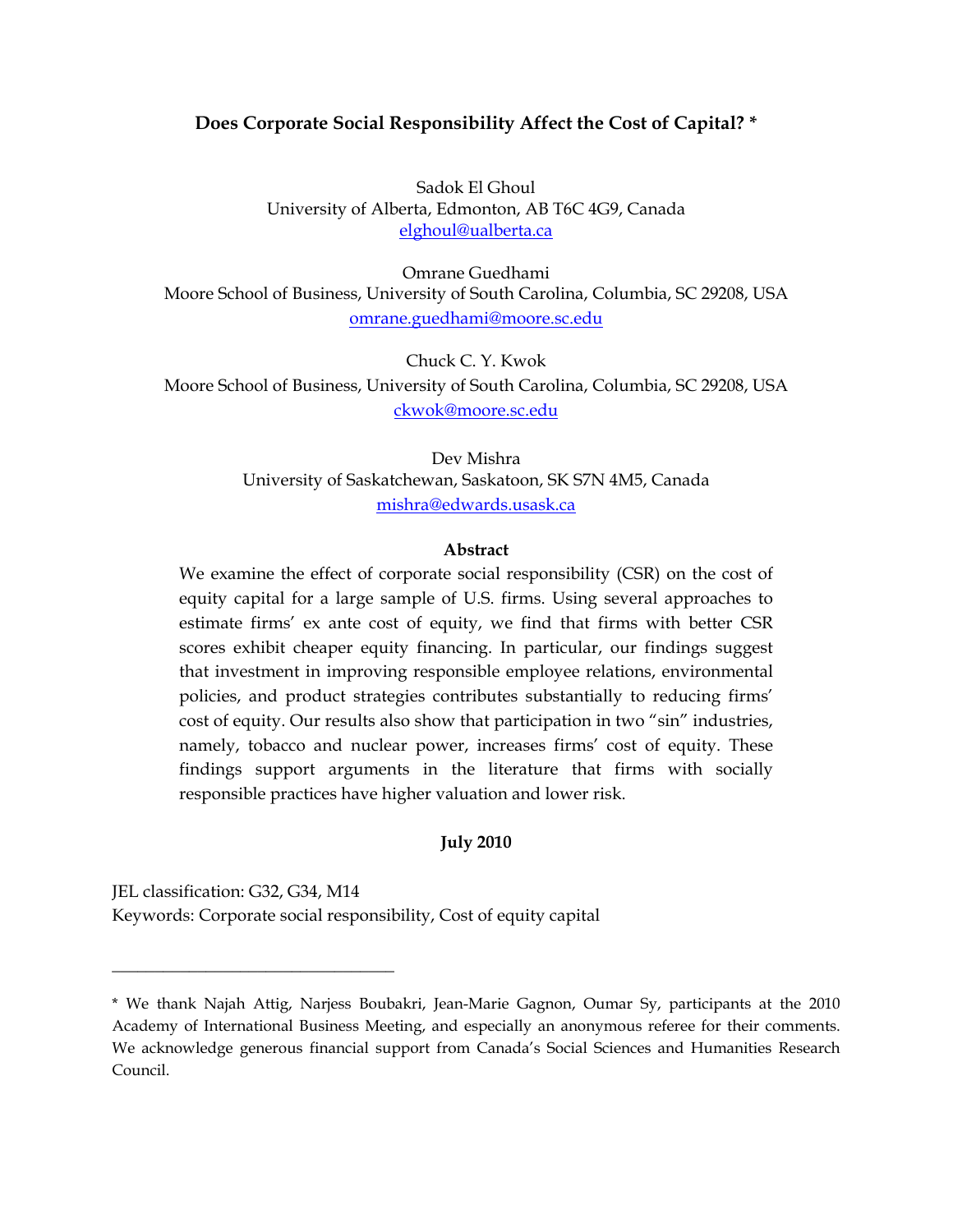# **Does Corporate Social Responsibility Affect the Cost of Capital?**

#### **Abstract**

We examine the effect of corporate social responsibility (CSR) on the cost of equity capital for a large sample of U.S. firms. Using several approaches to estimate firms' ex ante cost of equity, we find that firms with better CSR scores exhibit cheaper equity financing. In particular, our findings suggest that investment in improving responsible employee relations, environmental policies, and product strategies contributes substantially to reducing firms' cost of equity. Our results also show that participation in two "sin" industries, namely, tobacco and nuclear power, increases firms' cost of equity. These findings support arguments in the literature that firms with socially responsible practices have higher valuation and lower risk.

## **July 2010**

JEL classification: G32, G34, M14 Keywords: Corporate social responsibility, Cost of equity capital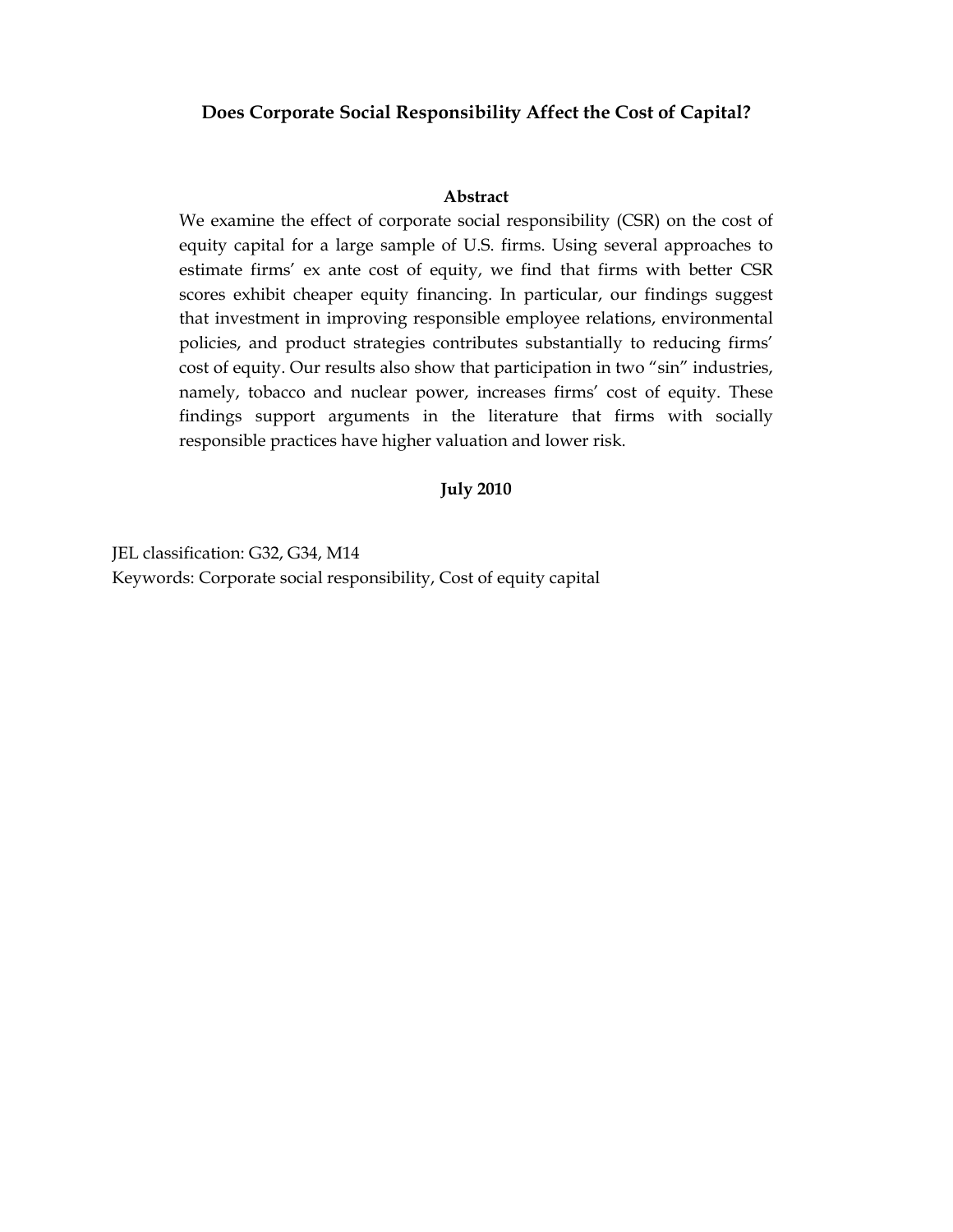## **1. Introduction**

Corporate social responsibility (CSR) has become increasingly important in recent years owing to the dramatic growth in the number of institutes, mutual funds, and online resources and other publications that specialize in encouraging corporations to improve their practices according to various responsibility criteria (Bassen et al., 2006).1 To cope with the increased attention given to corporations' impact on society, more than half of the Fortune 1,000 companies in the U.S. regularly issue CSR reports, and nearly 10% of U.S. investments are screened to ensure that they meet CSR-related criteria (Galema et al., 2008). Moreover, a growing number of firms worldwide have undertaken serious efforts to integrate CSR into various aspects of their businesses (Harjoto and Jo, 2007).2

As summarized in Robinson et al. (2008), numerous theoretical arguments have been put forward to explain why CSR activities may enhance firm value. For instance, McGuire et al. (1988) argue that a perceived decline in CSR may lead investors to increase explicit claims on the firm, whereas an increase in perceived CSR may improve a firm's reputation and thus permit it to swap costly explicit claims for less costly implicit charges. Fombrun and Shanely (1990) suggest further that building a positive reputation in the product and labor markets can generate subsequent benefits by allowing companies to charge customers premium prices and by attracting better job applicants. Customers are likely to pay premium prices for products from high-reputation firms, thereby increasing revenues, because reputation serves as a signal of product quality. Similarly, because employees generally prefer to work for firms with a good reputation, they are likely to either work harder or accept lower compensation, thereby

<sup>1</sup> How is CSR defined? Hill et al. (2007) define corporate social responsibility as the economic, legal, moral, and philanthropic actions of firms that influence the quality of life of relevant stakeholders. The World Bank Council for Sustainable Development defines CSR as "the continuing commitment by business to behave ethically and contribute to economic development while improving the quality of life of the workforce and their families as well as of the local community and society at large." While the definition of CSR may vary across organizations, it generally refers to "actions that appear to further some social good, beyond the interests of the firm and that which is required by law"(McWilliams and Siegel, 2001, p. 117).

<sup>2</sup> In her keynote speech to the Eastern Financial Association, Starks (2009) described a new acronym that has been developed to capture a company's corporate social responsibility activities: ESG (environmental, social, and governance). Starks referred to a 2006 survey conducted by Mercer Consulting in which investors were asked how important they viewed various ESG factors to be for investment. The percentage of survey respondents indicating that these factors were very important were, respectively, corporate governance (64%), sustainability (39%), employee relations (33%), human rights (26%), water (25%), environmental management (18%), and climate change (7%).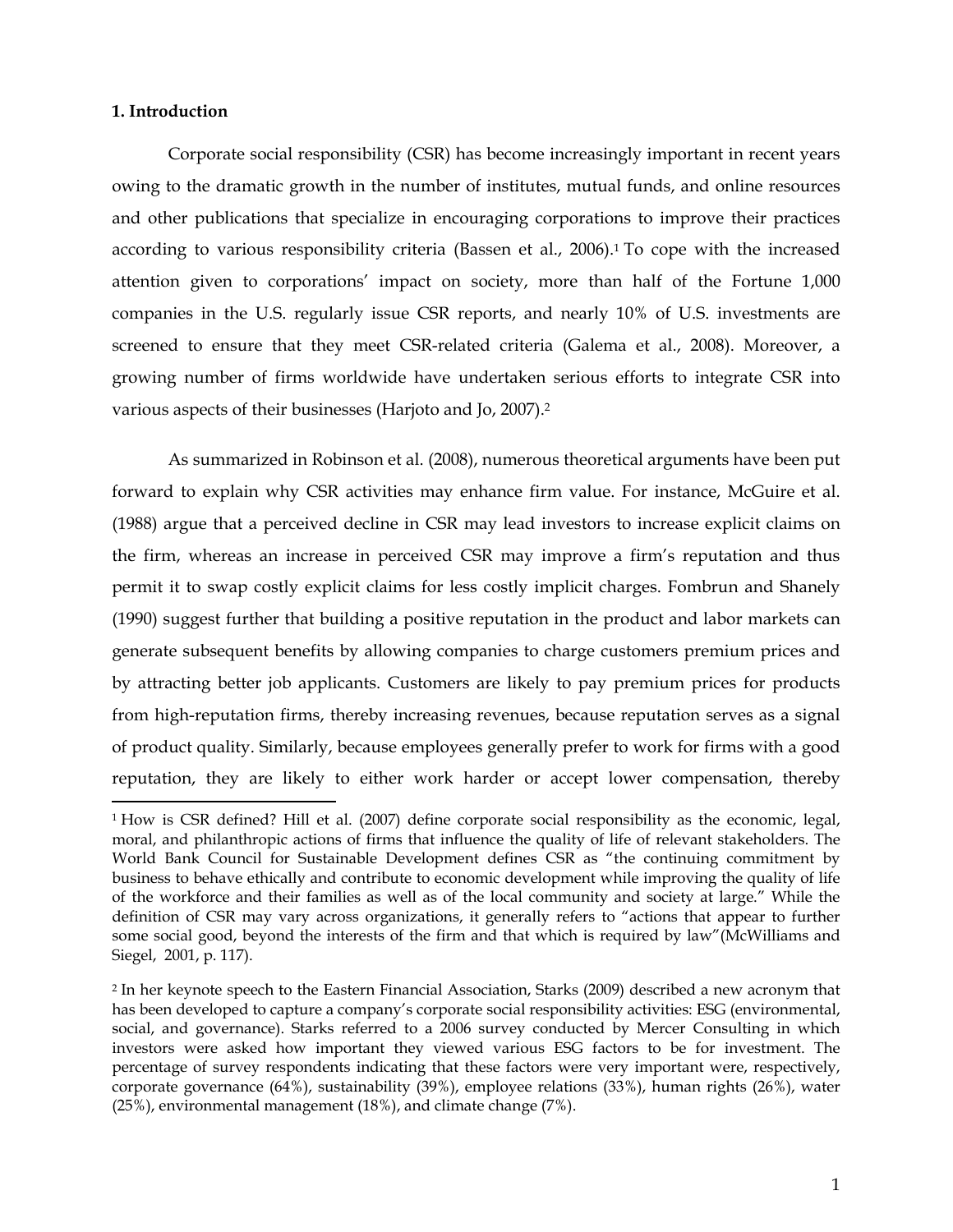reducing the firm's costs (Roberts and Dowling, 2002). Taken together, this thread of the literature suggests that CSR can increase firm value through positive reputation effects.

However, CSR activities may not always be value-increasing. For instance, a firm that invests in pollution-control equipment while its rivals do not may be putting itself at a competitive disadvantage (Waddock and Graves, 1997). Agency issues may exacerbate this problem as corporate executives may seek to enhance their public image and pursue other private benefits at the expense of shareholders. For instance, Brown et al. (2006) find that agency costs play a major role in corporate philanthropic practices. They document that firms with larger boards of directors give more cash to charities and are more likely to establish corporate foundations.

Apart from the theoretical arguments, researchers have empirically examined the extent to which firm CSR activities are value-increasing, decreasing, or neutral. The results are mixed. For instance, Feldman et al. (1997) find that investors perceive firms with better environmental performance as less risky. Alternatively, Brammer et al. (2006) find that firms with higher social performance scores achieve lower returns. However, Hamilton et al. (1993) find that the excess returns of socially responsible mutual funds do not differ statistically from those of conventional mutual funds. Nelling and Webb (2009) also find no evidence that CSR activities affect financial performance.

After reviewing a number of CSR studies, Renneboog et al. (2008) conclude that whether CSR is priced by capital markets remains an open question. They thus join previous calls for research that directly examines how CSR influences firms' cost of equity capital (e.g., Kempf and Osthoff, 2007). In this paper we seek to answer this call. Building on the theoretical frameworks of Merton (1987) and Heinkel et al. (2001), we hypothesize that *ceteris paribus*, high CSR firms have lower cost of equity capital than low CSR firms owing to low CSR firms being associated with a smaller investor base and higher perceived risks. To compute firms' cost of equity capital, we follow an increasing number of studies in accounting and finance (e.g., Hail and Leuz, 2006; Chen et al., 2009a) and use the *ex ante* cost of equity implied in analyst earnings forecasts and stock prices. This accounting-based approach offers two main advantages. First, unlike traditional measures of firm value (e.g., Tobin's Q), it allows one to control for differences in growth rates and expected future cash flows when estimating firms' cost of equity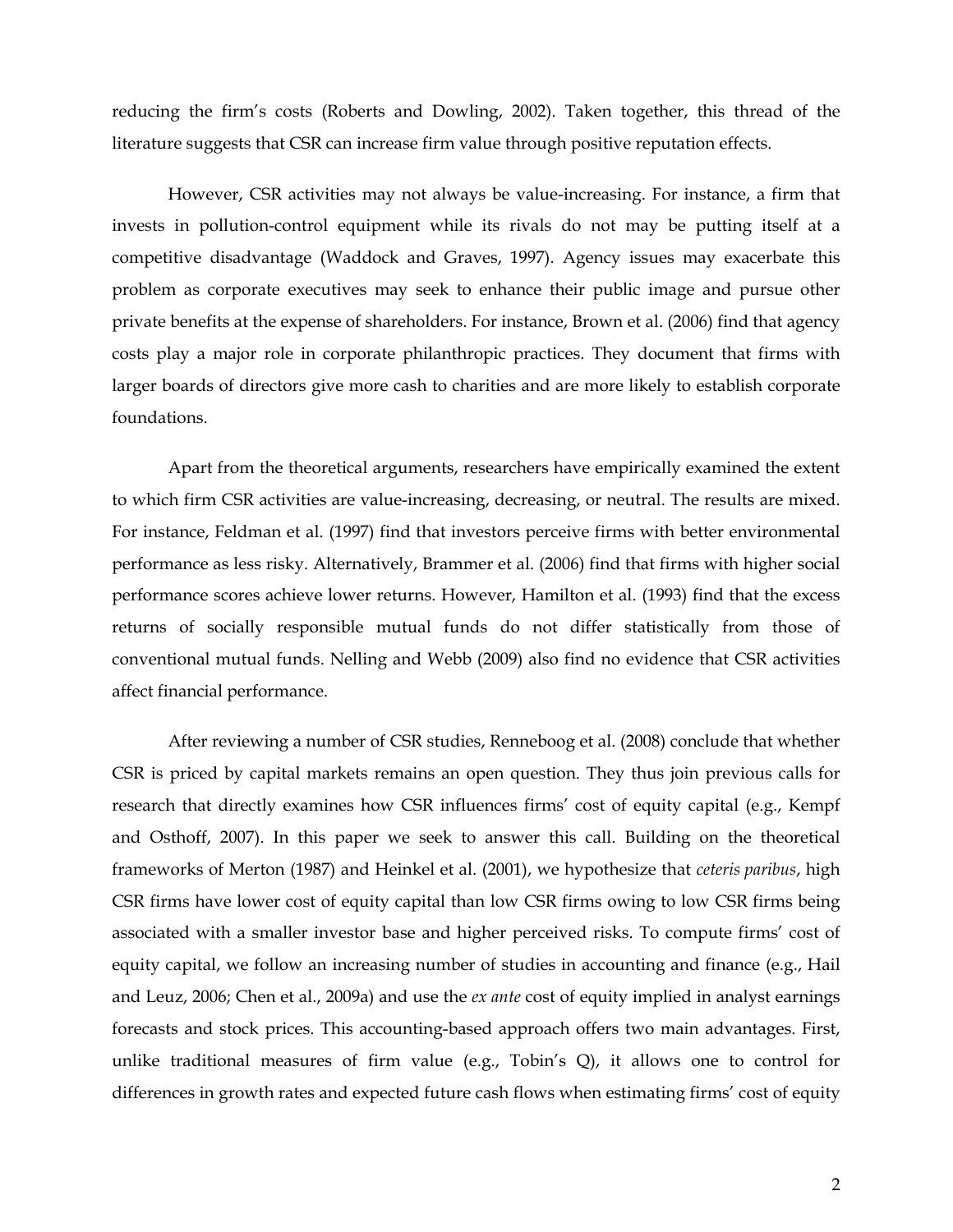(Hail and Leuz, 2006). Second, it circumvents the failure of traditional asset pricing models to deliver accurate estimates of firm-level cost of equity capital as well as the use of noisy realized returns (Pástor et al., 2008). Additionally, the cost of equity represents investors' required rate of return on corporate investments and thus is a key input in firms' long-term investment decisions. Examining the link between CSR and the cost of equity should therefore help managers understand the effect of CSR investment on firms' financing costs, and hence has important implications for strategic planning. Indeed, the cost of capital could be the channel through which financial markets encourage firms to become socially more responsible (e.g., Heinkel et al., 2001).

Using a sample of 12,915 U.S. firm-year observations from 1992 to 2007, we find that firms with a better CSR score exhibit lower cost of equity capital after controlling for other firmspecific determinants as well as industry and year fixed effects. Moreover, we find that CSR investment in improving responsible employee relations, environmental policies, and product strategies substantially contributes to reducing firms' cost of equity. We also show that firms related to two "sin" business sectors, namely, tobacco and nuclear power, appear to observe higher equity financing costs. Our evidence is robust to a battery of sensitivity tests, including alternative assumptions and model specifications, additional controls for noise in analyst forecasts and corporate governance, and various approaches to address endogeneity. Our findings therefore support arguments in the literature that CSR enhances firm value.

Our study contributes to the literature in several ways. First, while previous studies investigate whether CSR affects firm value, this is the first study to our knowledge to use a large panel of U.S. firms to examine the effect of CSR on the *ex ante* cost of equity capital. Our investigation is motivated by prior research suggesting that an important mechanism through which CSR affects firm value is its effects on firm risk (e.g., Spicer, 1978; McGuire et al., 1988; Starks, 2009). Our empirical findings provide supportive evidence. Second, we extend prior research that shows that firms with better corporate governance ratings enjoy lower equity financing costs (e.g., Chen et al., 2009a; Guedhami and Mishra, 2009). In particular, our finding that the impact of CSR continues to hold even after controlling for firm-level corporate governance suggests that firms are likely to benefit from improving not only their corporate governance, but also their social responsibility. Third, using a more direct proxy of expected returns, we confirm the findings of Hong and Kacperczyk (2009) that "sin" stocks generally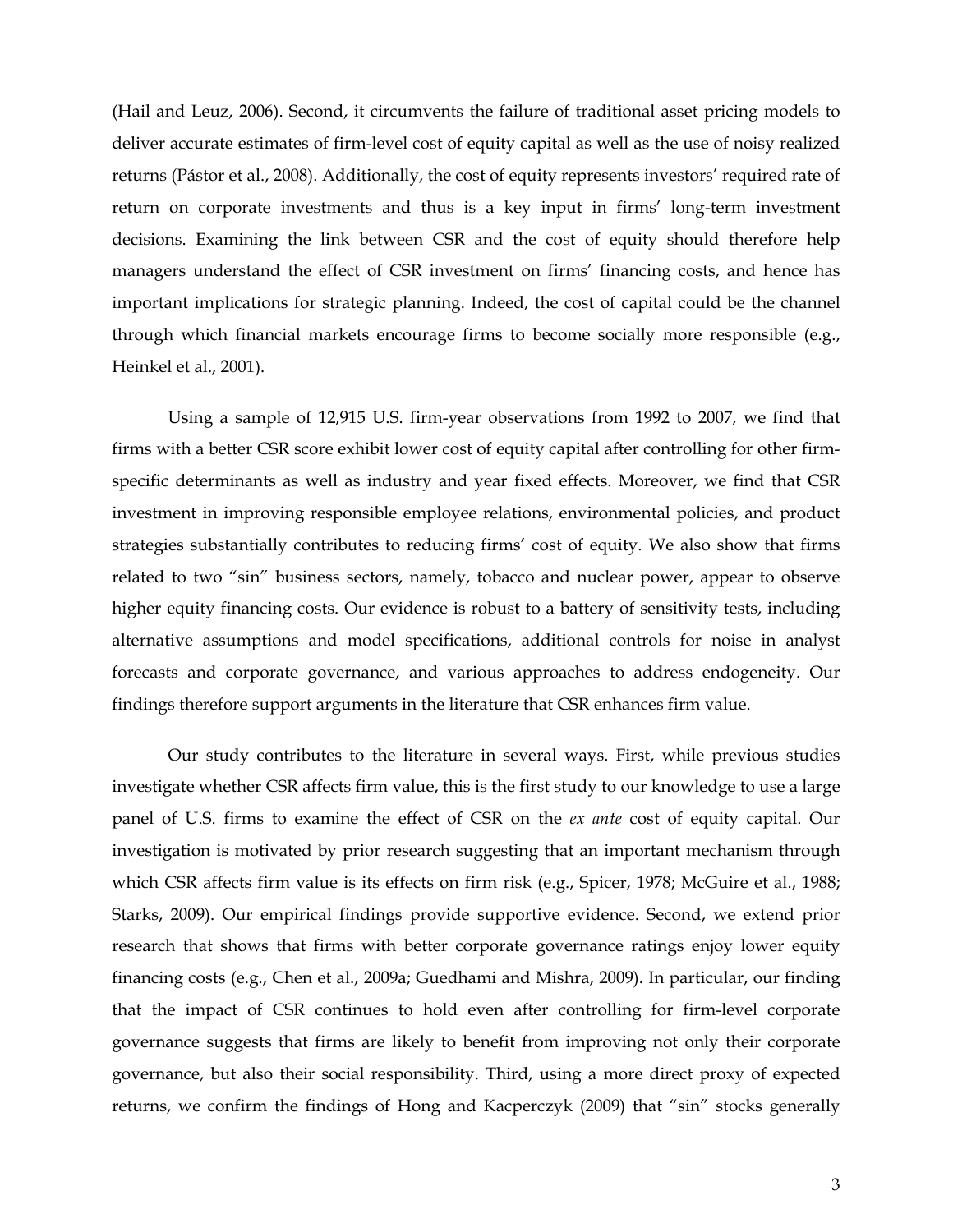have higher expected returns as they are less preferred by norm-constrained investors and are more likely to face greater litigation risk. Our results suggest that, among the "sin" stocks, firms related to the tobacco and nuclear power industries have a significantly higher cost of equity capital.

The remainder of the paper is organized as follows. Section 2 motivates how a firm's CSR activities may affect its cost of equity capital. Section 3 describes our sample and discusses the regression variables. Section 4 presents the empirical evidence. Section 5 concludes the paper.

#### **2. Corporate Social Responsibility and Cost of Equity Capital**

In this section, we provide theoretical arguments motivating our expectation that *ceteris paribus*, the cost of equity capital is lower for high CSR firms than low CSR firms. The arguments involve: i) the relative size of a firm's investor base, and ii) a firm's perceived risk.

#### *2.1 Relative Size of a Firm's Investor Base*

The capital market equilibrium model of Merton (1987, p. 500) implies that increasing the relative size of a firm's investor base will result in lower cost of capital and higher market value for the firm. In a similar vein, Heinkel et al. (2001) develop an equilibrium model that implies that when fewer investors hold the stock of a firm, the opportunities for risk diversification are reduced and hence the firm's cost of capital will be higher. In this paper, we argue that low CSR firms tend to have smaller investor base due to investor preferences and information asymmetry.

First, with respect to investor preferences, prior work argues that socially conscious investors prefer not to include low CSR firms in their investment portfolios. For instance, based on their equilibrium model, Heinkel et al. (2001) argue theoretically that exclusionary investing by green investors leads polluting firms to be held only by neutral, and thus fewer, investors. As a result, polluting firms have to offer neutral investors higher expected returns to compensate them for the lack of risk sharing. Empirically, Hong and Kacperczyk (2009) study "sin" stocks, i.e., publicly listed firms operating in the alcohol, tobacco, and gaming industries,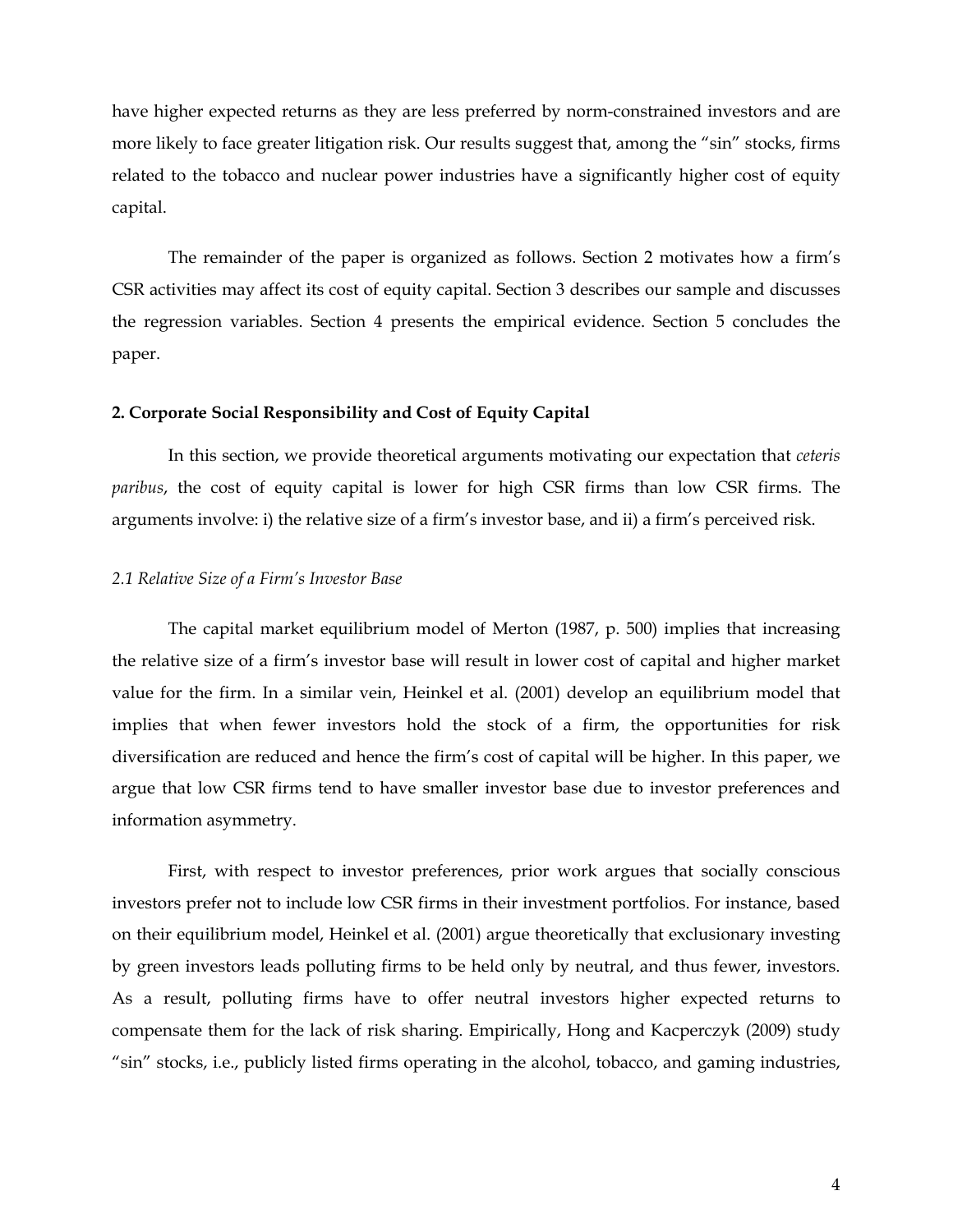and find that norm-constrained institutional investors (e.g., pension plans) include fewer "sin" stocks in their portfolios compared to arbitrageurs (e.g., mutual or hedge funds).

Second, with respect to information asymmetry, we argue that information asymmetry is likely to be more severe for low CSR firms. Departing from the traditional perfect markets model, which assumes that information is complete and instantaneous, Merton (1987) develops a capital market equilibrium model that allows for incomplete information. In particular, Merton's model relies on the behavioral assumption that, in constructing his optimal portfolio, an investor takes security *k* into account only if he knows about security *k*. Merton explains that for information to be transmitted from firm *k* to the investor, certain costs are incurred, for example, the cost of gathering and processing data and the cost of transmitting information from one party to another (p. 489). Following Merton's analysis, we can break the information transmission process down into three parts: a) signaling by the firm; b) coverage by the media and analysts; and c) reception by investors. Dhaliwal et al. (2009) show empirically that high CSR firms tend to disclose more information, as these firms want to project their positive image as a responsible corporate citizen to investors and other stakeholders. Furthermore, Hong and Kacperczyk (2009) find that "sin" firms receive less coverage from analysts, which implies that analysts and the media are more inclined to spend time analyzing and reporting news about "good" firms. Finally, when information reaches investors, socially conscious investors are likely to pay more attention to information related to high CSR firms while neglecting information related to low CSR firms.

#### *2.2 A Firm's Perceived Risk*

Prior work suggests that investors perceive socially irresponsible firms as having a higher level of risk (Frederick, 1995; King, 1995; Robinson et al., 2008; Starks, 2009). Waddock and Graves (1997) argue that socially irresponsible firms may face uncertain future explicit claims. For example, if a firm does not invest in product safety and sells an unsafe product, this will increase the chance of future lawsuits against the firm and in turn the firm's expected future costs. Hong and Kacperczyk (2009) further argue that "sin" firms face higher litigation risks. As an illustration, they point to the case of tobacco companies, which faced substantial litigation risk until they reached a settlement with state governments in 1997. Feldman et al. (1997) find supportive evidence. In particular, they show that firms adopting a more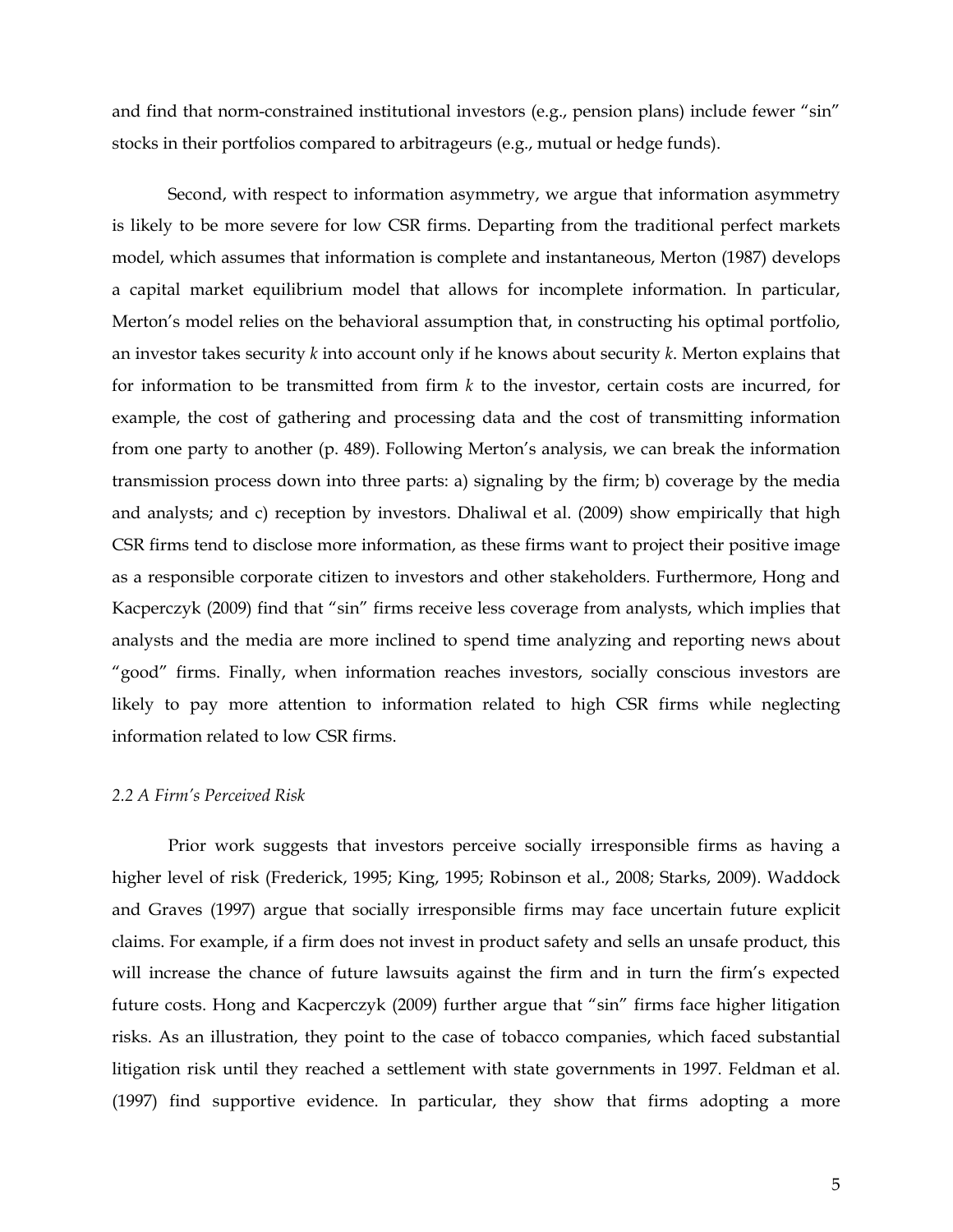environmentally pro-active posture experience a significant reduction in perceived riskiness to investors.

The question that remains is whether low CSR firms' higher perceived risks can be diversified away in an investor's portfolio and therefore not be priced in the cost of capital. As discussed in Section 2.1, socially conscious investors prefer not to invest in low CSR firms. Hong and Kacperczyk (2009, p. 17) stress that an implication of Merton's model is that idiosyncratic risk —and not just beta— matters for pricing because of either neglect or limited risk sharing. With a higher level of non-diversifiable risk, low CSR firms will thus face a higher cost of equity capital.

Based on the aforementioned arguments, we hypothesize that *ceteris paribus*, high CSR firms have lower cost of equity capital than low CSR firms.

#### **3. Data and Variables**

#### *3.1 Sample Construction*

To examine the relation between CSR and the cost of equity financing, we begin by merging four databases: Thompson Institutional Brokers Earnings Services (I/B/E/S), which provides analyst forecast data, Compustat North America, which provides industry affiliation and financial data, KLD STATS (created and maintained by KLD Research & Analytics, Inc. (KLD)), which provides CSR data, and CRSP monthly return files, which provide information on stock returns. We follow Gebhardt et al. (2001) and Dhaliwal et al. (2006) and estimate the cost of equity in June of each year. To do so, we extract from the I/B/E/S summary file forecast data recorded in June for all firms that have positive one- and two-year-ahead consensus earnings forecasts and a positive long-term growth forecast. For these firms, we further require that I/B/E/S provide a share price as of June, that Compustat report a positive book value per share, and that the firm belong to one of the Fama and French (1997) 48 industries. We then follow Hail and Leuz (2006) and Dhaliwal et al. (2006) and estimate the cost of equity capital using four models. These models are discussed below and summarized in Appendix A. Finally, we retain in our sample firms with valid cost of equity estimates under all four models and with sufficient available data to construct the CSR and control variables. This procedure yields a final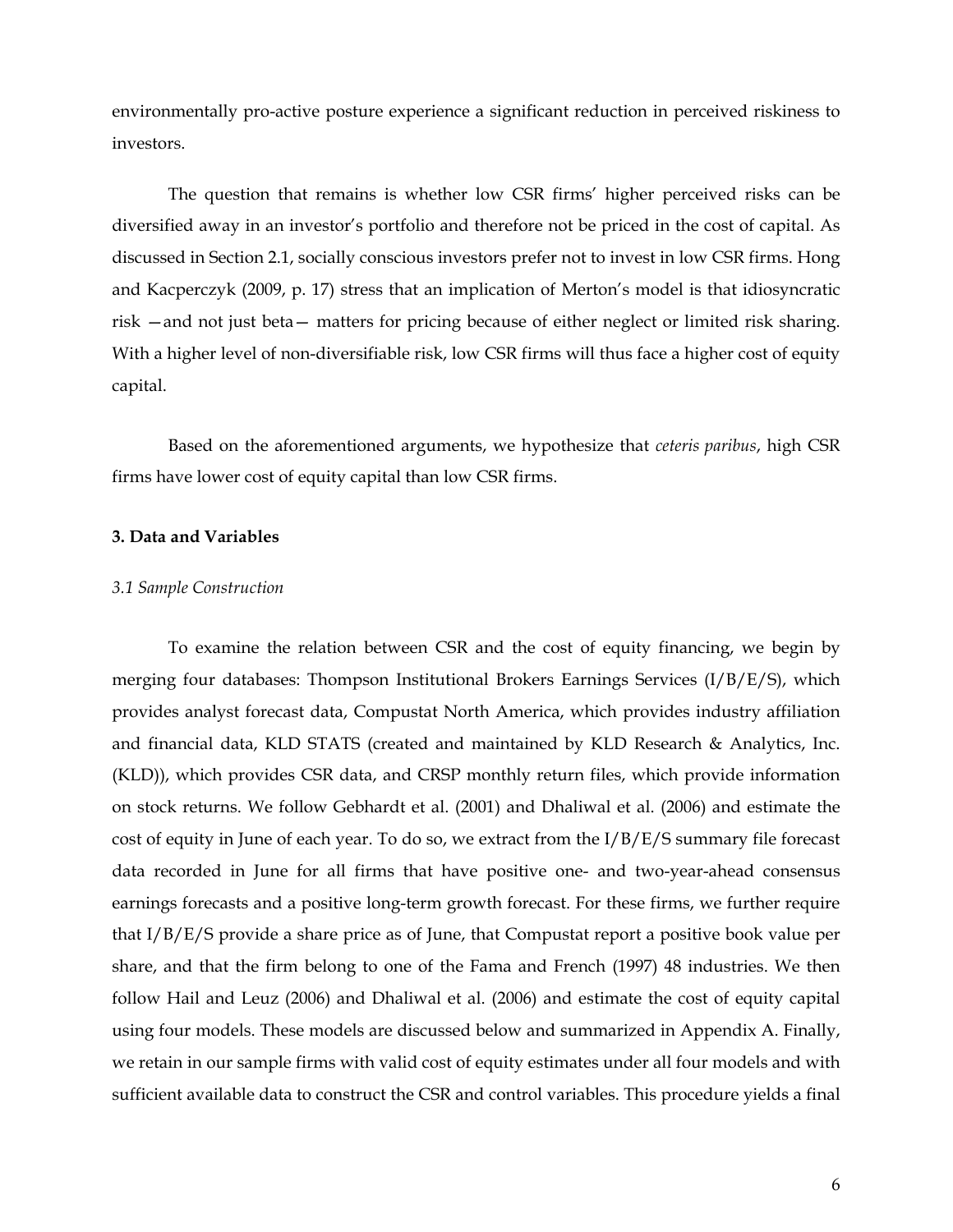sample of 12,915 observations representing 2,809 unique firms between 1992 and 2007.3 Table 1 summarizes the sample composition by Fama and French (1997) 48 industry groups (Panel A) and by year (Panel B). The banking, business services, electronic equipment, and utilities industries dominate the sample, with each accounting for more than 5% of the observations. Reflecting the enhanced coverage of firms in KLD STATS over time, the number of observations has increased over the sample period with a peak in 2004.4

#### *3.2 Regression Variables*

#### *3.2.1 Cost of Equity Capital*

We follow recent research in accounting and finance to estimate the *ex ante* cost of equity implied in current stock prices and analyst forecasts.<sup>5</sup> This design choice is motivated by prior research. Fama and French (1997) show that both the standard single-factor model and the Fama and French (1993) three-factor model provide poor proxies for the cost of equity capital. Elton (1999) raises additional concerns about conventional proxies for realized returns and hence calls for alternative proxies for expected returns. Hail and Leuz (2006, 2009) and Chen et al. (2009a) argue that the implied cost of capital approach is particularly useful because it makes an explicit attempt to isolate cost of capital effects from growth and cash flow effects. Pástor et al. (2008) provide consistent evidence, showing that the class of implied cost of capital models reasonably captures the time-variation in expected returns.

Although prior research proposes various models to calculate firms' implied cost of equity capital, to date it provides little guidance on the relative performance of these models. We therefore follow Hail and Leuz (2006) and estimate the cost of equity using four different models: the Claus and Thomas model (2001, CT), the Gebhardt et al. model (2001, GLS), the

<sup>3</sup> The final sample comprises 62% of the firm-year observations represented in the KLD database.

<sup>4</sup> In 2003, KLD added the Russel 2000 index and the Broad Market Social Index to KLD STATS.

<sup>&</sup>lt;sup>5</sup> The implied cost of capital approach has been used to examine the effects of, for example, legal institutions and securities regulations (Hail and Leuz, 2006), disclosure and earnings quality (Francis et al., 2005), dividends and taxes (Dhaliwal et al., 2006), tax enforcement (El Ghoul et al., 2010), corporate governance (Chen et al., 2009a,b), and ownership structure (Attig et al., 2008; Guedhami and Mishra, 2009; Boubakri et al., 2010), and has also been used in event studies that examine cross-listings (Hail and Leuz, 2009) and earnings restatements (Hirbar and Jenkins, 2004).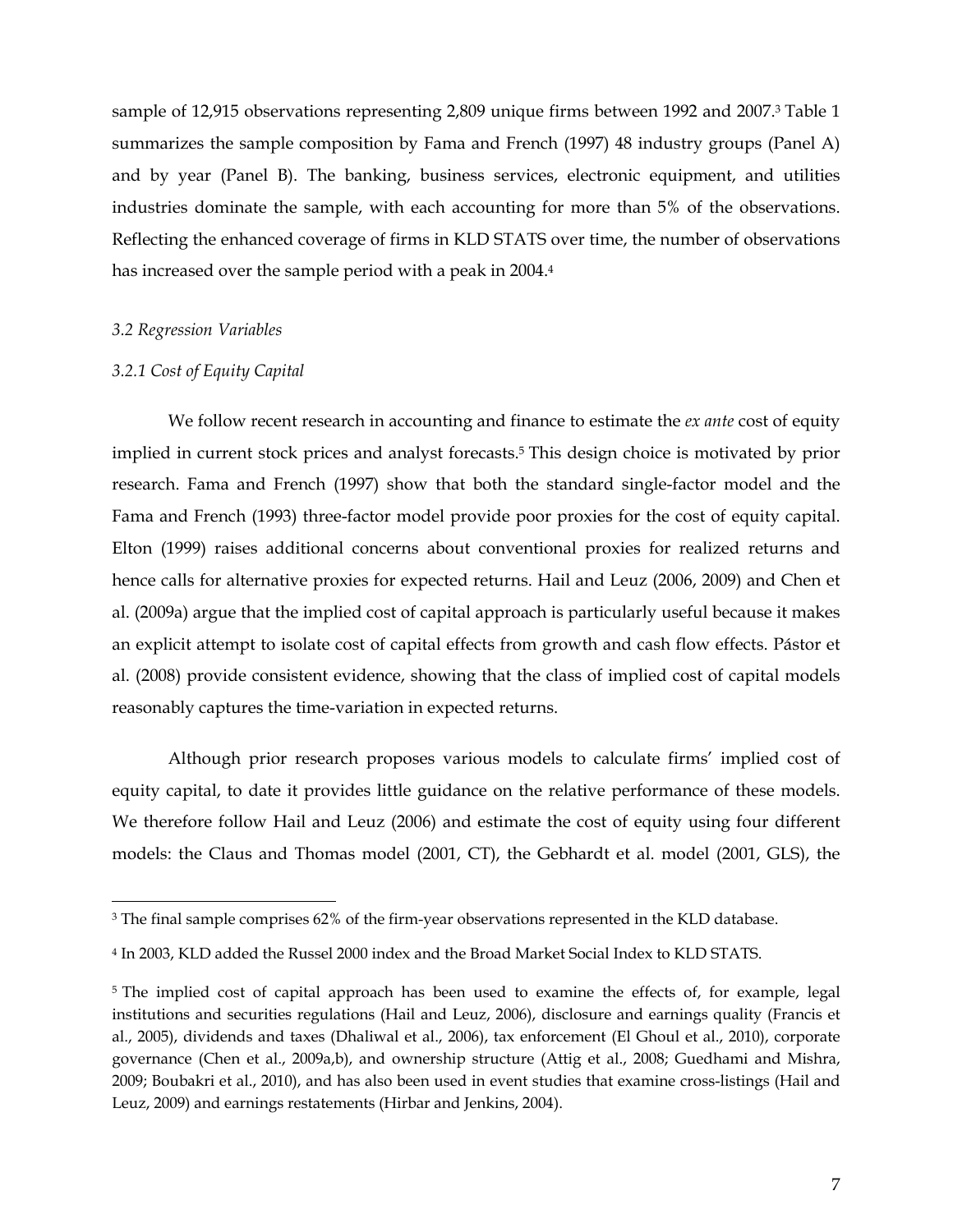Ohlson and Juettner-Nauroth model (2005, OJ), and the Easton model (2004, ES).<sup>6</sup> Then, in line with Dhaliwal et al. (2006) and Chen et al. (2009b), we subtract the ten-year U.S. Treasury bond yield from the estimated cost of equity of each model. We denote the resulting cost of equity premiums as  $r_{CT}$ ,  $r_{GLS}$ ,  $r_{O}$ , and  $r_{ES}$ , respectively. Appendix A provides details on the implementation of the four models.  $r_{O}$  is estimated in closed form. For the three other models, we employ numerical techniques to search for  $r_{CT}$ ,  $r_{GLS}$ , and  $r_{ES}$  while restricting the solution to be between 0% and 100%. To reduce the possibility of spurious results associated with the use of a particular model (Dhaliwal et al., 2006), we compute the average cost of equity premium based on the four models. This yields  $r_{AVG}$ , which is the implied equity risk premium that we use as our dependent variable. Note that we use the terms *equity premium* and *cost of equity* interchangeably in the rest of this paper.

Table 2 reports descriptive statistics for the implied cost of equity premium. Panel A shows the equity premium estimates based on the four models. The average estimate across the four models is 4.75%. The ES and OJ models produce higher average equity premiums (5.71% and 5.61%, respectively) compared to the CT and GLS models (3.92% and 3.76%, respectively). These figures are consistent with Dhaliwal et al. (2006) and Gode and Mohanram (2003), who show that the GLS model provides a lower bound and the OJ model often provides an upper bound for the implied cost of equity estimates. Panel B reports Pearson correlation coefficients between the four models' cost of equity estimates and our ultimate measure of the cost of equity capital ( $r_{AVG}$ ). Consistent with Dhaliwal et al. (2006), we find that  $r_{OI}$  and  $r_{ES}$  exhibit higher correlations with  $r_{AVG}$ , while  $r_{CT}$  and  $r_{GLS}$  exhibit lower correlations with  $r_{AVG}$ .

#### *3.2.2 Corporate Social Responsibility*

To specify our proxy for CSR, we rely on KLD STATS, which is a statistical summary of KLD's in-depth research. Founded in 1988, KLD is an independent firm that has been providing research and consulting services to investors interested in integrating social responsibility features into their investment decisions. KLD STATS contains ratings on a wide range of CSRrelated items compiled from various sources such as government agencies, non-governmental

<sup>6</sup> Evaluating which model is best is beyond the scope of our paper. In the sensitivity analyses, however, we examine whether our findings are robust to using each individual implied cost of equity model and to alternative approaches to estimating the cost of equity.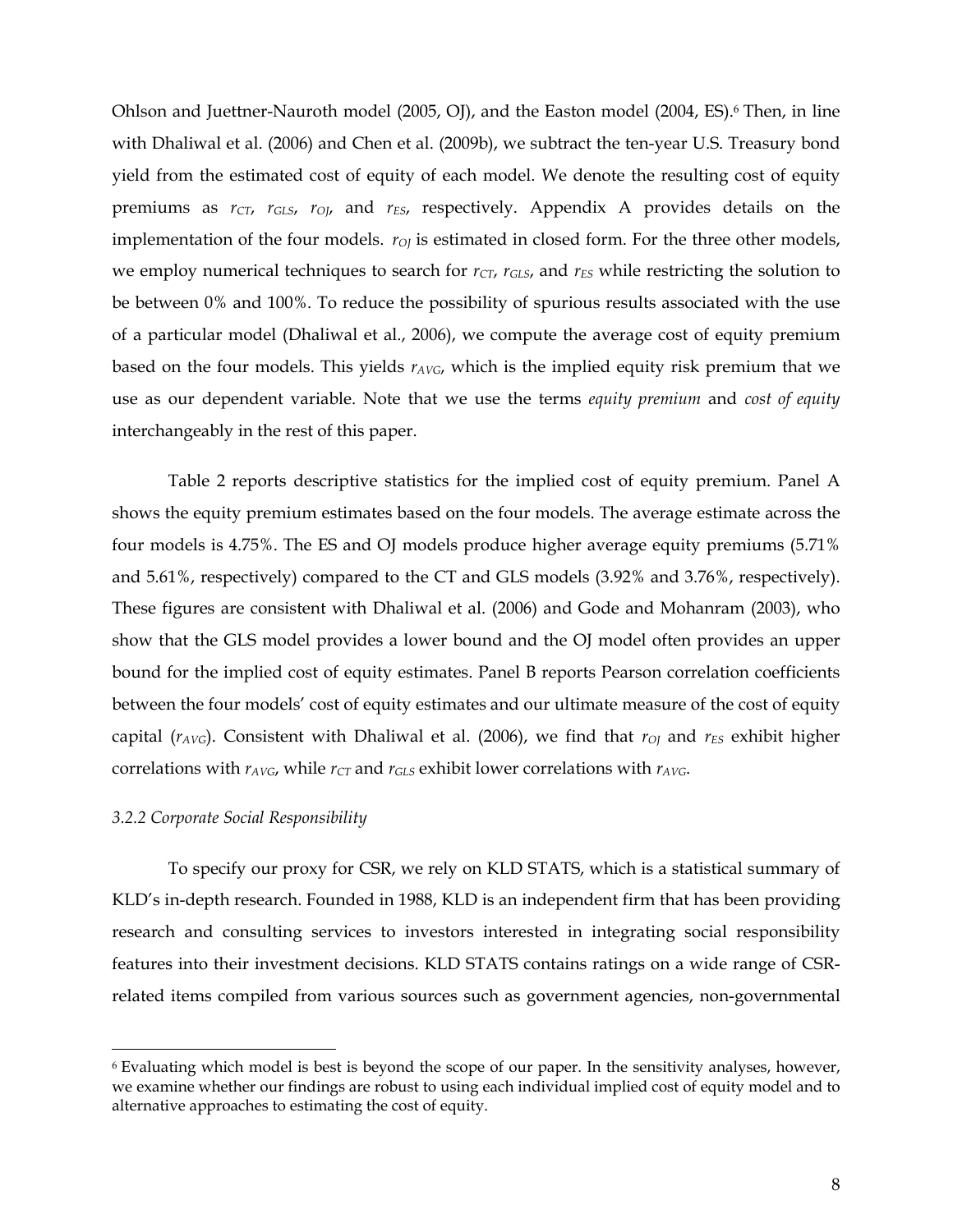organizations, global media publications, annual reports, regulatory filings, proxy statements, and company disclosures. Firm coverage in KLD STATS has increased steadily over time. During the 1991-2000 period, coverage consisted of the S&P 500 and the Domini Social Index. Since then, KLD has sequentially added the Russell 1000 Index (in 2001), the Large Cap Social Index (in 2002), and both the Russell 2000 Index and the Broad Market Social Index (in 2003).

KLD STATS organizes the various CSR-related items into two major categories: qualitative issue areas and controversial business issues. Qualitative issue areas include: the community, corporate governance, diversity, employee relations, the environment, human rights, and product characteristics. For each qualitative issue area, KLD assigns a binary (0/1) rating to a set of concerns and strengths as illustrated in Panel A of Appendix B. Controversial business issues include: alcohol, gambling, tobacco, firearms, the military, and nuclear power. For each controversial business issue, KLD assigns a binary  $(0/1)$  rating for whether a firm is involved in (at least one of) a set of concerns as illustrated in Panel B of Appendix B. We capture a firm's involvement in controversial business issues with a dummy variable that takes the value of 1 if a firm is involved in any of the six controversial business areas (*CSR\_CONTR*). Because qualitative issue areas and controversial business issues are inherently different, we examine them separately. We calculate a score for each qualitative issue area equal to the number of strengths *minus* the number of concerns. We then sum the qualitative issue areas' scores to obtain an overall CSR score (*CSR\_S*). In estimating *CSR\_S*, we exclude corporate governance as our definition of CSR does not include conflicts of interest between insiders and shareholders. Nonetheless, in robustness tests we show that our inferences remain unchanged if we include corporate governance.

### *3.2.3 Control Variables*

In our multivariate analysis we follow prior studies (e.g., Hail and Leuz, 2006; Gebhardt et al., 2001; Dhaliwal et al., 2006) in specifying controls shown to affect the cost of equity capital. These controls include: beta (*BETA*), estimated using the market model;7 size (*SIZE*), measured

<sup>7</sup> We estimate *BETA* by regressing 60 monthly excess stock returns ending in June of year *t* on the corresponding monthly CRSP value-weighted index excess returns. Monthly excess returns are monthly returns minus the one-month Treasury bill rate obtained from Professor Ken French's website (http://mba.tuck.dartmouth.edu/pages/faculty/ken.french/data\_library.html). In these estimations, we require a minimum of 24 months of observations.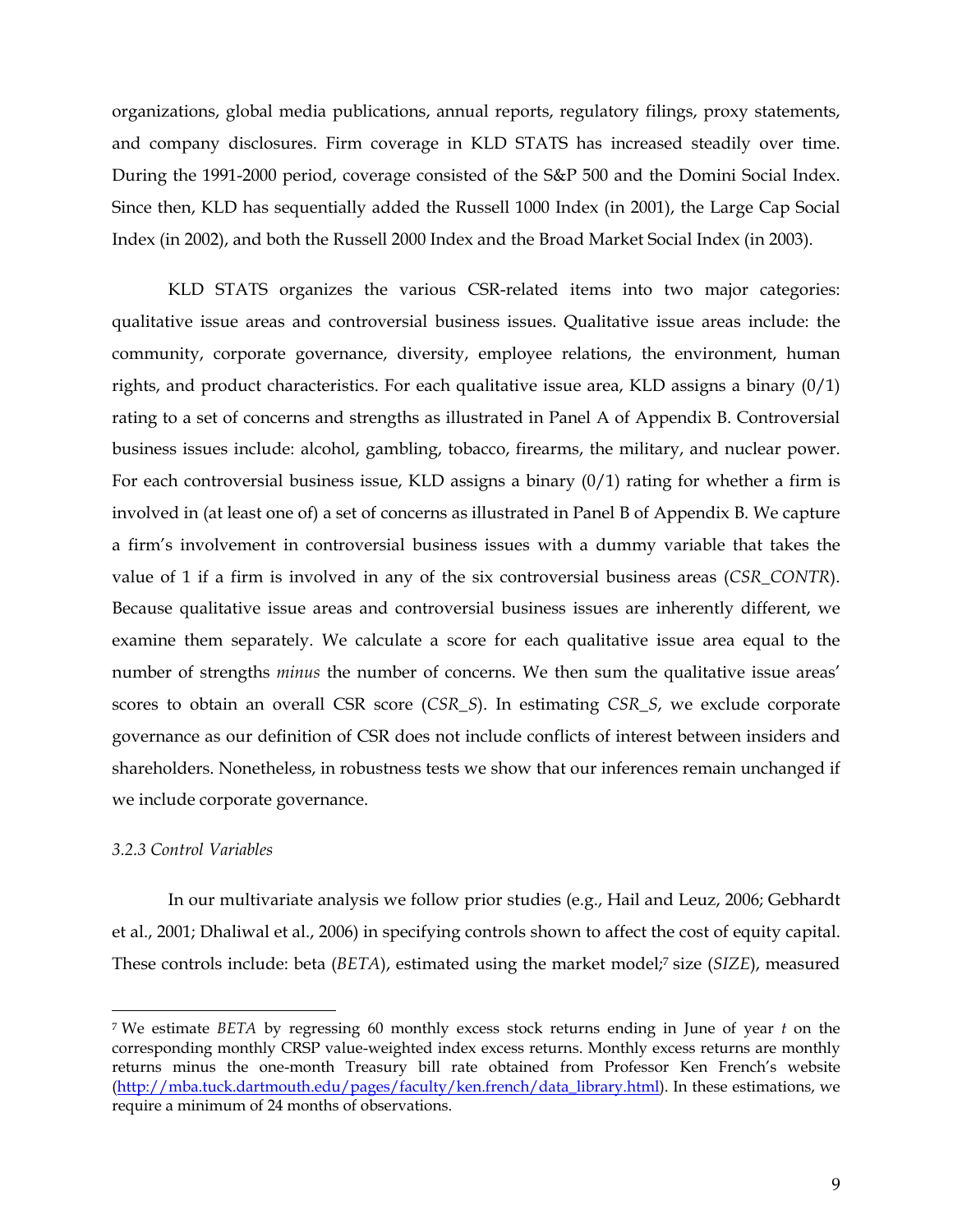as the natural logarithm of total assets; the book-to-market ratio (*BTM*); and leverage (*LEV*), computed as the ratio of total debt to the market value of equity. According to prior research, the predicted signs of these controls are as follows: *BETA* (+), *SIZE* (-), *BTM* (+), and *LEV* (+).8 In addition, we control for analyst forecast attributes, where we use both forecast dispersion (DISP), measured as the coefficient of variation of one-year-ahead earnings forecasts,<sup>9</sup> and the consensus long-term growth forecast (*LTG*). Given the evidence in Gode and Mohanram (2003), Dhaliwal et al. (2006), and Guedhami and Mishra (2009), we expect these two variables to be positively related to the cost of equity. Finally, we control for year and industry effects using Fama-French (1997) 48 industry groups. All variables are defined in Appendix C.

#### *3.3 Descriptive Statistics*

Table 3 provides descriptive statistics for the CSR variables. Panel A reports the statistical properties of the overall CSR score over time. This score exhibits large variation over time. However, the overall median is zero, suggesting a relatively balanced distribution of firms with negative and positive CSR performance. Panel B reports the frequency distribution of the controversial business issues and suggests that involvement in these controversial issues has decreased over time.

Table 4 reports descriptive statistics for the other explanatory variables (Panel A) and for the pairwise correlations (Panel B) between the cost of equity estimates and the regression variables. We find that our CSR proxy (*CSR\_S*) is associated with a lower equity risk premium. Additionally, all of the explanatory variables show the expected relations with our dependent variable, *rAVG*. Finally, we do not find high correlations between the explanatory variables, which suggests that multicollinearity is not a serious concern in our regressions.

<sup>8</sup> These predictions reflect prior findings that: a firm's beta is positively associated with its expected stock returns (e.g., Sharpe, 1964, Lintner, 1965); larger firms attract wider media and analyst coverage, which reduces information asymmetry and the cost of equity capital (Bowen et al., 2008); higher book-to-market firms are expected to earn higher *ex post* returns (Fama and French, 1992); and levered firms earn higher subsequent stock returns (Modigliani and Miller, 1958; Fama and French, 1992).

<sup>9</sup> In our analysis, we include all firms for which we can estimate the cost of equity, irrespective of the number of analysts that provide forecasts of future earnings and growth. The quality of our models' cost of equity estimates, however, is likely to depend on the quality of earnings forecasts: a consensus forecast from several analysts is likely to provide a more accurate prediction of expected cash flows than the forecast of a single analyst. As a robustness check, we repeat our analysis after excluding firm-years covered by fewer than three analysts or fewer than five analysts. Our conclusions remain unchanged.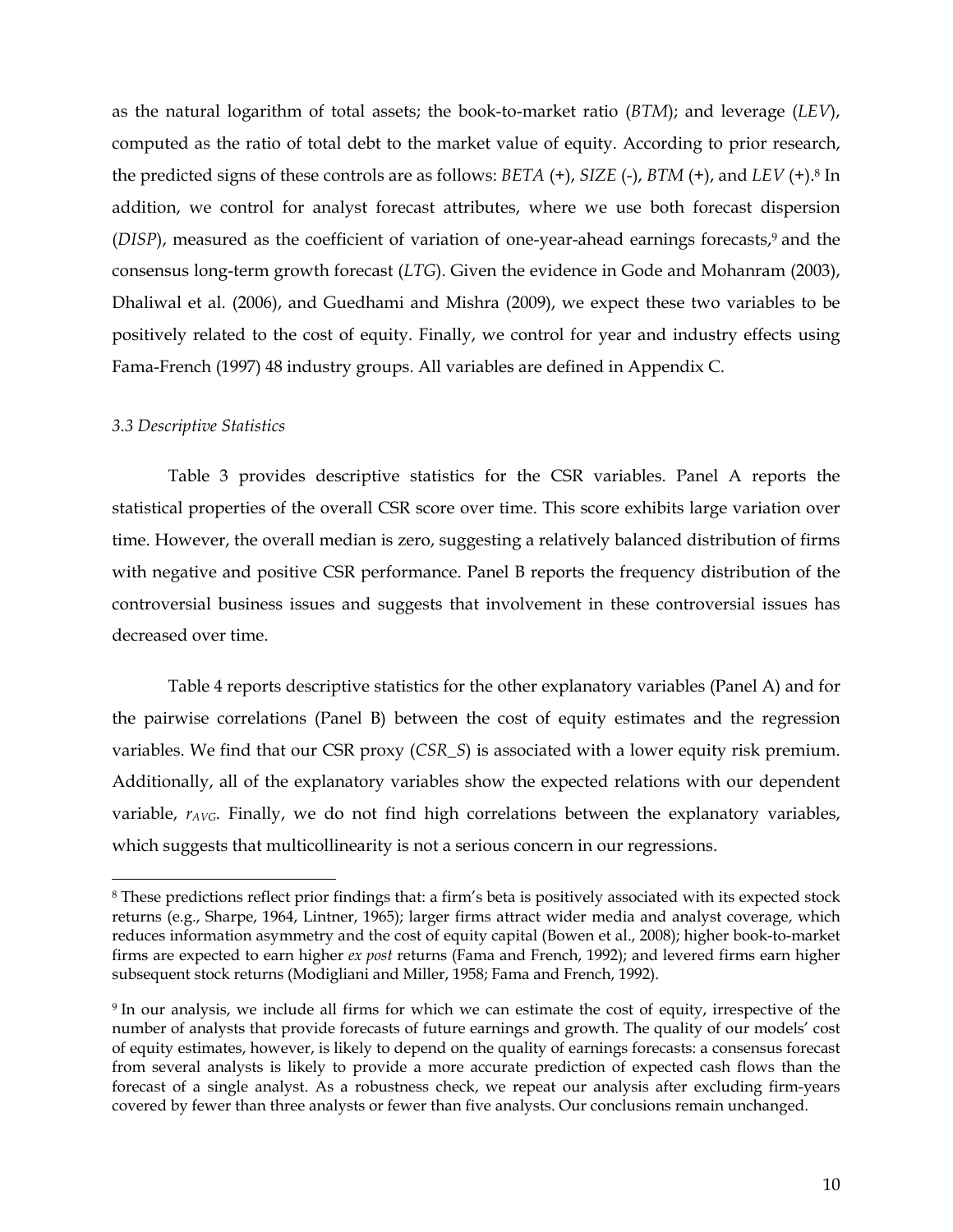#### **4. Empirical Results**

As we discuss in the introduction, despite increased academic interest in CSR, we still know very little about how CSR performance affects firm valuation. The purpose of our study is to address this gap in the literature by empirically examining the link between firms' CSR activities and their cost of equity capital. We proceed as follows. In Section 4.1 we perform univariate tests that compare the cost of equity of firms with a below-median CSR score against the cost of equity of firms with an above-median CSR score*.* Next, in Section 4.2 we conduct multivariate regression analysis in which we regress firms' cost of equity on a number of CSR proxies and control variables. In Section 4.3 we report the results of sensitivity tests.

#### *4.1 Univariate Analysis*

Our univariate analysis compares the mean (Table 5, Panel A) and median (Table 5, Panel B) cost of equity premiums ( $r_{AVG}$ ) of firms with low and high CSR scores based on the median CSR value. The mean (median) equity premium of firms with a high CSR score is 4.54% (4.25%), while it is 5.10% (4.64%) for firms with a low CSR score. These results suggest that the mean (median) cost of equity for firms with a high CSR score is 56 (39) basis points lower than that for firms with a low CSR score. These differences are significant at the 1% level. We find similar evidence when we examine differences in means and medians using the four individual cost of equity estimates. These preliminary findings suggest that firms with better CSR ratings have significantly lower cost of equity.

#### *4.2 Multivariate Regression Analysis*

To examine the cost of capital effects of CSR, we regress the cost of equity premium *ravg* on various CSR proxies and control variables using pooled cross-sectional time-series regressions with robust standard errors clustered at the firm level. Table 6 reports our main results. In each model, our dependent variable is the average equity premium, *ravg*. The explanatory variables include various CSR metrics, six firm-specific control variables, as well as year and industry fixed effects. Consistent with our univariate evidence in Table 5, the results show strong evidence of CSR effects on the cost of equity.

Our test variable in Models 1 through 6 is the overall CSR score (*CSR\_S*). In Model 1, our basic regression, we examine the impact of CSR on the cost of equity capital while controlling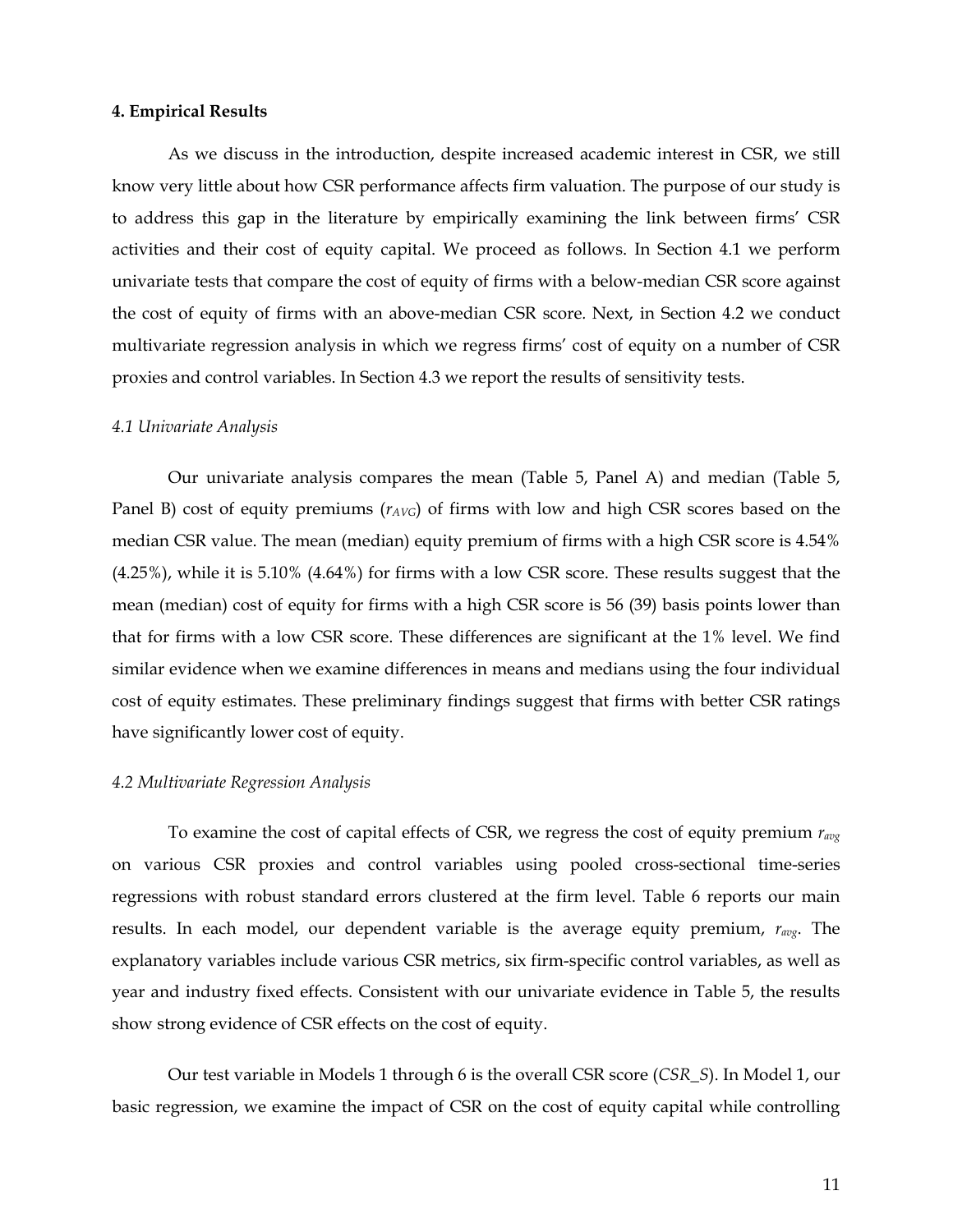for year and industry fixed effects. We find that the coefficient on *CSR\_S* is negative and statistically significant at the 1% level, suggesting that firms showing better social responsibility have significantly lower cost of equity capital. This significant relation remains when we further include in Model 2 the additional firm-specific controls discussed above (*BETA*, *SIZE*, *BTM*, *LEV*, *LTG,* and *DISP*).10 Economically, the estimated coefficient in Model 2 implies that a onestandard deviation increase in *CSR\_S* leads firms' equity premium to decrease, on average, by 10 basis points.11 We interpret this result as evidence that the cost of capital is an important channel through which the market prices CSR.

Next, we examine whether the documented relation between CSR and the cost of equity changes over time. Given the growth of socially responsible investing and increasing awareness among investors of risks related to CSR-related practices and violations, we would expect this relation to change over time. Accordingly, we partition the full sample period into four subperiods: 1992-1995 (Model 3), 1996-1999 (Model 4), 2000-2003 (Model 5), and 2004-2007 (Model 6). In Models 3 and 4, we find that the coefficient on *CSR\_S* is negative but statistically insignificant. In contrast, we find that *CSR\_S* loads negative and statistically significant (at the 5% level or better) in Models 5 and 6. These sub-period results indicate that the inverse relation between CSR and firms' equity financing costs is more significant in recent years, which we interpret as consistent with an increase in investor awareness about socially responsible stocks over time.

In the rest of Table 6, we extend our analysis to examine the association between the cost of equity capital and individual components of the overall social performance score (*CSR\_S*).12 Specifically, we look at the following six attributes: community relations (*CSR\_COM\_S*), diversity (*CSR\_DIV\_S*), employee relations (*CSR\_EMP\_S*), environmental performance (*CSR\_ENV\_S*), human rights (*CSR\_HUM\_S*), and product characteristics (*CSR\_PRO\_S*). For

<sup>&</sup>lt;sup>10</sup> Although we attempt to control for all common factors shown in prior research to affect the cost of equity capital, we note that all our inferences remain when we use various combinations of these control variables or when we separately drop each of these controls. Indeed, as explained below, one could argue that the cost of equity could be related to CSR through various economic channels, such as leverage.

<sup>11</sup> This is comparable to the economic effect of firm risk (*BETA*) on the cost of equity as shown below.

<sup>12</sup> Motivating our analysis, Galema et al. (2008) explain that aggregating various dimensions of CSR may lead to confounding effects of the individual dimensions of social responsibility.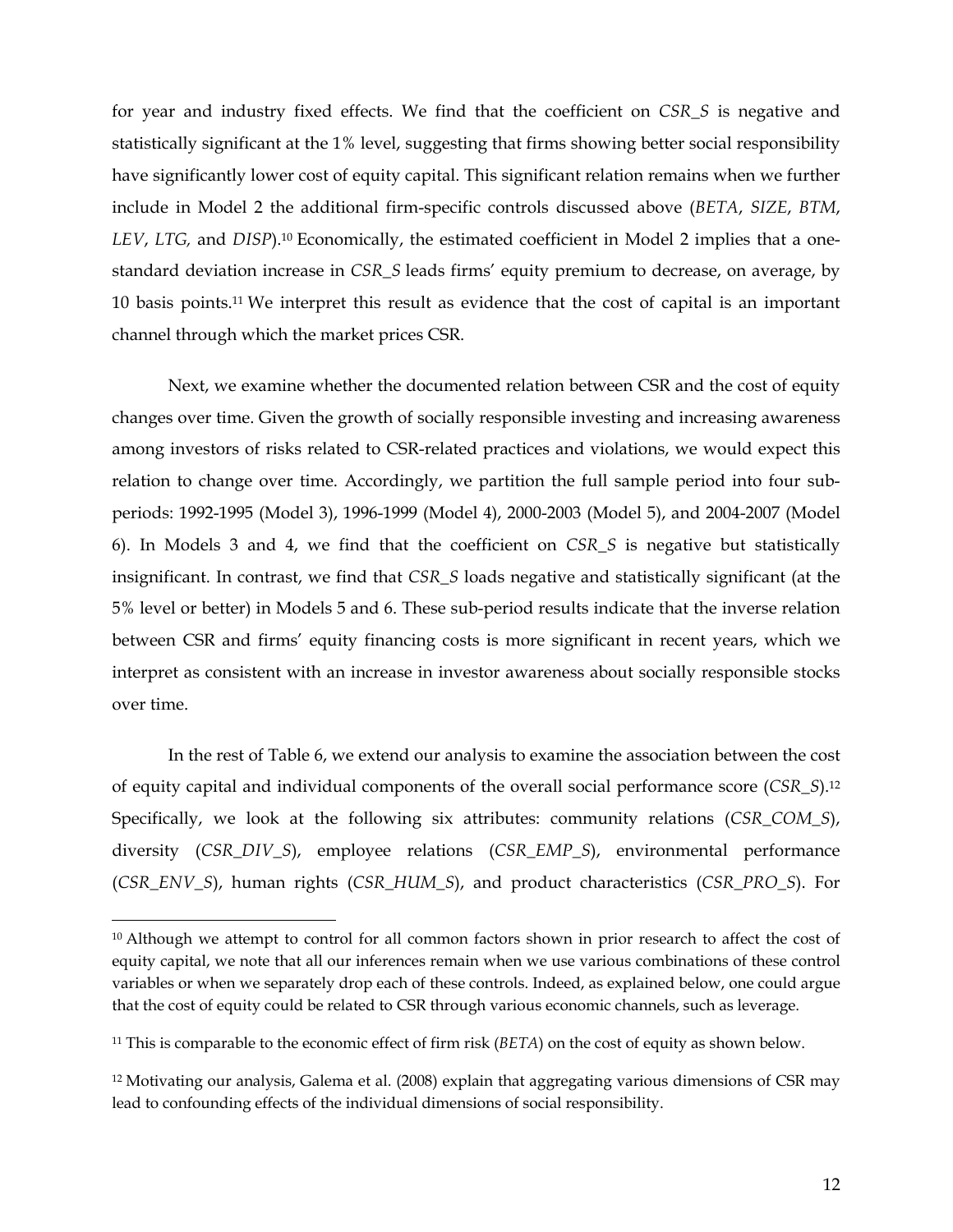each attribute, we compute a yearly score similar to the aggregate *CSR\_S* (i.e., to the number of strengths *minus* the number of concerns*)*. Our empirical objective is to determine whether certain attributes are more important than others in affecting a firm's cost of equity capital. The regression results on the cost of capital effects of the six CSR attributes are presented in Models 7 through 12 in Table 6. The results suggest that not all six items are relevant.

Our test variable in Model 7 is community relations (*CSR\_COM\_S)*. The coefficient on *CSR\_COM\_S* is negative, but statistically indistinguishable from zero. We obtain similar results when we focus in Model 8 on *CSR\_DIV\_S*, which measures a firm's net performance in promoting diversity. Model 11 also reveals that the human rights score (*CSR\_HUM\_S)* does not load significantly. These findings suggest that the social performance attributes community relations, diversity, and human rights do not affect firms' equity financing costs. In contrast, employee relations, environmental performance, and product strategies do appear to matter for firms' cost of capital. In Model 9, we find a negative and statistically significant relation (at the 5% level) between the cost of equity and a firm's standing in employee relations (*CSR\_EMP\_S*). Similarly, the environmental performance proxy *CSR\_ENV\_S* is negative and highly significant in Model 10 suggesting that the market discounts the cash flows of firms with good environmental performance. 13 Model 12 also shows a negative and statistically significant relation between the cost of equity capital and a firm's standing in product characteristics, *CSR\_PRO\_S*. In summary, the results in Models 7 through 12 suggest that firms that exhibit superior performance with respect to employee relations, environmental policies, and product strategies enjoy lower financing costs. However, the social performance attributes community relations, diversity, and human rights appear not to affect firms' cost of equity capital.

To better isolate the effect of CSR on the cost of capital, in each of the regressions in Table 6 (except regression (1)) we include a host of firm-specific characteristics, including size, risk, book-to-market, and leverage. We generally find that these control variables enter the

<sup>&</sup>lt;sup>13</sup> Recall that in the 2006 survey conducted by Mercer Consulting, the percentages of survey respondents who indicated that various CSR attributes are important to investment decisions are as follows: sustainability (39%), employee relations (33%), human rights (26%), water (25%), environmental management (18%), and climate change (7%). Our findings are generally consistent with their survey results, except that our coefficient on *CSR\_HUM\_S* is negative but insignificant*.*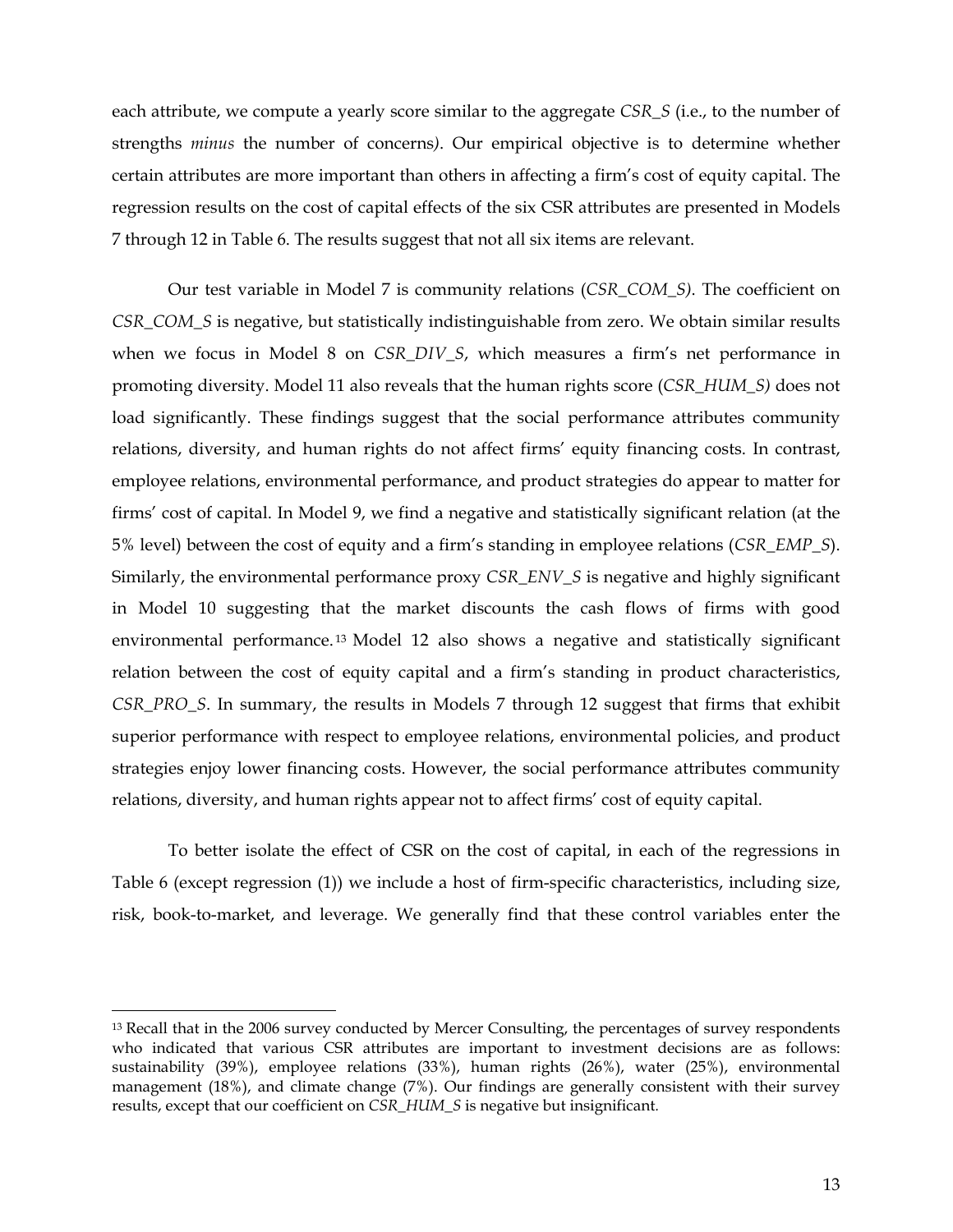models with the expected signs, and all are statistically significant at the 1% level. 14 In particular, the results show positive and significant coefficients for firm risk (*BETA*) and bookto-market (*BTM*), and a negative and significant coefficient for firm size (*SIZE*). Additionally, we find that consistent with Gode and Mohanram (2003) and Dhaliwal et al. (2006), firm leverage (*LEV*) loads positive and significant across all models. Finally, also in line with prior studies (e.g., Dhaliwal et al., 2006), we find that the two analyst forecast variables, forecast dispersion (*DISP*) and the consensus long-term growth forecast (*LTG*), have significantly positive effects on the cost of equity. Our findings on the control variables therefore reveal that our cost of equity estimates exhibit the expected relations with common risk factors. Accordingly, the significant relations between our CSR metrics and the cost of equity in Table 6 imply that the market prices a firm's CSR along with the other risk factors.

As we discuss above, Hong and Kacperczyk (2009) find evidence that firms operating in "sin" industries (e.g., alcohol, tobacco, and gambling) are held less by norm-constrained institutions such as pension funds, receive less coverage from analysts, and have higher expected returns. Accordingly, in Table 7 we analyze the effects of involvement in six controversial business areas, namely, alcohol, gambling, tobacco, firearms, the military, and nuclear power. We specify a dummy variable for each controversial business area, which we separately include in Models 2 through 7. We start in Model 1 by including the dummy variable *CSR\_CONTR* to identify firms involved in any of the six controversial business areas. The coefficient estimate on *CSR\_CONTR* is positive and statistically significant at the 10% level, suggesting that, consistent with Hong and Kacperczyk, firms involved in "sin" industries have higher cost of equity capital. In Models 2 through 7, we further find that except for gambling involvement in Model 3 (*CSR\_GAM*), the coefficients on all other dummy variables are positive, although the statistical significance varies across the controversial business areas. Specifically, we find that alcohol (*CSR\_ALC* in Model 2), firearms (*CSR\_FIR* in Model 5), and military (*CSR\_MIL* in Model 6) involvement are not significantly related to the cost of equity capital,

<sup>14</sup> These effects are also economically significant. For example, the estimated coefficients of *BETA*, *BTM*, *LEV*, *LTG,* and *DISP* in Model 2 of Table 6 indicate that a one-standard deviation increase in each of these variables, while other variables are held at their mean values, increases the equity premium by 11.8, 52.5, 56.9, 25.1, and 48.5 basis points, respectively. Additionally, the estimated coefficient of *SIZE* implies that a one-standard deviation increase in firm size is associated with an 18.7 basis point decline in equity premium.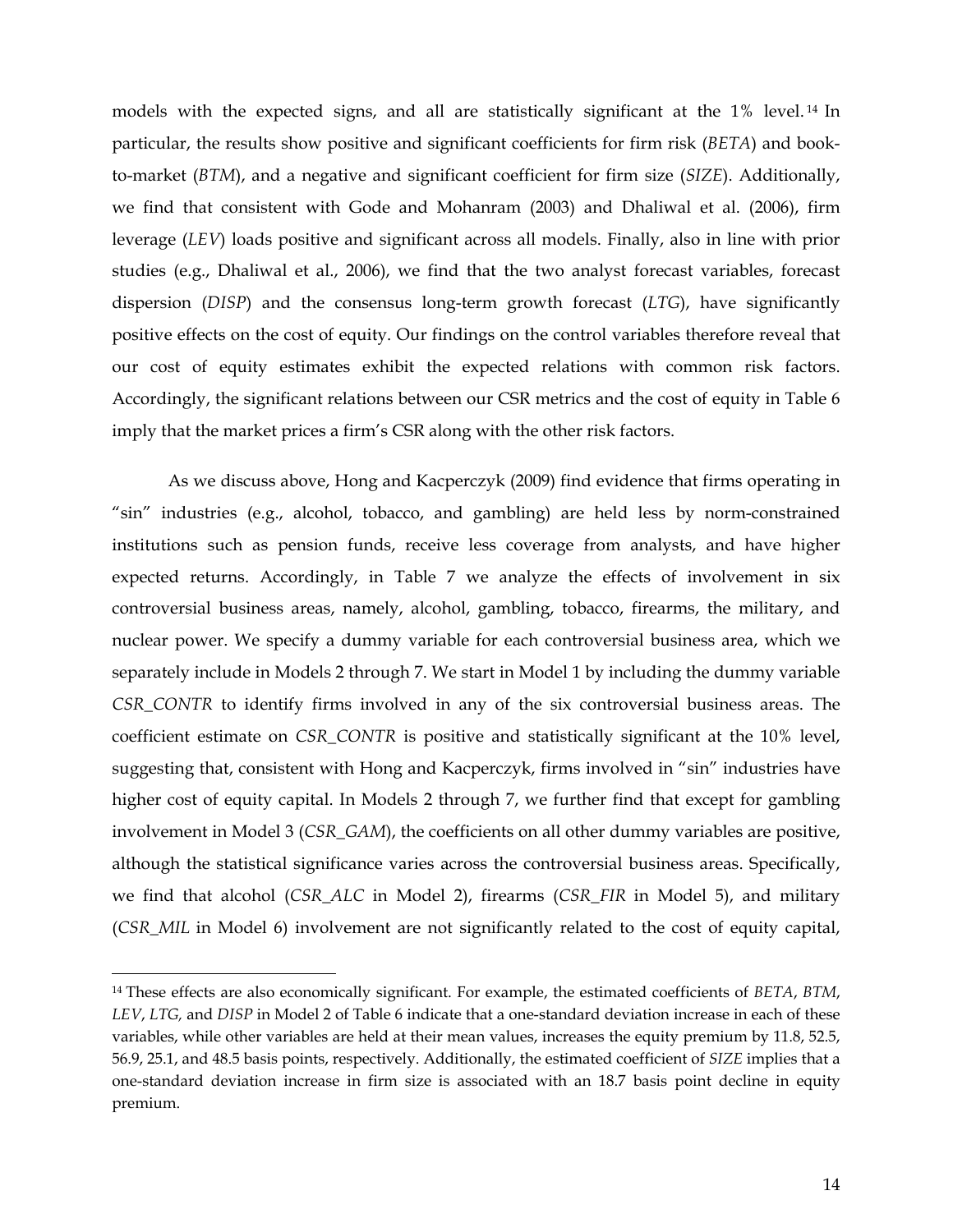suggesting that these businesses are not perceived to affect a firm's risk profile. In contrast, we find that tobacco (*CSR\_TOB* in Model 4) and nuclear power (*CSR\_NUC* in Model 7) involvement are associated with significantly (at the 5% level or better) higher cost of equity capital. This suggests that the market perceives these two controversial business sectors to be riskier and thus assigns a higher risk premium to firms involved in these industries. Overall, these findings are consistent with the theoretical prediction that exclusionary investing by green investors reduces demand for the stock of firms with poor social responsibility, thus limiting the risk-sharing opportunities of investors holding these stocks and increasing their required rate of return (Heinkel et al., 2001).

To summarize, three main results emerge from the analysis in Tables 6 and 7. First, CSR is priced, and is associated with cheaper equity financing. Second, the only CSR attributes that affect equity pricing are employee relations, environmental performance, and product characteristics; all other attributes exhibit little or no significant impact on firms' cost of equity. Third, firms related to the tobacco and nuclear power industries have significantly higher cost of equity.

#### *4.3 Robustness Checks*

In this section, we run a battery of sensitivity tests to examine whether our core evidence in Table 6 (Model 2) that CSR decreases the cost of equity is robust to alternative assumptions and model specifications, noise in analyst forecasts, and endogeneity, among other sensitivity checks. Overall, the results from these sensitivity tests reported in Tables 8 through 11 are not materially different from those of the primary analysis.

*Alternative Assumptions and Model Specifications*. Above, we specify our dependent variable as the average cost of equity premium  $(r_{AVG})$  based on four widely used implied cost of equity models to mitigate spurious results arising from the use of a single model. Nevertheless, here we examine whether our core finding in Table 6 is sensitive to using the individual cost of equity premiums. Models 1 through 4 in Table 8 replicate our base model (Model 1, Table 6) after replacing the dependent variable  $r_{AVG}$  with the individual risk premiums  $r_{CT}$ ,  $r_{GLS}$ ,  $r_{O}$ , and *rES*, respectively. We find that the coefficient on *CSR\_S* is generally negative and statistically significant. These results reinforce our earlier evidence that improved CSR results in cheaper equity financing.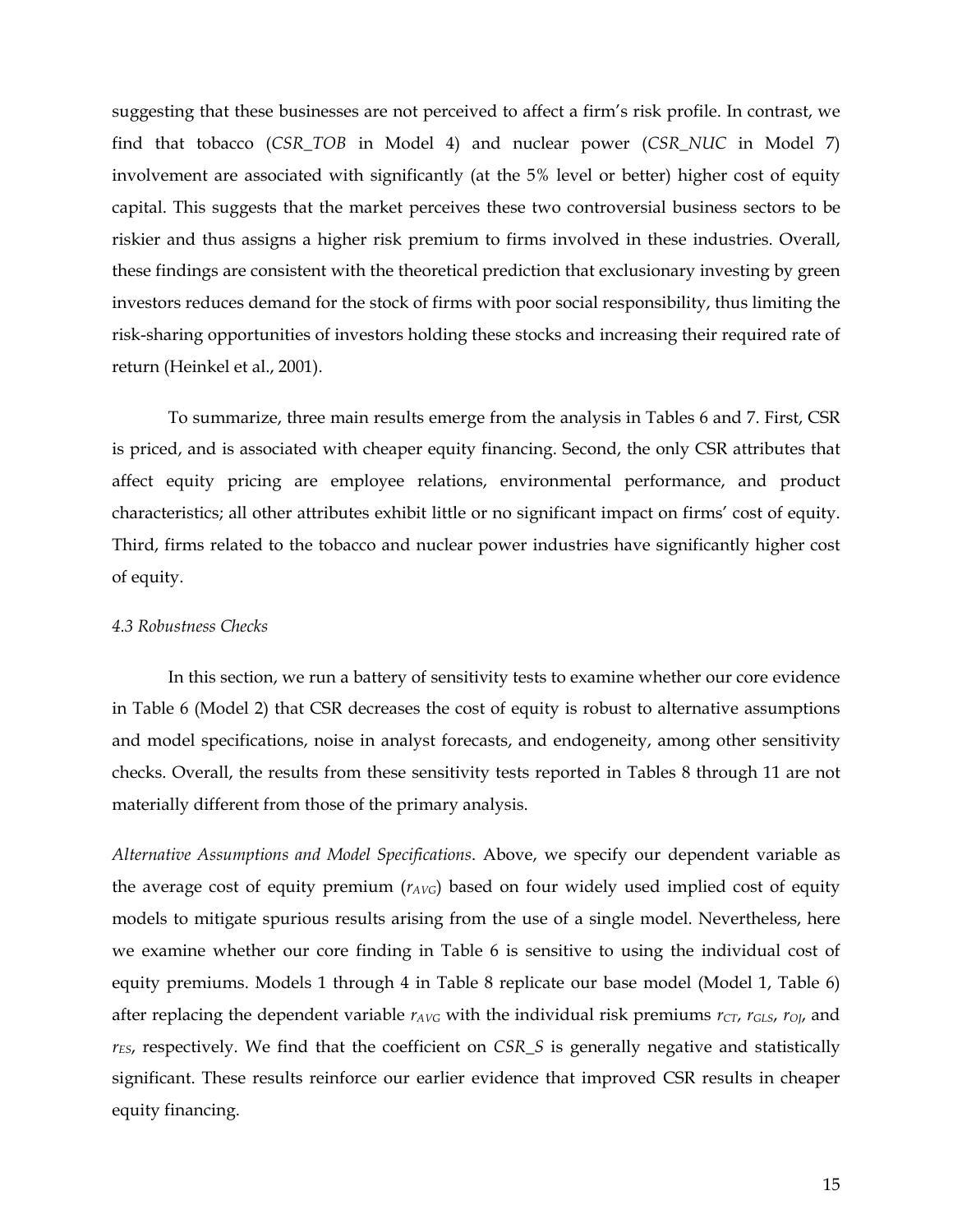As detailed in Appendix A the implied cost of equity models employ various assumptions about earnings growth rates and forecast horizons. To mitigate concerns that the assumptions underlying these four models are driving our results, in the remainder of Table 8 we report results from re-estimating our baseline model after replacing  $r_{AVG}$  with cost of equity estimates from alternative models. In Model 5, we use the equity premium estimate based on the finite horizon expected return model described in Gordon and Gordon (1997). In Models 6 and 7, we apply the Price-Earnings-Growth (*PEG)* model, which assumes no dividend payments, to estimate the equity premium using short-term earnings forecasts and longer-term forecasts, respectively. Finally, in Model 8 we measure the cost of equity using the earnings-toprice ratio following Francis et al. (2005). We find that across Models 5 to 8, *CSR\_S* loads negative and statistically significant at the 1% level, reinforcing our earlier conclusion that CSR performance reduces the cost of equity capital.

*Noise in Analyst Forecasts.* Despite the growing body of literature using the implied cost of capital approach, recent research has criticized this approach on the grounds that analyst forecasts are poor proxies for the market's expectations of future earnings, resulting in biased estimates of the cost of equity. More specifically, prior studies distinguish two sources of noise associated with analyst forecasts. The first suggests that analyst forecasts are overly optimistic, which causes the implied cost of equity to be biased upward (e.g., Kothari, 2001; Easton and Sommers, 2007). We address this concern in three ways. First, we explicitly control for forecast optimism bias (*FBIAS*), measured as the difference between the one-year-ahead consensus earnings forecast and realized earnings deflated by the June-end stock price. The results, which are reported in Model 1 of Table 9, show that the coefficient on *CSR\_S* is negative and significant at the 1% level (*t*-statistic = -3.38) after we include *FBIAS*. In this regression we also find, as expected, that *FBIAS* is positively and significantly associated with the cost of equity. Second, we successively exclude the top 5%, 10%, 25%, and 50% of the firm-year observations in the *FBIAS* distribution (i.e., highly optimistic earnings forecasts). The results reported in Models 2 through 5 show that *CSR\_S* is negatively and significantly (at the 1% level) related to the cost of equity. Third, we address optimism in long-term forecasts by successively excluding the top 5%, 10%, 25%, and 50% of the firm-year observations in the *LTG* distribution. The results, reported in Models 6 through 9, corroborate our earlier findings.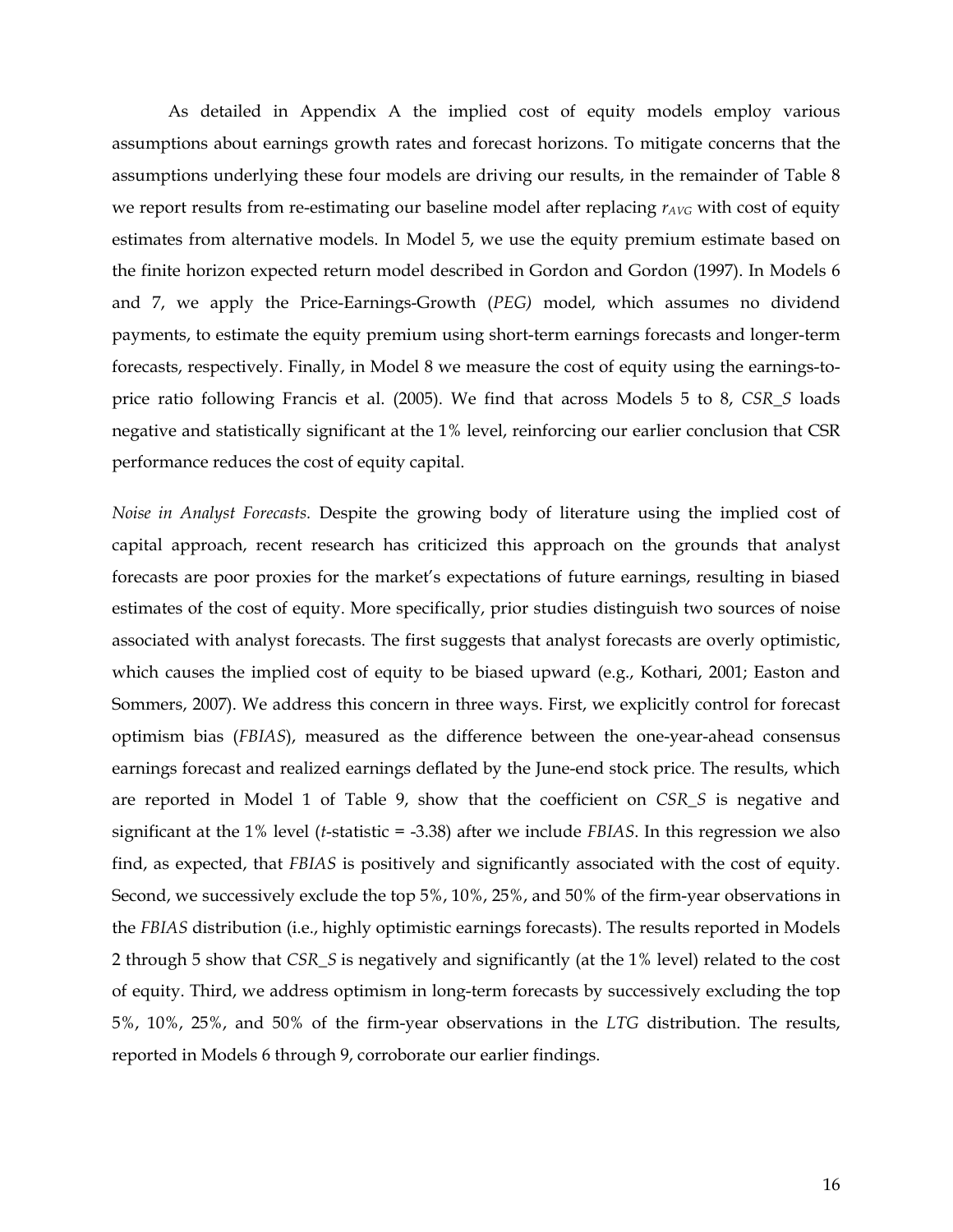The second source of noise in analyst forecasts is associated with analysts' sluggishness—i.e., their tendency to react slowly to publicly available information (e.g., Ali et al., 1992). We confront this concern in Table 10 using two approaches. First, we follow Guay et al. (2005) and Hail and Leuz (2006) and re-estimate the implied cost of equity using January-end prices instead of June-end prices, which gives analysts extra time to update their forecasts by incorporating the information in recent price movements. The results of this approach, which appear in Model 1, suggest that the negative and statistically significant effect of CSR on the cost of equity continues to hold. The second approach consists of including as an additional explanatory variable recent stock returns as suggested by Guay et al. (2005) and Chen et al. (2009a). Accordingly, in Models 2 through 4 we control for price momentum computed as the compound stock returns over the past 3, 6, and 12 months, respectively. In each of these regressions we continue to find that the coefficient on *CSR\_S* is negative and highly statistically significant. Overall, the results in Table 10 help mitigate concerns that noise in analyst forecasts is driving our core findings.

*Endogeneity*. Similar to related CSR studies, one concern in relation to the analysis is the potential endogeneity and omitted variables bias, which may cloud the interpretation of the causal relation between CSR and the cost of equity capital. For example, although we control for several important factors affecting the cost of equity capital, our evidence on the importance of CSR to equity pricing may be driven by omitted variables that are correlated with both CSR and the cost of equity capital. In particular, prior research suggests that firm-level corporate governance, analyst following, and financial constraints are correlated with both CSR and the cost of equity (Barnea and Rubin, 2006; Brown et al., 2006; Guedhami and Mishra, 2009; Chen et al., 2009a). Thus, omitting these factors from our regressions may lead to a bias of unknown magnitude in the CSR coefficients. Additionally, a firm's choice regarding whether to engage in CSR activities may not be independent of its cost of equity capital, in which case our analysis may be subject to reverse causality concerns. Waddock and Graves (1997) put forward two alternative hypotheses for the direction of causality. According to the good management hypothesis, enhancing CSR performance improves the firm's relationships with key stakeholders, leading to better financial performance (in our case, lower cost of equity). The slack resource hypothesis, in contrast, argues that better financial performance results in resource slack, which allows firms to increase their CSR performance.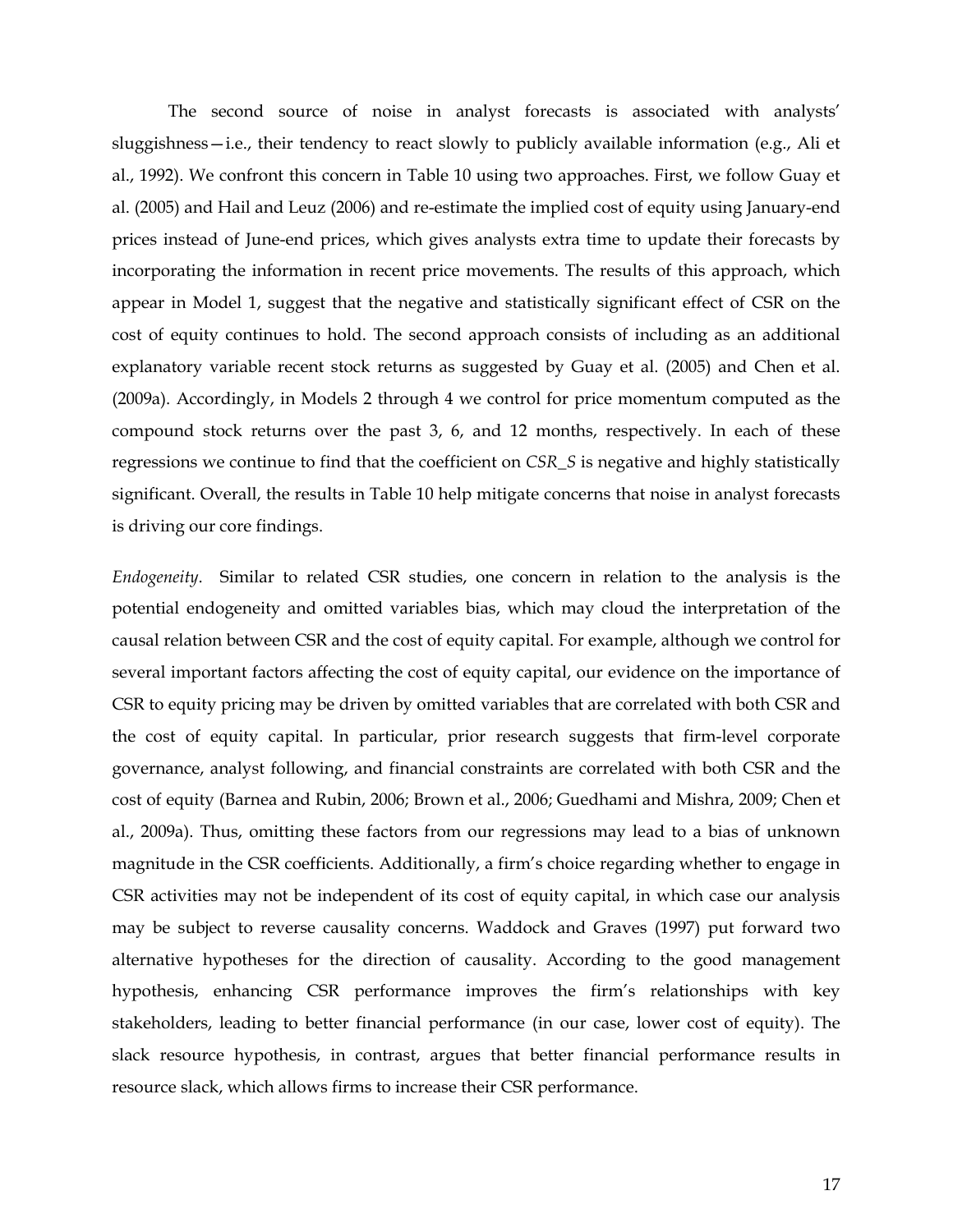In Table 11, we report the results of various tests that address these concerns. To mitigate the potential omitted variable bias and improve the precision of our estimates, we begin by separately adding to our baseline regression (Table 6, Model 2) various firm-level variables related to corporate governance and financial constraints: the logarithm of one plus the number of institutional investors (Model 1), the fraction of CEO compensation arising from a 1% increase in the stock price (Model 2),15 Bebchuk et al.'s (2009) antitakeover provisions index (Model 3), the logarithm of one plus the number of analysts following the firm (Model 4), and Kaplan and Zingales' (1997) index of financial constraints (Model 5).16 We find that these additional controls load with the predicted sign, although the antitakeover provisions index is statistically insignificant. Most important for our purposes, we find that the coefficient on *CSR\_S* is negative and statistically significant at the 1% level in all of the models.

We also rely on two additional, conventional approaches to ensure the robustness of our results to endogeneity and reverse causality concerns. First, in Model 6 we employ the instrumental variables estimation method. As instruments for *CSR\_S*, we use the industry average CSR score and a dummy variable for whether the previous year's earnings is negative (loss). Second, to mitigate the issue of reverse causality (i.e., the cost of equity in the previous period affects current CSR investment), in Model 7 we follow Chen et al. (2009b) and include the lagged risk premium as an independent variable. This dynamic panel model is estimated using the system GMM technique developed in Blundell and Bond (1998). In both of these models, we find that *CSR\_S* continues to load negatively at the 5% level or better, reinforcing our previous findings of a negative association between CSR and the cost of equity capital.

<sup>15</sup> Specifically, we calculate the sensitivity of a CEO's stock and option portfolios to a 1% increase in the underlying stock price, which we label *EBC\_SENS*. Following Bergstresser and Philippon (2006), we then construct the variable *CEO\_INC*, which reflects the fraction of the CEO's total compensation stemming from a 1% increase in the firm's stock price: *CEO\_INC*= *EBC\_SENS*/(*EBC\_SENS*+*SALARY*+*BONUS*). The CEO's stock portfolio comprises restricted and unrestricted stock. The sensitivity of this portfolio is calculated as the market value of the portfolio times 1%. We follow the methodology proposed by Core and Guay (2002) to estimate option portfolio sensitivity. In particular, we estimate option sensitivities separately for newly granted options, exercisable options, and unexercisable options. We then obtain total option portfolio sensitivity by summing the individual sensitivities. An appendix outlining calculation details is available from the authors upon request.

<sup>&</sup>lt;sup>16</sup> We follow Lamont et al. (2001), who adapt the index to large samples. Specifically,  $KZ_t$ =-1.002( $CF_t/A_{t-1}$ )-39.368(*Dt*/*A*t-1)-1.315\*(*C*t/*A*t-1)+3.139\**LEV*t+0.283\**Q*t, where *CF* is cash flow, *D* denotes cash dividends, *C* stands for cash holdings, *LEV* is total debt, *Q* is Tobin's Q, and *A* denotes total assets.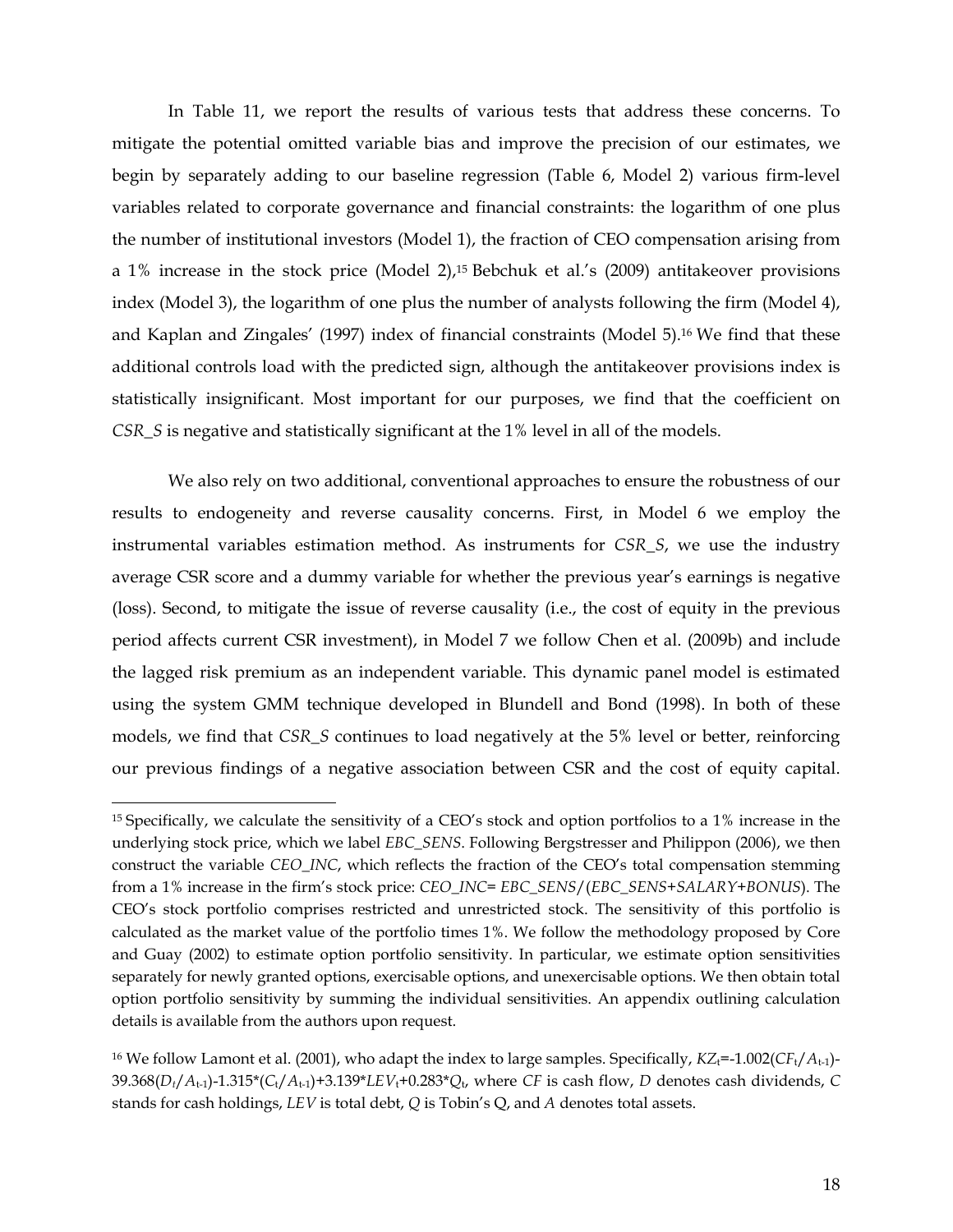Collectively, the results from these tests indicate that endogeneity concerns are not likely to be driving our core evidence.<sup>17</sup>

*Other Sensitivity Tests.* We also perform additional robustness checks, which are unreported for the sake of space. First, in our previous analysis we exclude corporate governance when constructing our CSR metric because we do not consider good corporate governance practices as an indicator of socially responsible behavior. When we recode *CSR\_S* including the corporate governance qualitative area, we find similar results.

Second, prior research suggests that the level of CSR may vary according to industry characteristics (e.g., Waddock and Graves, 1997; McWilliams and Siegel, 2001; Fisman et al., 2005). Therefore, in an attempt to make our proxies for CSR more comparable across industries, we adjust *CSR\_S* for the industry median in each year. The results corroborate our earlier findings, suggesting that industry effects in CSR scores are not driving our results.

Third, a potential issue inherent with the KLD STATS database is that KLD has been adding and eliminating item ratings over time. For instance, reporting on the South Africa strength and concern in the human rights qualitative issue area was stopped in 1995, while the climate change concern in the environment qualitative issue area was added in 1999. As a result, the CSR scores may not be comparable over time. To address this issue, we transform the qualitative issues areas' scores and the overall CSR score into decile ranks computed in each year. A higher value of this variable indicates that the firm's net CSR performance is relatively higher. Corroborating our earlier evidence in Table 6, we find that the CSR decile rank is negatively and significantly (at the 1% level) associated with the cost of equity capital.

Fourth, there is some evidence that firm-level cost of equity is positively related to industry-level cost of equity (e.g., Gebhardt et al., 2001). We therefore control for the median industry risk premium and find that *CSR\_S* still loads with a negative and significant coefficient.

<sup>&</sup>lt;sup>17</sup> In untabulated robustness tests that further rule out endogeneity, we estimate a negative and statistically significant (at the 5% level) coefficient on *CSR\_S* when (i) we include the initial CSR score recorded when the firm enters the sample, which can be viewed as exogenous with respect to the contemporaneous cost of equity, and (ii) we use the change in the cost of equity as our dependent variable. We thank a reviewer for suggesting these insightful approaches to address endogeneity.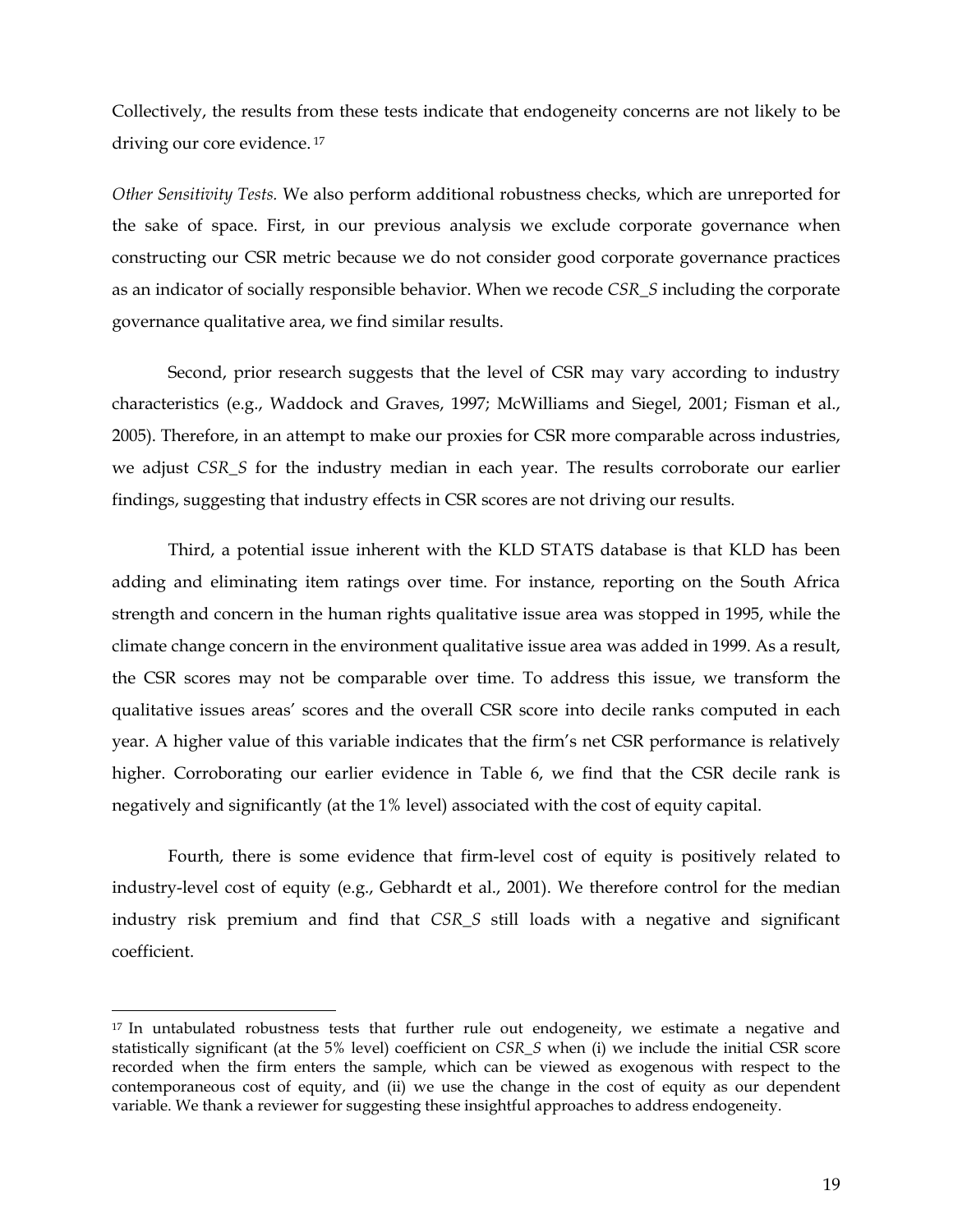Fifth, we examine the robustness of our results to alternative methodologies to control for cross-sectional and serial dependence including Newey-West, Prais-Winsten, and Fama-MacBeth methodologies. In each of these specifications, *CSR\_S* loads negative at the 1% level.

Sixth, prior research suggests that large and mature firms have greater needs to engage in socially responsible behavior relative to smaller firms (Waddock and Graves, 1997). Similarly, CSR activities may be more important for firms followed by a large number of analysts. Since large firms and firms with high analyst coverage benefit from lower cost of equity capital, our earlier results may simply reflect the dominance in our sample of large U.S. firms with better analyst coverage. Although we control for size in all of our main regressions, we further mitigate this concern by examining the effect of CSR after excluding large firms and firms with high analyst coverage using cutoffs corresponding to the top 1%, 5%, 10%, 25%, and 50% of firms. All of our core evidence remains unaffected using these smaller subsamples.

Seventh, evidence in Dhaliwal et al. (2009), Hong and Kacperczyk (2009), and Verwijmeren and Derwall (2010) implies that social norms may affect financing decisions (i.e., decisions to issue debt or equity) and in turn the cost of equity financing. In other words, the cost of equity capital could be related to CSR through other economic channels such as leverage. Although all our regressions control for the debt-equity mix (*LEV*), we repeat our analysis after excluding firms that issue debt or equity in a given year.<sup>18</sup> The results continue to show a strong negative association between CSR and the cost of equity.

Eighth, our core evidence holds when we re-estimate our main regression after dropping all observations for which the CSR score equals zero, given the possibility that KLD might report zeros for some firms because the staff of KLD have not evaluated them, rather than because the firms have zero performance (Statman and Glushkov, 2009). The results from this robustness test indicate that CSR continues to load negative and significant at the 1% level (coefficient = -0.043 and *t*-statistic = -3.141).

<sup>&</sup>lt;sup>18</sup> We obtain the proceeds from (net) equity and debt issues from the cash flow statement reported in Compustat. When this information is missing, we rely on the indirect balance sheet approach described in Baker and Wurgler (2002). We consider a firm as an equity (debt) issuer if the proceeds from equity (debt) issues in a given year is higher than 1% of lagged assets.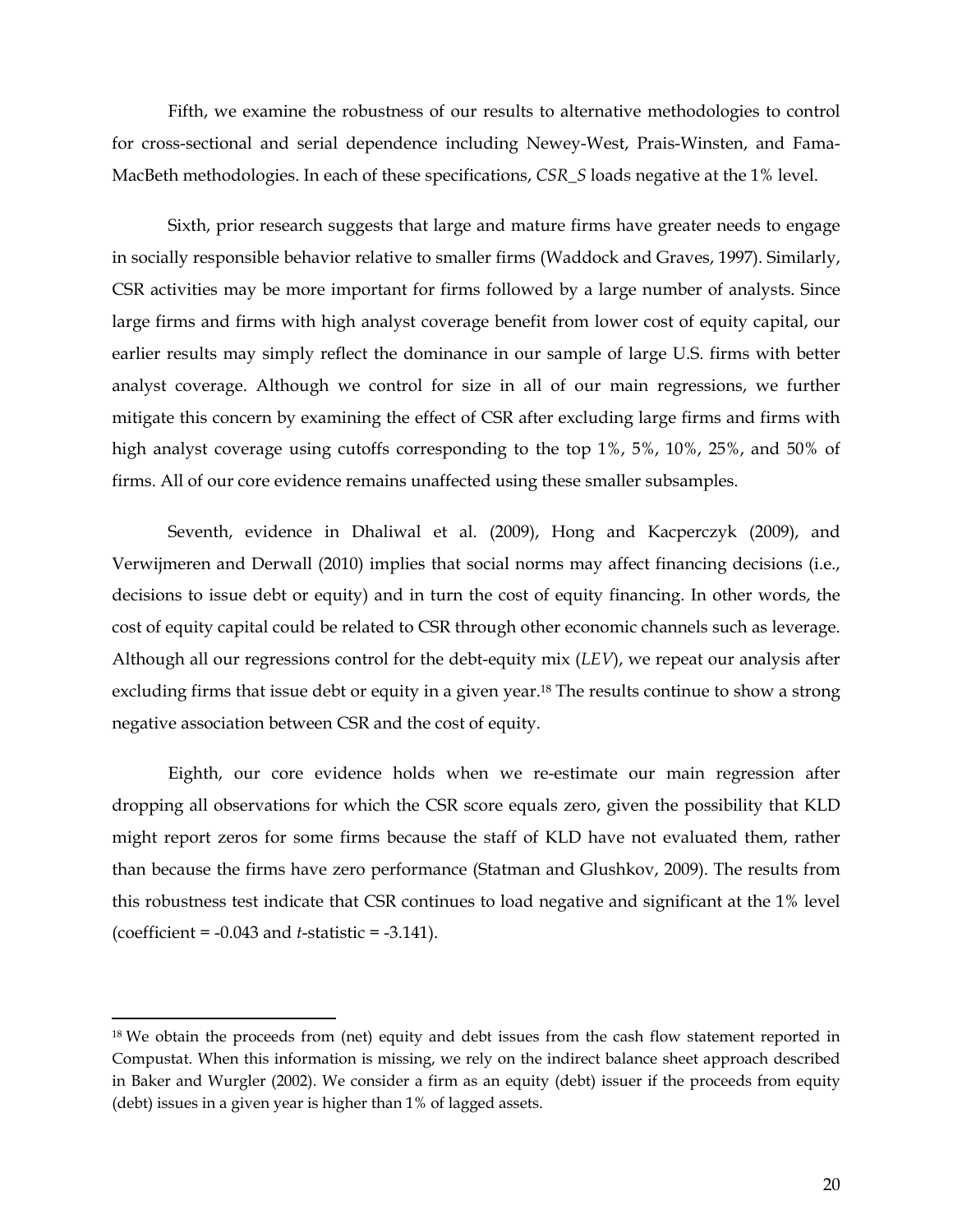Finally, we check and find that our results are not sensitive to excluding firms related to tobacco as well as all "sin"-industries, which may have high returns given that they are associated with high litigation risk and positive outcomes from litigation (Hong and Kacperczyk, 2009).

#### **5. Conclusion**

This paper examines whether corporate social responsibility affects firms' *ex ante* cost of equity implied in stock prices and analysts' earnings forecasts. We contend that *ceteris paribus*, high CSR firms should have lower cost of equity capital than low CSR firms owing to low CSR firms having a reduced investor base and higher perceived risk. Using a sample of 12,915 U.S. firm-year observations from 1992 to 2007 and controlling for other firm-specific determinants as well as industry and year fixed effects, we find that firms with higher CSR scores enjoy significantly lower cost of equity capital. The empirical results are consistent with our hypothesis. Furthermore, we find that not all six dimensions of the KLD social performance index are related to the cost of equity. In particular, while CSR investment in employee relations, environmental policies, and product strategies contribute to lowering firms' cost of equity, CSR-related actions in the areas of community relations, diversity, and human rights do not. We also find that, consistent with Hong and Kacperczyk (2009), firms related to the tobacco and nuclear power industries have higher equity financing costs.

In summary, our findings contribute to the debate on whether CSR investments are value–increasing, decreasing, or neutral by showing that improved CSR can enhance firm value by reducing the firm's cost of equity capital. Thus, while prior research emphasizes the importance of corporate governance for firms' valuation and access to external financing, our research suggests that investment in CSR activities is also important to firms as it has power to explain a firm's cost of equity beyond corporate governance and other risk factors.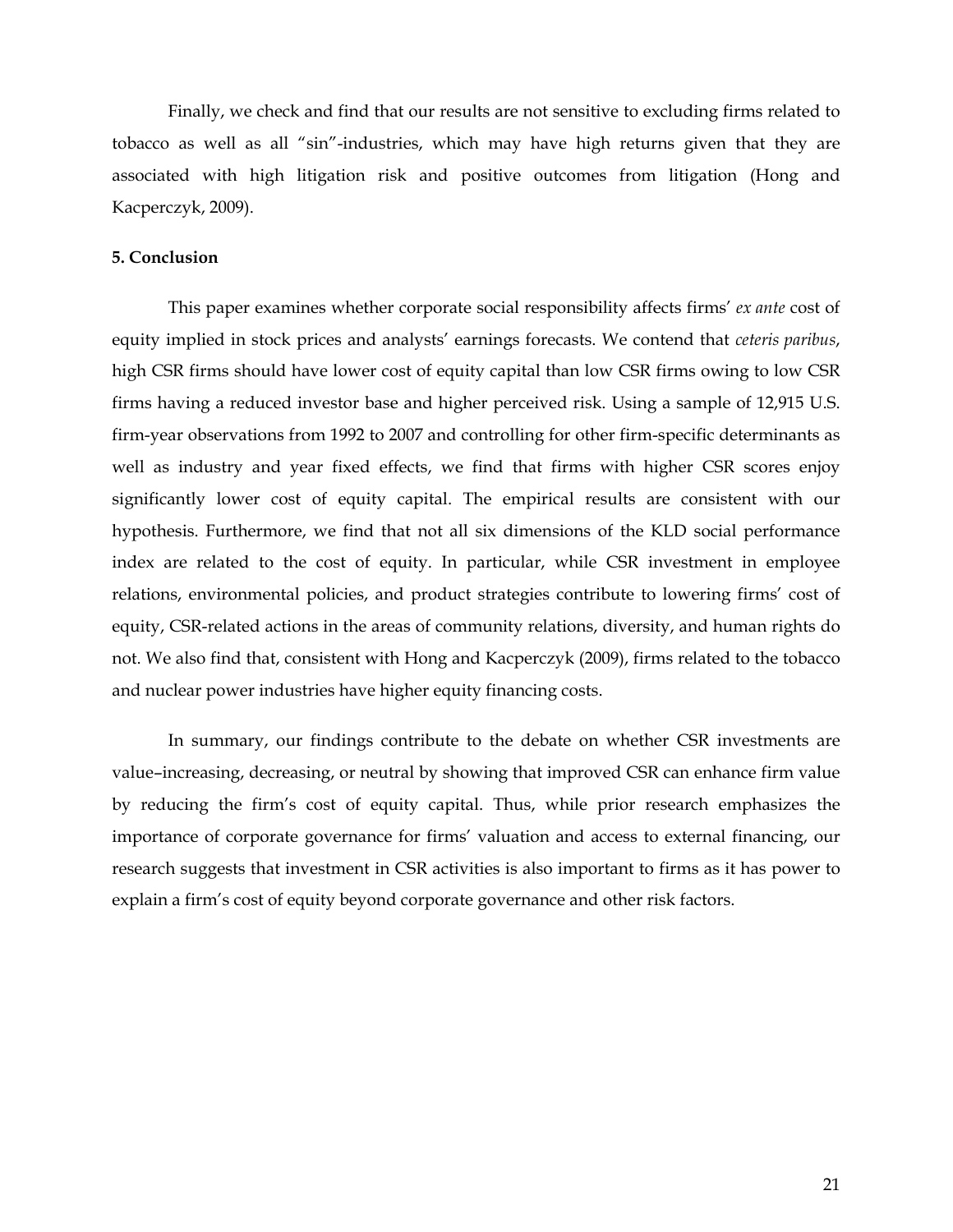# **Appendix A**

## *Models of Cost of Equity Capital*

In this appendix, we describe the cost of equity models used in this paper. We start by defining variables and specifying assumptions common to all models. We then successively cover each model and its assumptions.

#### **Common Variables and Assumptions**

 $P_t$ = stock price in June of year *t*  $DPS_0$ = actual dividend per share in year  $t-1$ ܧܲܵ =actual earnings per share in year *t*-1 LTG= long-term growth forecast in June of year *t* ܧܨܲܵ௧ାఛ= forecasted earnings per share for year *t*+*τ* recorded in June of year *t*  $B_t$ = book value per share at the beginning of year *t*  $r_f$  = yield on a 10-year Treasury note in June of year  $t$ 

As explained in the text, we require firms to have positive one-year-ahead ( $FEPS_{t+1}$ ) and two-year-ahead ( $FEPS_{t+2}$ ) earnings forecasts as well as a long-term growth forecast (LTG). However, two models call for the use of earnings forecasts beyond year two. If a forecast is not available in I/B/E/S, we impute it from the previous year's forecast and the long-term growth forecast as  $FEPS_{t+\tau} = FEPS_{t+\tau-1}(1 + LTG)$ .

# **Model 1: Claus and Thomas (2001)**

This model assumes clean surplus accounting (Ohlson, 1995), allowing share price to be expressed in terms of forecasted residual earnings and book values. The explicit forecast horizon is set to five years, beyond which forecasted residual earnings grow at the expected inflation rate, and dividend payout is assumed to be constant at 50%. The valuation equation is given by:

$$
P_t = B_t + \sum_{\tau=1}^5 \frac{ae_{t+\tau}}{(1 + k_{CT})} + \frac{ae_{t+5}(1+g)}{(k_{CT} - g)(1 + k_{CT})^5}
$$
(A.1)

where:

 $ae_{t+\tau} = FEPS_{t+\tau} - k_{CT}B_{t+\tau-1}$  $B_{t+\tau} = B_{t+\tau-1} + FEPS_{t+\tau} (1 - DPR_{t+\tau}),$  $DPR_{t+\tau} = 0.5$ , and  $g = r_f - 0.03$ .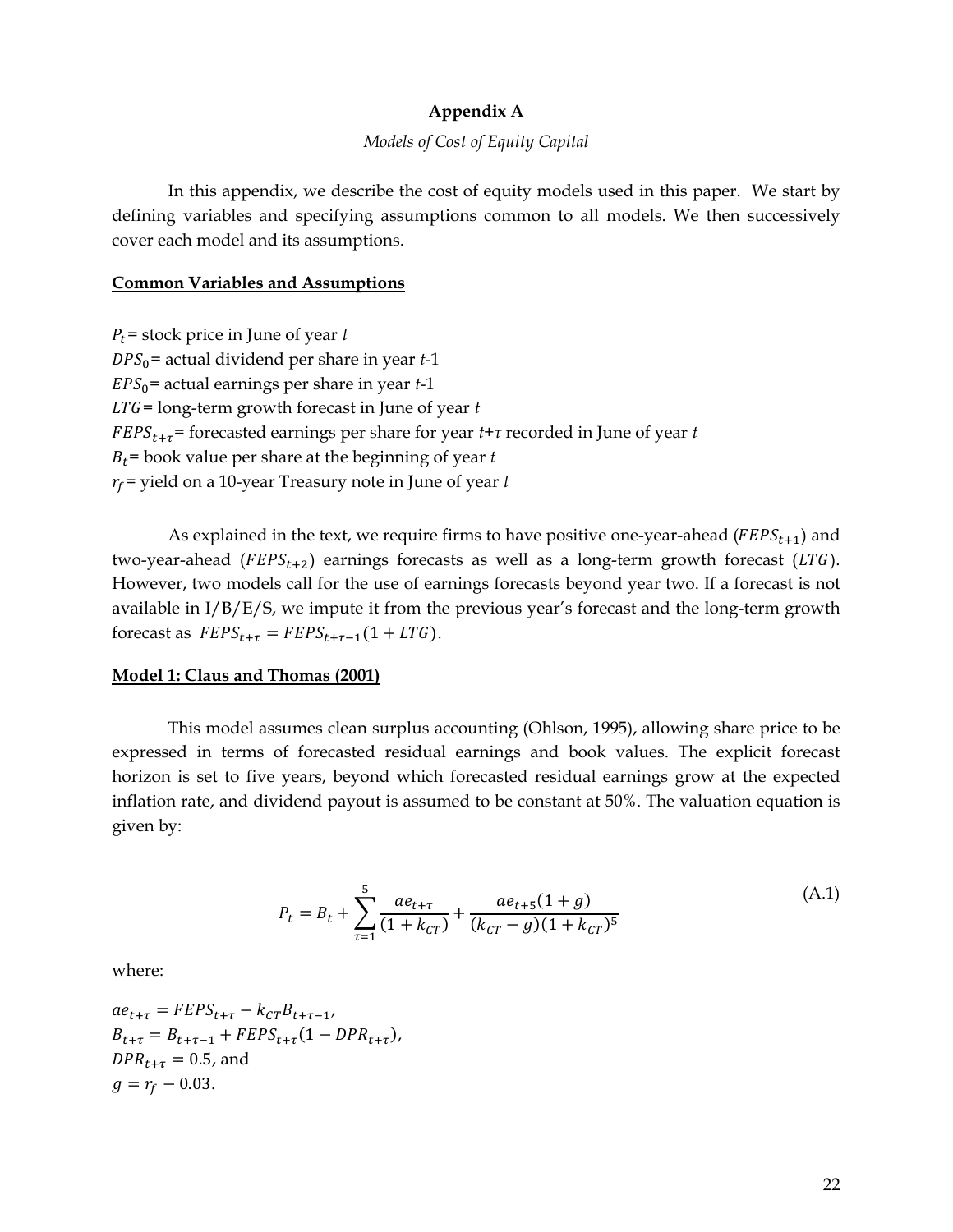#### **Model 2: Gebhardt, Lee, and Swaminathan (2001)**

This model also assumes clean surplus accounting, allowing share price to be expressed in terms of forecasted returns on equity (*ROE*) and book values. The explicit forecast horizon is set to three years, beyond which forecasted *ROE* decays to the median industry *ROE* by the twelfth year, and remains constant thereafter. Dividend payout is again assumed to be constant. The valuation equation is given by:

$$
P_t = B_t + \sum_{\tau=1}^{11} \frac{FROE_{t+\tau} - k_{GLS}}{(1 + k_{GLS})} B_{t+\tau-1} + \frac{FROE_{t+12} - k_{GLS}}{k_{GLS}(1 + k_{CT})^{11}} B_{t+11}
$$
(A.2)

where:

 $FROE_{t+\tau}$ = forecasted return on equity for year  $t+\tau$ ,  $B_{t+\tau} = B_{t+\tau-1} + FEPS_{t+\tau} (1 - DPR_{t+\tau})$ , and  $DPR_{t+\tau}$ = expected dividend payout ratio in year  $t+\tau$ .

For the first three years,  $FROE_{t+\tau}$  is set equal to  $FEPS_{t+\tau}/B_{t+\tau-1}$ . Beyond the third year, FROE fades linearly to the industry median ROE by the twelfth year. Industries are defined according to the Fama and French  $(1997)$  classification and the median industry ROE is calculated over the past ten years excluding loss firms.

The expected dividend payout ratio  $DPR_{t+\tau}$  is set equal to  $DPS_0/EPS_0$ . If  $EPS_0$  is negative, it is replaced by the value implied by a 6% return on assets (the long-run return on assets in the U.S.). We winsorize payout ratios at zero and one.

#### **Model 3: Ohlson and Juettner-Nauroth (2005)**

The model is a generalization of the Gordon constant growth model. It allows share price to be expressed in terms of the one-year-ahead earnings forecast, the near-term and perpetual growth forecasts. The explicit forecast horizon is set to one year, after which forecasted earnings grow at a near-term rate that decays to a perpetual rate. We follow Gode and Mohanram's (2003) implementation of the model. The near-term earnings growth rate is the average of: i) the percentage difference between two-year-ahead and one-year-ahead earnings forecasts, and ii) the I/B/E/S long-term growth forecast. The perpetual growth rate is the expected inflation rate. Dividend per share is assumed to be constant. The model requires positive one-year-ahead and two-year-ahead earnings forecasts. The valuation equation is given by: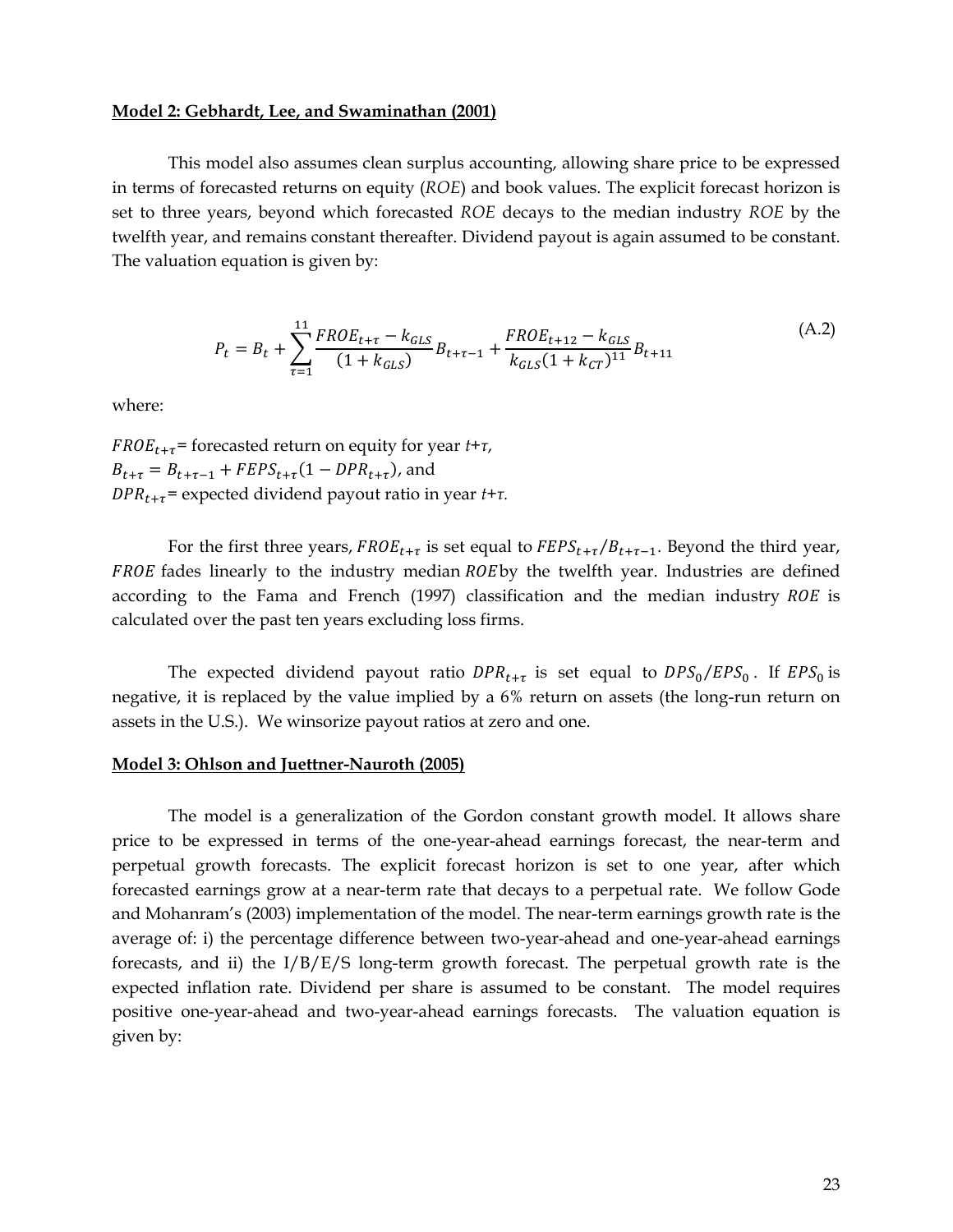$$
k_{0J} = A + \sqrt{A^2 + \frac{FEPS_{t+1}}{P_t} (g_2 - (\gamma - 1))}
$$
 (A.3)

where:

$$
A = \frac{1}{2} \left( (\gamma - 1) + \frac{DPS_{t+1}}{P_t} \right),
$$
  
\n
$$
DPS_{t+1} = DPS_0,
$$
  
\n
$$
g_2 = \frac{STG + LTG}{2},
$$
  
\n
$$
STG = \frac{FEPS_{t+2} - FEPS_{t+1}}{FEPS_{t+1}},
$$
 and  
\n
$$
(\gamma - 1) = r_f - 0.03.
$$

#### **Model 4: Easton (2004)**

This model is a generalization of the Price-Earnings-Growth (PEG) model and is based on Ohlson and Juettner-Nauroth (2005). It allows share price to be expressed in terms of oneyear-ahead expected dividend per share, plus one-year-ahead and two-year-ahead earnings forecasts. The explicit forecast horizon is set to two years, after which forecasted abnormal earnings grow in perpetuity at a constant rate. The model requires positive one-year-ahead and two-year-ahead earnings forecasts as well as positive change in earnings forecast. The valuation equation is given by:

$$
P_{t} = \frac{FEPS_{t+2} + k_{ES}DPS_{t+1} - FEPS_{t+1}}{k_{ES}^{2}}
$$
(A.4)

where:

 $DPS_{t+1} = DPS_0$ .

## **Alternative models**

We also consider alternative models of the cost of equity. These are used in Table 8.

## **Gordon Finite Horizon model**

This model assumes that dividends grow over an explicit forecasting horizon set to four years, beyond which the firm's return on equity reverts to the expected cost of equity capital. The valuation equation is given by: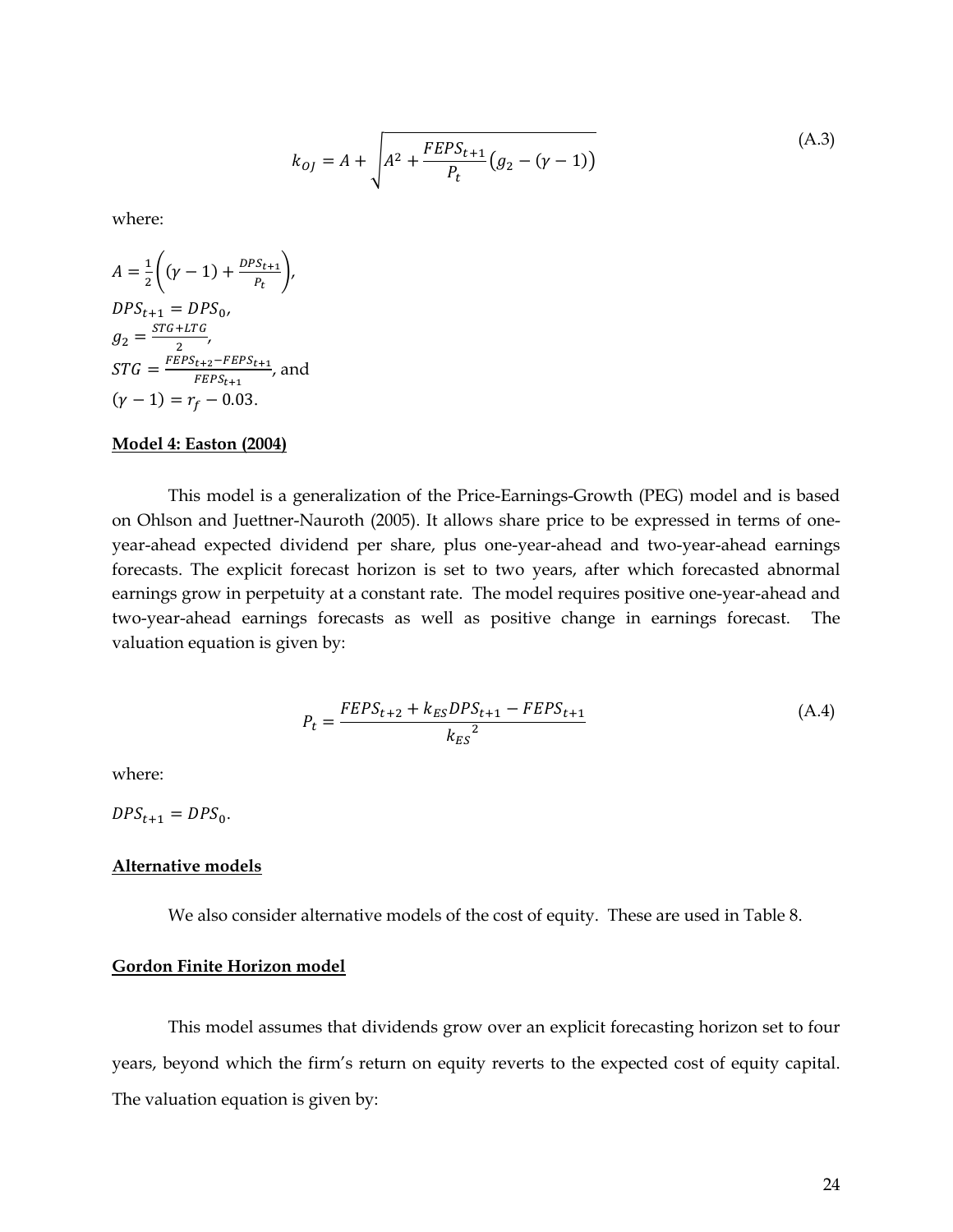$$
P_t = \sum_{\tau=1}^4 \frac{DPS_{t+\tau}}{(1 + k_{FHG})} + \frac{NEPS_{t+1}(1 + LTG)^4}{k_{FHG}(1 + k_{FHG})^4}
$$
(A.5)

where:

 $DPS_{t+\tau} = DPS_0 (1 + LTG)^{\tau}$ , and  $NEPS_{t+1} = \frac{FEPS_{t+3}}{(1+LTG)^2}.$ 

# **Price-Earnings-Growth (***PEG***) ratio**

This is a special case of the Easton (2004) model assuming no dividend payments. There are two versions of the model. One is based on short-term earnings forecasts and the other on long-term earnings forecasts. The valuation equations are given by:

$$
P_t = \frac{FEPS_{t+2} - FEPS_{t+1}}{k_{PEG2}^2}
$$
, and (A.6)

$$
P_t = \frac{FEPS_{t+5} - FEPS_{t+4}}{k_{PEG5}^2}.\tag{A.7}
$$

# **Earnings-Price (***EP***) ratio**

This is a special case of the Easton (2004) model assuming that abnormal earnings growth is set to zero. The EP ratio is given by:

$$
EPR = \frac{FEPS_{t+1}}{P_t} \,. \tag{A.8}
$$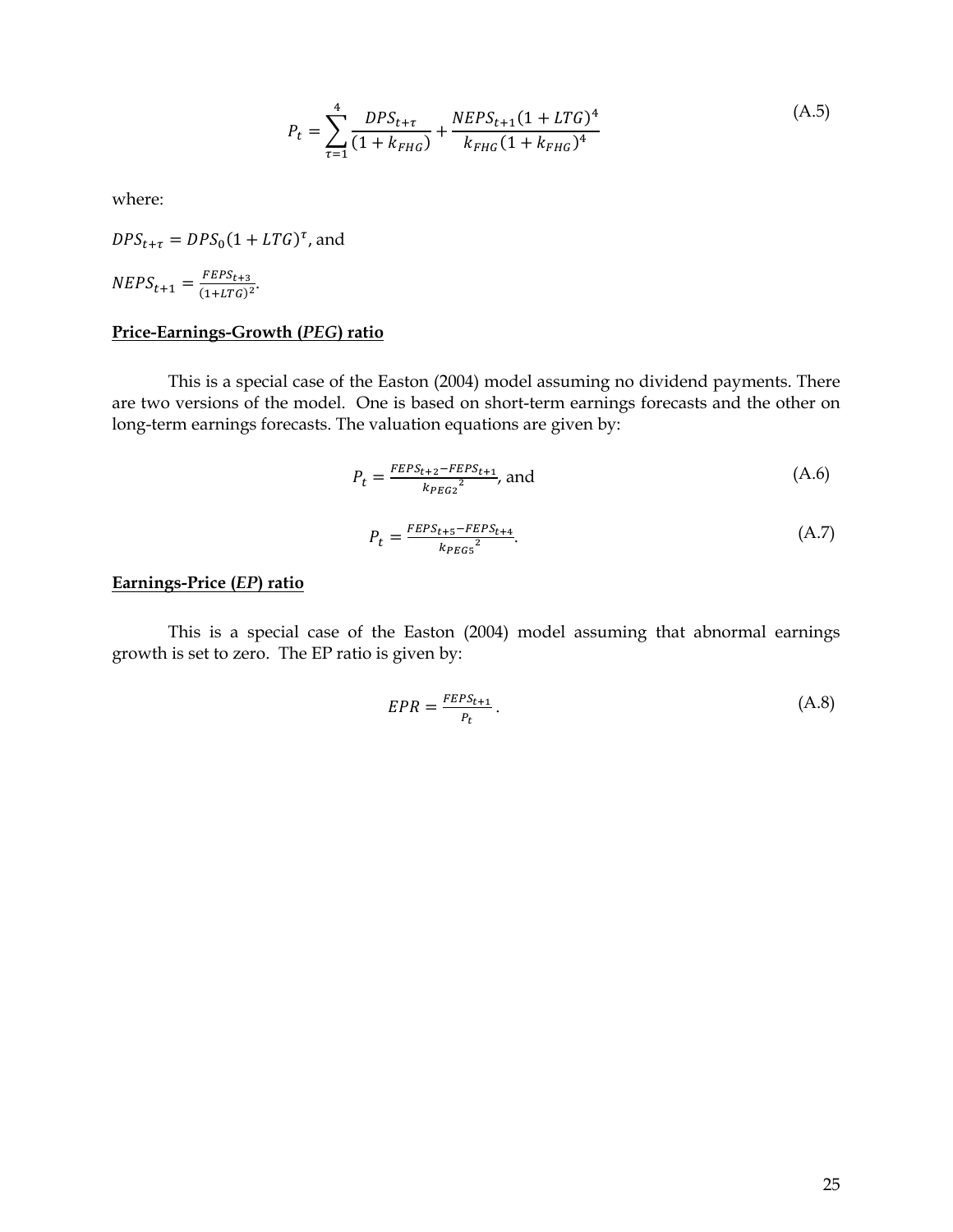# **Appendix B**

|  | Qualitative Issue Areas and Controversial Business Issues Definitions |  |
|--|-----------------------------------------------------------------------|--|
|  |                                                                       |  |

#### **Panel A. Qualitative Issue Areas**

We consider six qualitative issue areas: Community, Diversity, Employee Relations, Environment, Human Rights, and Product Characteristics. Each area has a set of strengths and concerns as illustrated below. We calculate a score for each area equal to the number of strengths minus the number of concerns. We also calculate an overall CSR score equal to the sum of all areas' scores.

|                           | Concerns                            | <b>Strengths</b>                        |
|---------------------------|-------------------------------------|-----------------------------------------|
| Community                 | <b>Investment Controversies</b>     | <b>Charitable Giving</b>                |
|                           | Negative Economic Impact            | <b>Innovative Giving</b>                |
|                           | <b>Indigenous Peoples Relations</b> | Non-US Charitable Giving                |
|                           | <b>Tax Disputes</b>                 | Support for Housing                     |
|                           | Other Concern                       | Support for Education                   |
|                           |                                     | <b>Indigenous Peoples Relations</b>     |
|                           |                                     | <b>Volunteer Programs</b>               |
|                           |                                     | Other Strength                          |
| Diversity                 | Controversies                       | <b>CEO</b>                              |
|                           | Non-Representation                  | Promotion                               |
|                           | Other Concern                       | <b>Board of Directors</b>               |
|                           |                                     | Work/Life Benefits                      |
|                           |                                     | Women & Minority Contracting            |
|                           |                                     | Employment of the Disabled              |
|                           |                                     | Gay & Lesbian Policies                  |
|                           |                                     | Other Strength                          |
| <b>Employee Relations</b> | <b>Union Relations</b>              | <b>Union Relations</b>                  |
|                           | Health and Safety Concern           | No-Layoff Policy                        |
|                           | <b>Workforce Reductions</b>         | Cash Profit Sharing                     |
|                           | <b>Retirement Benefits Concern</b>  | Employee Involvement                    |
|                           | Other Concern                       | Retirement Benefits Strength            |
|                           |                                     | Health and Safety Strength              |
|                           |                                     | Other Strength                          |
| Environment               | Hazardous Waste                     | <b>Beneficial Products and Services</b> |
|                           | <b>Regulatory Problems</b>          | <b>Pollution Prevention</b>             |
|                           | <b>Ozone Depleting Chemicals</b>    | Recycling                               |
|                           | <b>Substantial Emissions</b>        | Clean Energy                            |
|                           | <b>Agricultural Chemicals</b>       | Communications                          |
|                           | Climate Change                      | Property, Plant, and Equipment          |
|                           | Other Concern                       | Other Strength                          |
| Human rights              | South Africa                        | Positive Record in South Africa         |
|                           | Northern Ireland                    | Indigenous Peoples Relations Strength   |
|                           | Burma Concern                       | Labor Rights Strength                   |
|                           | Mexico                              | Other Strength                          |
|                           | Labor Rights Concern                |                                         |
|                           | <b>Indigenous Peoples Relations</b> |                                         |
|                           | Concern                             |                                         |
|                           | Other Concern                       |                                         |
| Product characteristics   | <b>Product Safety</b>               | Quality                                 |
|                           | Marketing/Contracting Concern       | R&D/Innovation                          |
|                           | Antitrust                           | Benefits to Economically Disadvantaged  |
|                           | Other Concern                       | Other Strength                          |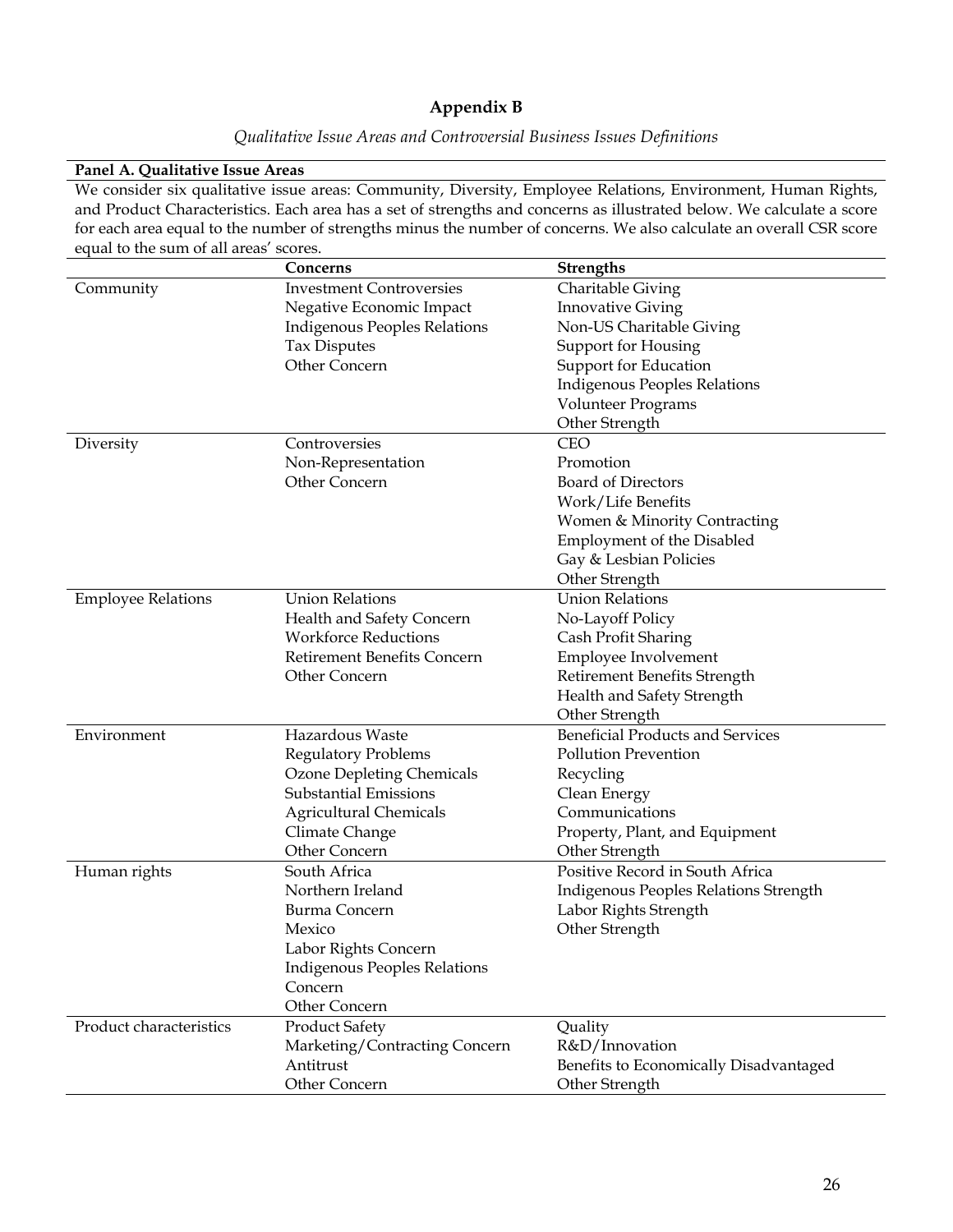# **Panel B. Controversial Business Issues**

We consider six controversial business issues: Alcohol, Gambling, Tobacco, Firearms, Military, and Nuclear Power. Each issue has a set of concerns. We construct a dummy variable for each controversial business issue that equals 1 if the firm is involved in at least one concern, and 0 otherwise. We also construct a dummy variable that equals 1 if the firm is involved in any controversial business issue, and 0 otherwise.

|               | Concerns                                                                  |
|---------------|---------------------------------------------------------------------------|
| Alcohol       | Licensing                                                                 |
|               | Manufacturers                                                             |
|               | Manufacturers of products necessary for production of alcoholic beverages |
|               | Retailers                                                                 |
|               | Ownership by an alcohol company                                           |
|               | Ownership of an alcohol company                                           |
|               | Alcohol other concern                                                     |
| Gambling      | Licensing                                                                 |
|               | Manufacturers                                                             |
|               | Owners and operators                                                      |
|               | Supporting products or services                                           |
|               | Ownership by a gambling company                                           |
|               | Ownership of a gambling company                                           |
|               | Gambling other concern                                                    |
| Tobacco       | Licensing                                                                 |
|               | Manufacturers                                                             |
|               | Manufacturers of products necessary for production of tobacco products    |
|               | Retailers                                                                 |
|               | Ownership by a tobacco company                                            |
|               | Ownership of a tobacco company                                            |
|               | Tobacco other concern                                                     |
| Firearms      | Manufacturers                                                             |
|               | Retailers                                                                 |
|               | Ownership by a firearms company                                           |
|               | Ownership of a firearms company                                           |
| Military      | Manufacturers of weapons or weapons systems                               |
|               | Manufacturers of components for weapons or weapons systems                |
|               | Ownership by a military company                                           |
|               | Ownership of a military company                                           |
|               | Minor weapons contracting involvement                                     |
|               | Major weapons-related supplier                                            |
|               | Military other concern                                                    |
| Nuclear Power | Construction & design of nuclear power plants                             |
|               | Nuclear power fuel and key parts                                          |
|               | Nuclear power service provider                                            |
|               | Ownership of nuclear power plants                                         |
|               | Ownership by a nuclear power company                                      |
|               | Ownership of a nuclear power company                                      |
|               | Design                                                                    |
|               | Fuel cycle/key parts                                                      |
|               | Nuclear power other concern                                               |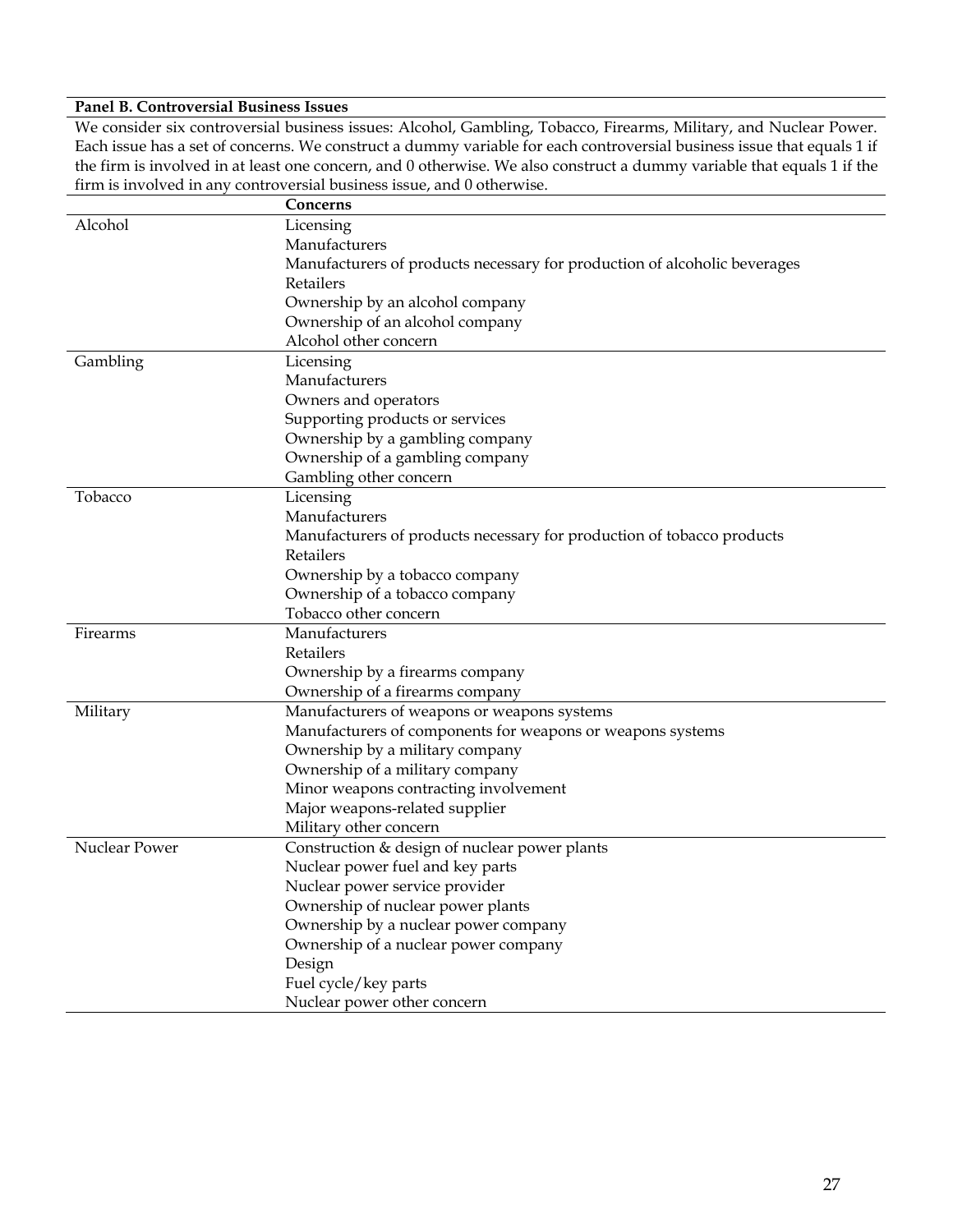# **Appendix C**

# *Variable Definitions and Data Sources*

| Variable     | Definition                                                                                                                                                                                                   | Source                                                       |
|--------------|--------------------------------------------------------------------------------------------------------------------------------------------------------------------------------------------------------------|--------------------------------------------------------------|
|              | Panel A. Dependent variables                                                                                                                                                                                 |                                                              |
| $r_{CT}$     | Implied cost of equity premium defined as the cost of equity<br>derived from the Claus and Thomas (2001) model estimated in June<br>of each year minus the rate on a 10-year Treasury bond.                  | Authors' calculations based on<br>I/B/E/S and Compustat data |
| $r_{GLS}$    | Implied cost of equity premium defined as the cost of equity<br>derived from the Gebhardt, Lee, and Swaminathan (2001) model<br>estimated in June of each year minus the rate on a 10-year Treasury<br>bond. | As above                                                     |
| $r_{O}$      | Implied equity premium defined as the cost of equity derived from As above<br>the Ohlson and Juttner-Nauroth (2005) model estimated in June of<br>each year minus the rate on a 10-year Treasury bond.       |                                                              |
| $r_{ES}$     | Implied cost of equity premium defined as the cost of equity<br>derived from the Easton (2004) model estimated in June of each year<br>minus the rate on a 10-year Treasury bond.                            | As above                                                     |
| $r_{AVG}$    | Average of $r_{GLS}$ , $r_{CT}$ , $r_{OJ}$ , and $r_{ES}$ .                                                                                                                                                  | As above                                                     |
|              | Panel B. Corporate social responsibility variables                                                                                                                                                           |                                                              |
| CSR_COM_S    | The Community score equals the number of strengths minus the Authors' calculations based on<br>number of concerns in the Community qualitative issues area.                                                  | KLD STATS data                                               |
| $CSR\_DIV_S$ | The Diversity score equals the number of strengths minus the As above<br>number of concerns in the Diversity qualitative issues area.                                                                        |                                                              |
| CSR_EMP_S    | The Employee Relations score equals to the number of strengths As above<br>minus the number of concerns in the Employee Relations qualitative<br>issues area.                                                |                                                              |
| $CSR\_ENV_S$ | The Environment score equals the number of strengths minus the As above<br>number of concerns in the Environment qualitative issues area.                                                                    |                                                              |
| CSR_HUM_S    | The Human Rights score equals the number of strengths minus the As above<br>number of concerns in the Human Rights qualitative issues area.                                                                  |                                                              |
| CSR_PRO_S    | The Product score equals the number of strengths minus the number As above<br>of concerns in the Product qualitative issues area.                                                                            |                                                              |
| $CSR_S$      | The CSR score equals the sum of the Community, Diversity,<br>and<br>Employee,<br>Environment,<br>Human<br>Rights,<br>Product<br>Characteristics qualitative issues areas scores.                             | As above                                                     |
| CSR_CONTR    | Dummy variable set to 1 if the firm is involved in a controversial As above<br>business issue, and 0 otherwise.                                                                                              |                                                              |
| CSR_ALC      | Dummy variable set to 1 if the firm is involved in the Alcohol As above<br>controversial business issue, and 0 otherwise.                                                                                    |                                                              |
| CSR_GAM      | Dummy variable set to 1 if the firm is involved in the Gambling As above<br>controversial business issue, and 0 otherwise.                                                                                   |                                                              |
| CSR_TOB      | Dummy variable set to 1 if the firm is involved in the Tobacco As above<br>controversial business issue, and 0 otherwise.                                                                                    |                                                              |
| CSR_FIR      | Dummy variable set to 1 if the firm is involved in the Firearms As above<br>controversial business issue, and 0 otherwise.                                                                                   |                                                              |
| CSR_MIL      | Dummy variable set to 1 if the firm is involved in the Military As above<br>controversial business issue, and 0 otherwise.                                                                                   |                                                              |
| CSR_NUC      | Dummy variable set to 1 if the firm is involved in the Nuclear As above<br>controversial business issue, and 0 otherwise.                                                                                    |                                                              |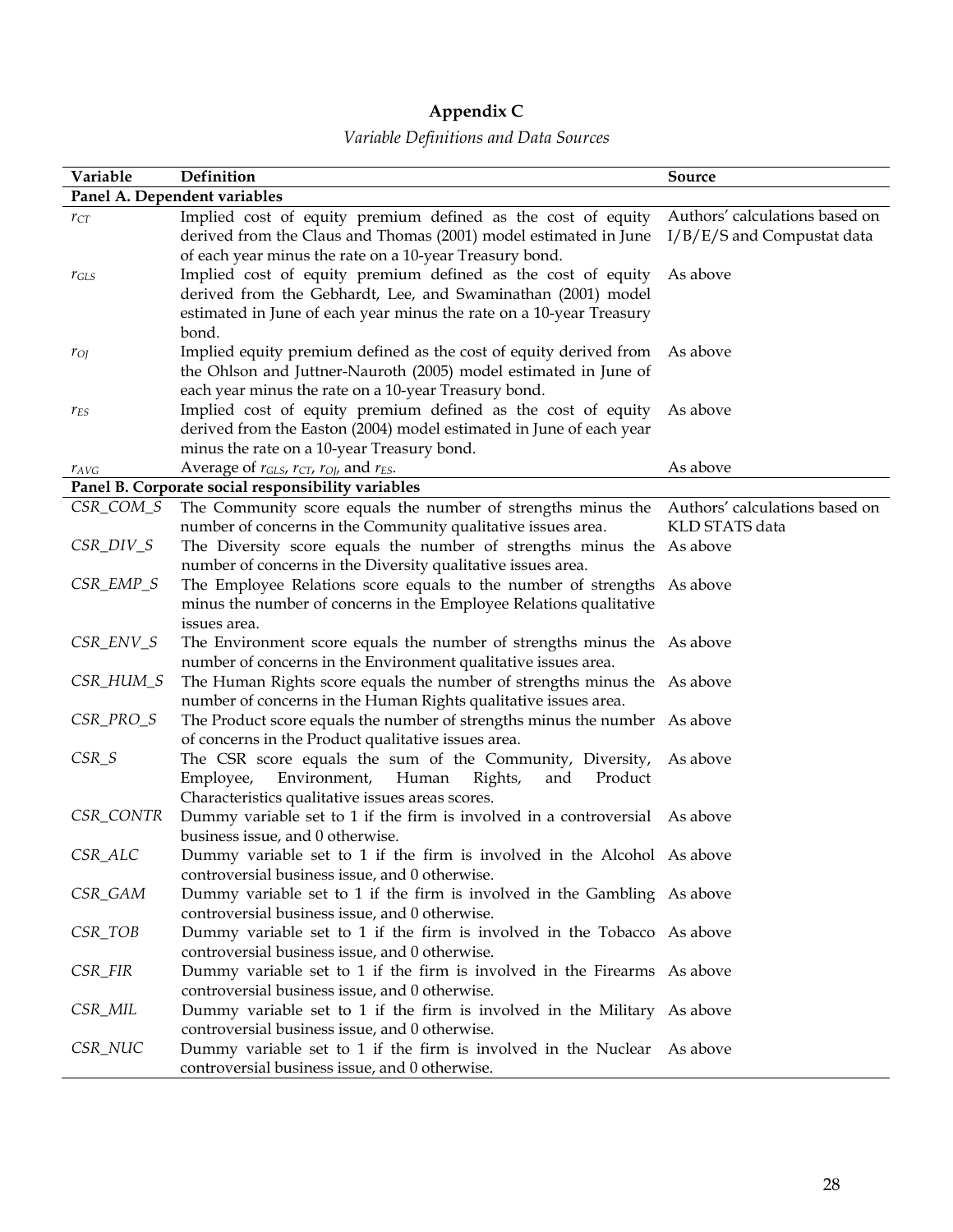| Panel C. Control variables |                                                                         |                                |
|----------------------------|-------------------------------------------------------------------------|--------------------------------|
| <b>BETA</b>                | Market beta obtained from regressions of a firm's monthly excess        | Authors' calculations based on |
|                            | stock returns on the corresponding CRSP value-weighted index            | CRSP data                      |
|                            | excess returns using at least 24 months and up to 60 months ending      |                                |
|                            | in June of each year. Excess returns are monthly returns minus the      |                                |
|                            | one-month Treasury bill rate.                                           |                                |
| <b>SIZE</b>                | Natural logarithm of total assets in \$ Million.                        | Authors' calculations based on |
|                            |                                                                         | Compustat data                 |
| <b>BTM</b>                 | Book value to market value of equity. Book value is defined as the      | As above                       |
|                            | book value of shareholders' equity plus deferred taxes and              |                                |
|                            | investment tax credits (if available) minus the book value of           |                                |
|                            | preferred stock. Depending on data availability, the book value of      |                                |
|                            | preferred stock is defined, in the following order, as the              |                                |
|                            | redemption, liquidation, or par value.                                  |                                |
| LEV                        | Leverage ratio defined as the ratio of total debt to the market value   | As above                       |
|                            | of equity.                                                              |                                |
| <b>LTG</b>                 | Average long-term growth forecast reported in June of year t.           | I/B/E/S                        |
| <b>DISP</b>                | Dispersion of analyst forecasts defined as the coefficient of variation | Authors' calculations based on |
|                            | of one-year-ahead analyst forecasts of earnings per share in June of    | $I/B/E/S$ data                 |
|                            | year t.                                                                 |                                |
| <b>FBIAS</b>               | Forecast optimism bias defined as the difference between the one-       | As above                       |
|                            | year-ahead consensus earnings forecast and realized earnings            |                                |
|                            | deflated by June-end stock price.                                       |                                |
| MOM <sub>3</sub>           | Compound stock returns over the past 3 months.                          | Authors' calculations based on |
|                            |                                                                         | CRSP data                      |
| MOM <sub>6</sub>           | Compound stock returns over the past 6 months.                          | As above                       |
| MOM12                      | Compound stock returns over the past 12 months.                         | As above                       |
| <b>INST</b>                | Logarithm of one plus the number of institutional investors.            | Authors' calculations based on |
|                            |                                                                         | Thomson 13-F data              |
| CEO_INC                    | Fraction of the CEO's total compensation arising from a 1% increase     | Authors' calculations based on |
|                            | in the firm's stock price.                                              | Execucomp data                 |
| EI                         | Bebchuk, Cohen, and Ferrell (2005) index of six antitakeover            | Authors' calculations based on |
|                            | provisions.                                                             | RiskMetrics data               |
| <b>ANA</b>                 | Logarithm of 1 plus the number of analysts following the firm.          | Authors' calculations based on |
|                            |                                                                         | $I/B/E/S$ data                 |
| KZ                         | Kaplan and Zingales' (1997) index of financial constraints as           | Authors' calculations based on |
|                            | implemented by Lamont et al. (2001).                                    | Compustat data                 |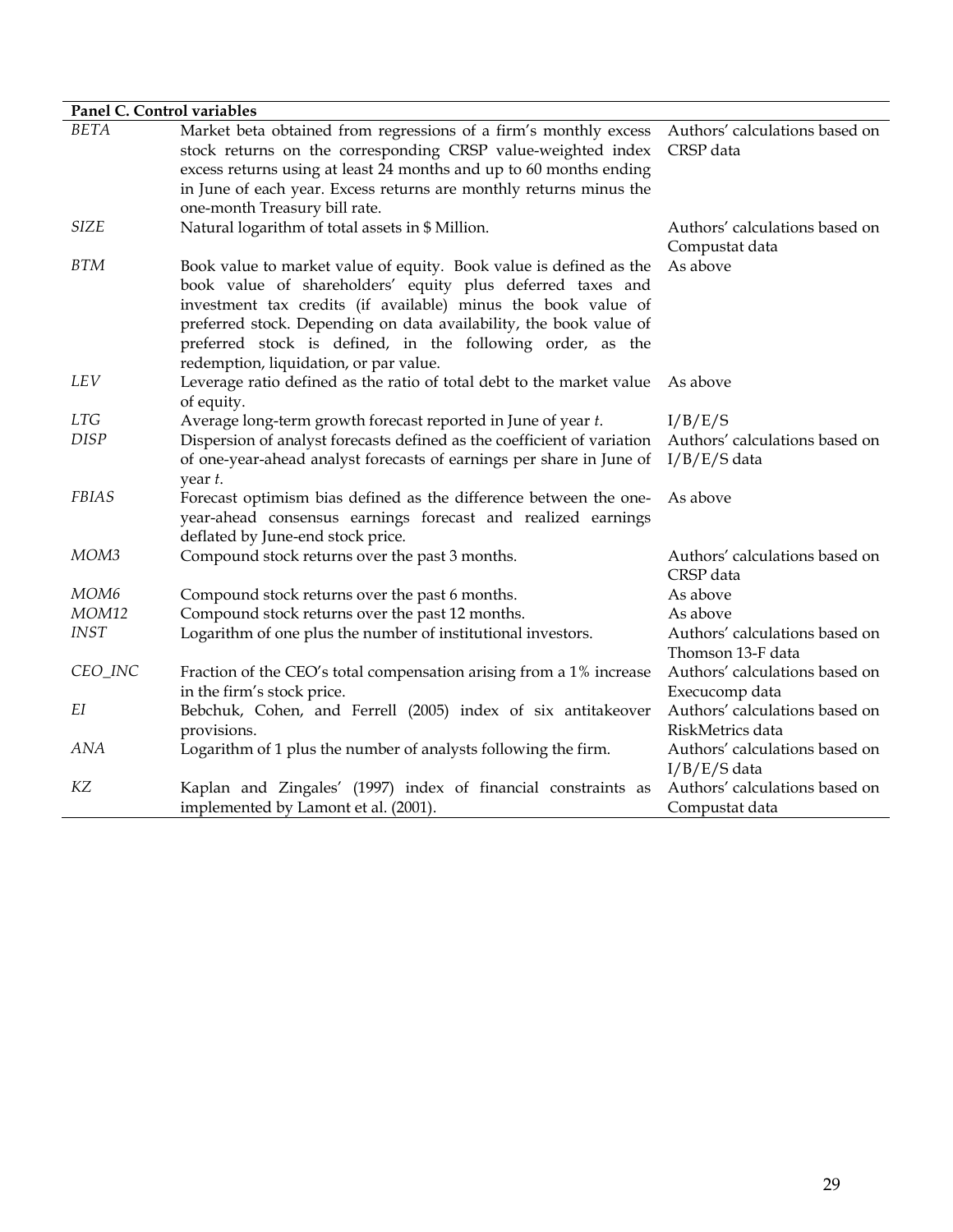# **References**

- Ali, A., A. Klein, and J. Rosenfeld, 1992, Analysts' Use of Information about Permanent and Transitory Earnings Components in Forecasting Annual EPS, *The Accounting Review* 67, 183-198.
- Attig, N., O. Guedhami, and D. Mishra, 2008, Multiple Large Shareholders, Control Contests, and Implied Cost of Equity, *Journal of Corporate Finance* 14, 721-737.
- Baker, M. and J. Wurgler, 2002, Market Timing and Capital Structure, *Journal of Finance* 57, 1-32.
- Barnea, A. and A. Rubin, 2006, Corporate Social Responsibility as a Conflict between Shareholders, Working Paper, Simon Fraser University.
- Bassen, A., H.-M. Hölz, and J. Schlange, 2006, The Influence of Corporate Responsibility on the Cost of Capital: An Empirical Analysis, *Hamburg: Schlange & Co, Universität Hamburg, Deutsche Bank*.
- Bebchuk, L., A. Cohen and A. Ferrell, 2009, What Matters in Corporate Governance?, *Review of Financial Studies* 22, 783-827.
- Bergstresser, D. and T. Philippon, 2006, CEO Incentives and Earnings Management, *Journal of Financial Economics* 80, 511-529.
- Blundell, R. and S. Bond, 1998, Initial Conditions and Moment Restrictions in Dynamic Panel Data Models, *Journal of Econometrics* 87, 115-143.
- Boubakri, N., O. Guedhami and D. Mishra, 2010, Family Control and the Implied Cost of Equity: Evidence Before and After the Asian Financial Crisis, *Journal of International Business Studies* 41, 451-474.
- Bowen, R., X. Chen, and Q. Cheng, 2008, Analyst Coverage and the Cost of Raising Equity Capital: Evidence from Underpricing of Seasoned Equity Offerings, *Contemporary Accounting Research* 25, 657-699.
- Brammer, S., C. Brooks, and S. Pavelin, 2006, Corporate Social Performance and Stock Returns: UK Evidence from Disaggregate Measures, *Financial Management* 35, 97-116.
- Brown, W., E. Helland and J. Smith, 2006, Corporate Philanthropic Practices, *Journal of Corporate Finance* 12, 855-877.
- Chen, K., Z. Chen, and K. Wei, 2009a, Legal Protection of Investors, Corporate Governance, and the Cost of Equity Capital. *Journal of Corporate Finance* 15, 273–289.
- Chen, K., Z. Chen, and K. Wei, 2009b, Agency Costs of Free Cash Flow and the Effect of Shareholder Rights on the Implied Cost of Equity Capital, *Journal of Financial and Quantitative Analysis*, forthcoming.
- Claus, J. and J. Thomas, 2001, Equity Premia as Low as Three Percent? Evidence from Analysts' Earnings Forecasts for Domestic and International Stock Markets, *Journal of Finance* 56, 1629-1666.
- Core, J. and W. Guay, 2002, Estimating the Value of Employee Stock Option Portfolios and Their Sensitivities to Price and Volatility, *Journal of Accounting Research* 40, 613-630.
- Dhaliwal, D., S. Eheitzman, and O. Z. Li, 2006, Taxes, Leverage, and the Cost of Equity Capital, *Journal of Accounting Research* 44, 691-723.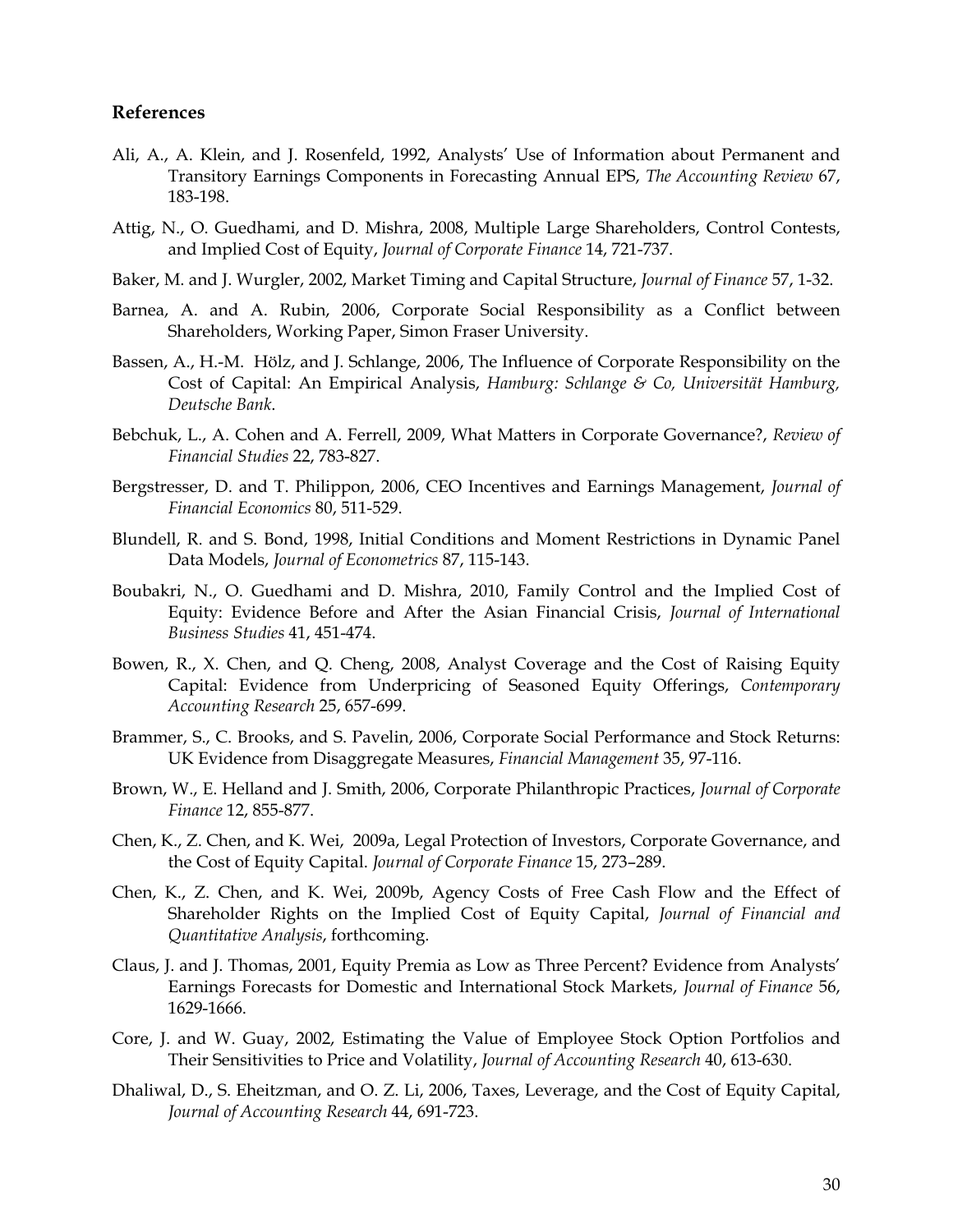- Dhaliwal, D., O. Z. Li, A. H. Tsang, and Y. G. Yang, 2009, Voluntary Non-Financial Disclosure and the Cost of Equity Capital: The Case of Corporate Social Responsibility Reporting, Working Paper, University of Arizona.
- Easton, P. D., 2004, PE Ratios, PEG Ratios, and Estimating the Implied Expected Rate of Return on Equity Capital, *The Accounting Review* 79, 73-95.
- Easton, P. D. and G. A. Sommers, 2007, Effect of Analysts' Optimism on Estimates of the Expected Rate of Return Implied by Earnings Forecasts, *Journal of Accounting Research* 45, 983-1015.
- El Ghoul, S., O. Guedhami, and J. Pittman, 2010, The Role of IRS Monitoring in Equity Pricing in Public Firms, *Contemporary Accounting Research*, forthcoming.
- Elton, E., 1999, Expected Return, Realized Return, and Asset Pricing Tests, *Journal of Finance* 54, 1199 -1220.
- Fama, E. F. and K. R. French, 1992, The Cross Section of Expected Stock Returns, *Journal of Finance 47,* 427-466.
- Fama, E. F and K. R. French, 1993, Common Risk Factors in the Returns on Stocks and Bonds, *Journal of Financial Economics* 33, 3-56.
- Fama, E. F. and K. R. French, 1997, Industry Costs of Equity, *Journal of Financial Economics* 43, 153-194.
- Feldman, S. J., P. A. Soyka, and P. Ameer, 1997, Does Improving a Firm's Environmental Management System and Environmental Performance Result in a Higher Stock Price?, *Journal of Investing* 6, 87-97.
- Fisman, R., G. Heal, and V. B. Nair, 2005, A Model of Corporate Philanthropy, Working Paper, Columbia University.
- Fombrun, C. and M. Shanely, 1990, What's in a Name? Reputation Building and Corporate Strategy, *Academy of Management Journal* 33, 233-258.
- Francis, J., R. Lafond, P. M. Olsson, and K. Schipper, 2005, The Market Pricing of Accruals Quality, *Journal of Accounting and Economics* 39, 295-327.
- Frederick, W.C., 1995, Values, Nature and Culture in the American Corporation, Oxford University Press, New York.
- Galema R., A. Plantinga and B. Scholtens, 2008, The Stocks at Stake: Return and Risk in Socially Responsible Investment, *Journal of Banking and Finance* 32, 2646–2654.
- Gebhardt, W., C. Lee, and B. Swaminathan, 2001, Towards an Implied Cost of Capital, *Journal of Accounting Research* 39, 135-176.
- Gode, D. and P. Mohanram, 2003, Inferring the Cost of Capital Using the Ohlson-Juettner Model, *Review of Accounting Studies* 8, 399-431.
- Gordon, J. and M. Gordon, 1997, The Finite Horizon Expected Return Model, *Financial Analysts Journal* 53, 52-61.
- Guay, W., S.P. Kothari, and S. Shu, 2005, Properties of Implied Cost of Capital Using Analysts' Forecasts, Working Paper, University of Pennsylvania.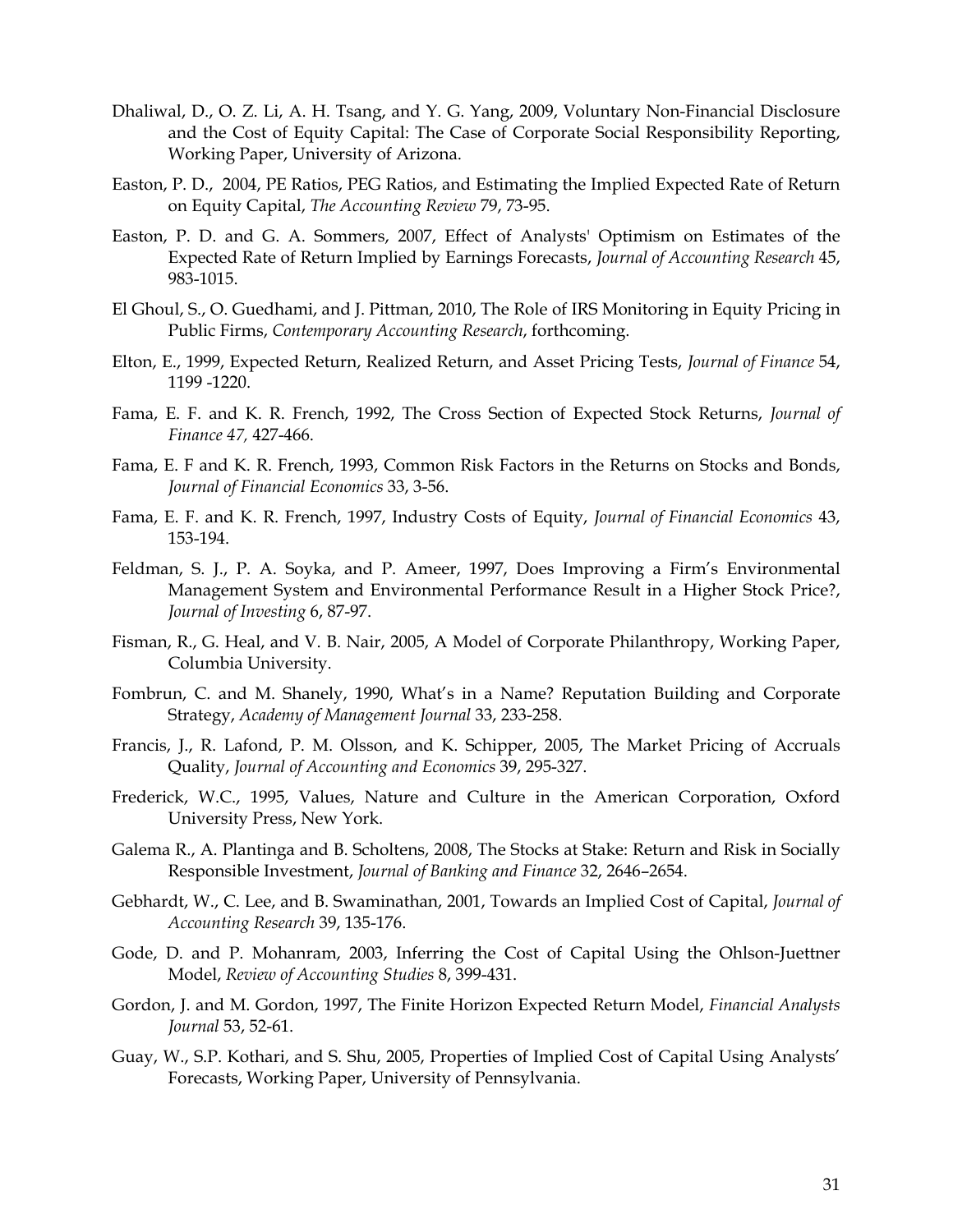- Guedhami, O. and D. Mishra, 2009, Excess Control, Corporate Governance, and Implied Cost of Equity: International Evidence, *Financial Review* 44*,*489-524*.*
- Hail, L. and C. Leuz, 2006, International Differences in Cost of Equity Capital: Do Legal Institutions and Securities Regulations Matter?, *Journal of Accounting Research* 44, 485- 531.
- Hail, L. and C. Leuz, 2009, Cost of Capital Effects and Changes in Growth Expectations around U.S. Cross-Listings, *Journal of Financial Economics* 93, 428-454.
- Hamilton, S., H. Jo and M. Statman, 1993, Doing Well While Doing Good? The Investment Performance of Socially Responsible Mutual Funds, *Financial Analysis Journal* 49, 62-97.
- Harjoto, M. and H. Jo, 2007, Corporate Governance and Firm Value: The Impact of Corporate Social Responsibility, Working Paper, Santa Clara University*.*
- Heinkel, R., A. Kraus and J. Zechner, 2001, The Effect of Green Investment on Corporate Behavior, *Journal of Financial and Quantitative Analysis* 36, 431-449.
- Hill, R., T. Ainscough, T. Shank, and D. Manullang, 2007, Corporate Social Responsibility and Socially Responsible Investing: A Global Perspective, *Journal of Business Ethics* 70, 165- 174.
- Hong, H. and M. Kacperczyk, 2009, The Price of Sin: The Effects of Social Norms on Markets, *Journal of Financial Economics 93, 15-36.*
- Hribar, P. and N. Jenkins, 2004, The Effect of Accounting Restatements on Earnings Revisions and the Estimated Cost of Capital, *Review of Accounting Studies* 9, 337-356.
- Kaplan, S. N., and L. Zingales, 1997, Do Investment-Cash Flow Sensitivities Provide Useful Measures of Financing Constraints?, *Quarterly Journal of Economics* 112, 169–215.
- Kempf, A. and P. Osthoff, 2007, The Effect of Socially Responsible Investing on Financial Performance, *European Financial Management* 13, 908-922.
- King, A., 1995, Avoiding Ecological Surprise: Lessons from Long Standing Communities, *Academy of Management Review* 20, 961-985.
- Kothari, S. P. 2001, Capital Markets Research in Accounting, *Journal of Accounting and Economics* 31, 105-231.
- Lamont, O., C. Polk, and J. Saa-Requejo, 2001, Financial Constraints and Stock Returns, *Review of Financial Studies* 14, 529–554.
- Lintner, J., 1965, The Valuation of Risk Assets and the Selection of Risky Investments in Stock Portfolios and Capital Budgets, *Review of Economics and Statistics 47*, 13-37.
- McGuire, J., A. Sundgren, and T. Schneeweis, 1988, Corporate Social Responsibility and Firm Financial Performance. *Academy of Management Journal* 31, 854-872.
- McWilliams, A. and D. Siegel, 2001, Corporate Social Responsibility: A Theory of the Firm Perspective, *Academy of Management Review* 28, 117-127.
- Merton, R.C., 1987, A Simple Model of Capital Market Equilibrium with Incomplete Information, *Journal of Finance* 42, 483–510.
- Modigliani, F. and M. Miller, 1958, The Cost of Capital, Corporation Finance and the Theory of Investment, *American Economic Review* 48, 261-297.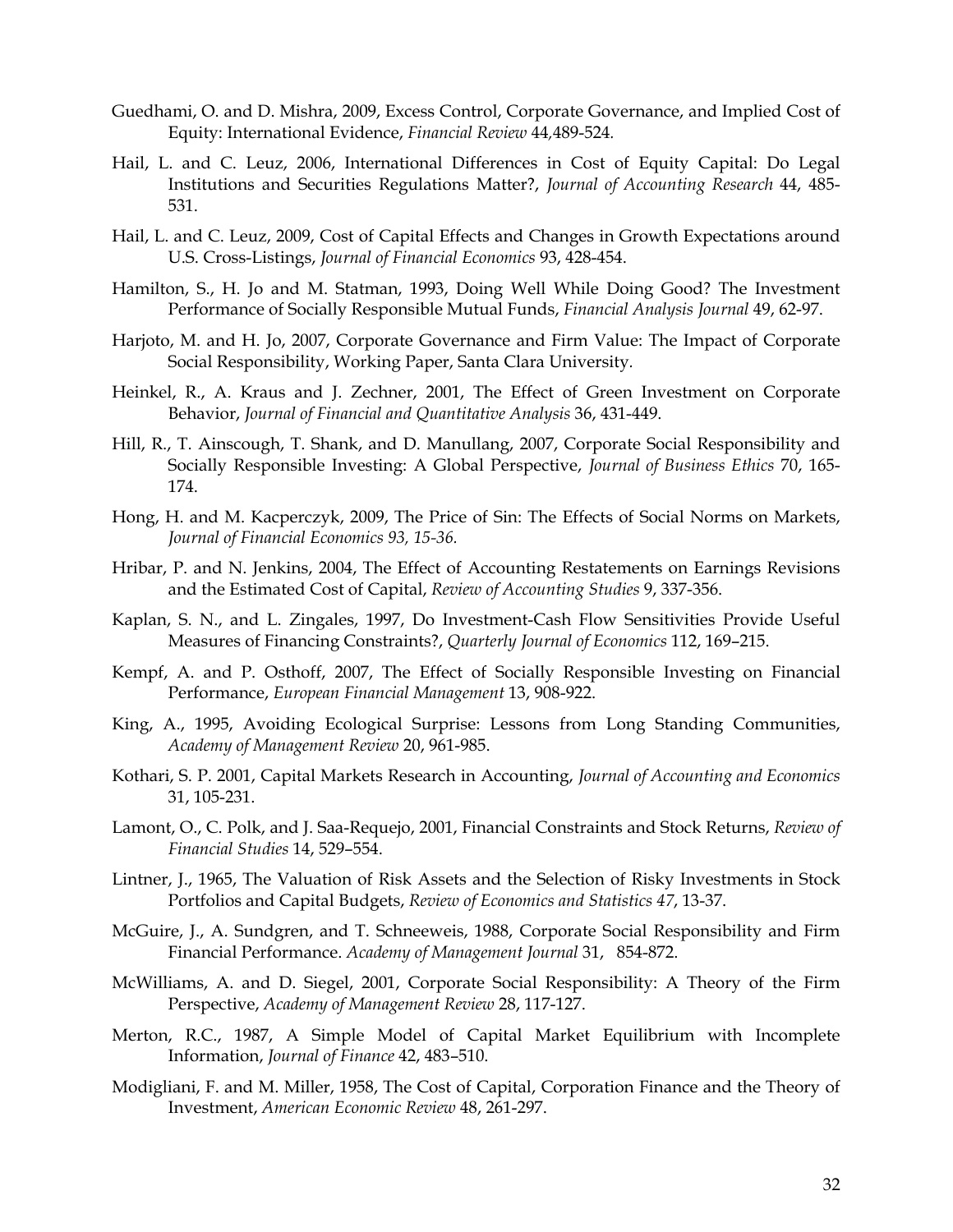- Nelling, E. and E. Webb, 2009, Corporate Social Responsibility and Financial Performance: The 'Virtuous Circle' Revisited, *Review of Quantitative Finance and Accounting* 32, 197-209.
- Ohlson, J. and B. Juettner-Nauroth, 2005, Expected EPS and EPS Growth as Determinants of Value, *Review of Accounting Studies* 10, 349–65.
- Ohlson, J., 1995, Earnings, Book Value, and Dividends in Security Valuation, *Contemporary Accounting Research* 11, 661-687.
- Pástor, L., M. Sinha, and B. Swaminathan, 2008, Estimating the Intertemporal Risk-Return Tradeoff Using the Implied Cost of Capital, *Journal of Finance* 63: 2859-2897.
- Renneboog, L., J. Horst, and C. Zhang, 2008, Socially Responsible Investments: Institutional Aspects, Performance, and Investor Behavior, *Journal of Banking and Finance* 32, 1723– 1742.
- Roberts, P. and G. Dowling. 2002, Corporate Reputation and Sustained Superior Financial Performance, *Strategic Management Journal* 23, 1077-1093.
- Robinson, M., A. Kleffner, and S. Bertels, 2008, The Value of a Reputation for Corporate Social Responsibility: Empirical Evidence, Working Paper*,* University of Michigan*.*
- Sharpe, W., 1964, Capital Asset Prices: A Theory of Market Equilibrium under Conditions of Risk, *Journal of Finance* 19, 425-442.
- Spicer, B. H., 1978, Investors, Corporate Social Performance and Information Disclosure: An Empirical Study, *The Accounting Review* 53, 94-111.
- Starks, L. T., 2009, EFA Keynote Speech: "Corporate Governance and Corporate Social Responsibility: What Do Investors Care about? What Should Investors Care about?", *Financial Review* 44, 461-468.
- Statman, M. and D. Glushkov, 2009, The Wages of Social Responsibility, *Financial Analysts Journal* 65, 33-46.
- Verwijmeren, P. and J. Derwall, 2010, Employee Well-being, Firm Leverage, and Bankruptcy Risk, *Journal of Banking and Finance* 34, 956-964.
- Waddock, S. and S. Graves, 1997, The Corporate Social Performance-Financial Performance Link, *Strategic Management Journal* 18, 303-319.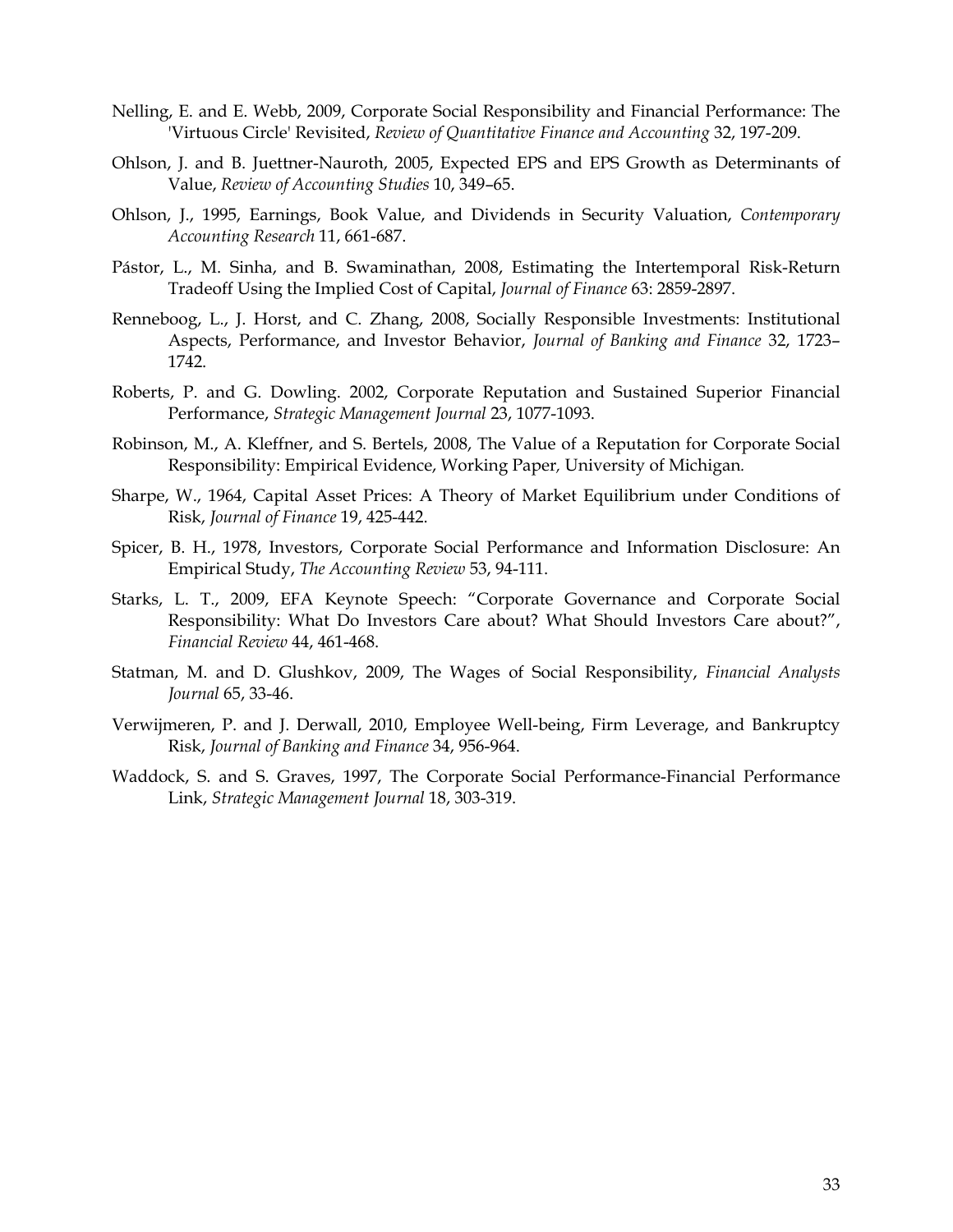| Industry                               | N      | $\frac{0}{0}$ | Industry                      | N      | $\frac{0}{0}$ |
|----------------------------------------|--------|---------------|-------------------------------|--------|---------------|
| Agriculture                            | 25     | 0.19          | Measuring & Control Equipment | 238    | 1.84          |
| Food Products                          | 269    | 2.08          | <b>Business Supplies</b>      | 279    | 2.16          |
| Candy & Soda                           | 24     | 0.19          | <b>Shipping Containers</b>    | 62     | 0.48          |
| Beer & Liquor                          | 76     | 0.59          | Transportation                | 303    | 2.35          |
| <b>Tobacco Products</b>                | 25     | 0.19          | Wholesale                     | 348    | 2.69          |
| Recreation                             | 65     | $0.50\,$      | Retail                        | 896    | 6.94          |
| Entertainment                          | 116    | 0.90          | Restaurants, Hotels & Motels  | 218    | 1.69          |
| Printing & Publishing                  | 249    | 1.93          | Banking                       | 1,299  | 10.06         |
| Consumer Goods                         | 279    | 2.16          | Insurance                     | 603    | 4.67          |
| Apparel                                | 223    | 1.73          | <b>Real Estate</b>            | 14     | 0.11          |
| Healthcare                             | 173    | 1.34          | Trading                       | 400    | 3.10          |
| Medical Equipment                      | 335    | 2.59          | <b>Almost Nothing</b>         | 64     | 0.50          |
| <b>Pharmaceutical Products</b>         | 460    | 3.56          | <b>Total</b>                  | 12,915 | 100           |
| Chemicals                              | 344    | 2.66          |                               |        |               |
| Rubber & Plastic Products              | 63     | 0.49          | Year                          | N      | $\frac{0}{0}$ |
| <b>Textiles</b>                        | 53     | 0.41          | 1992                          | 343    | 2.66          |
| <b>Construction Materials</b>          | 230    | 1.78          | 1993                          | 351    | 2.72          |
| Construction                           | 129    | $1.00\,$      | 1994                          | 359    | 2.78          |
| <b>Steel Works Etc</b>                 | 126    | 0.98          | 1995                          | 386    | 2.99          |
| <b>Fabricated Products</b>             | 10     | $0.08\,$      | 1996                          | 415    | 3.21          |
| Machinery                              | 493    | 3.82          | 1997                          | 426    | 3.30          |
| <b>Electrical Equipment</b>            | 171    | 1.32          | 1998                          | 440    | 3.41          |
| Automobiles & Trucks                   | 223    | 1.73          | 1999                          | 448    | 3.47          |
| Aircraft                               | 98     | 0.76          | 2000                          | 468    | 3.62          |
| Shipbuilding & Railroad Equipment      | 56     | 0.43          | 2001                          | 446    | 3.45          |
| Defense                                | 21     | $0.16\,$      | 2002                          | 747    | 5.78          |
| Precious Metals                        | 17     | 0.13          | 2003                          | 797    | 6.17          |
| Non-Metallic & Industrial Metal Mining | 28     | 0.22          | 2004                          | 1,841  | 14.25         |
| Coal                                   | $27\,$ | 0.21          | 2005                          | 1,835  | 14.21         |
| Petroleum & Natural Gas                | 382    | 2.96          | 2006                          | 1,807  | 13.99         |
| <b>Utilities</b>                       | 676    | 5.23          | 2007                          | 1,806  | 13.98         |
| Communication                          | 286    | 2.21          | <b>Total</b>                  | 12,915 | 100           |
| <b>Personal Services</b>               | 149    | 1.15          |                               |        |               |
| <b>Business Services</b>               | 1,113  | 8.62          |                               |        |               |
| Computers                              | 455    | 3.52          |                               |        |               |
| Electronic Equipment                   | 722    | 5.59          |                               |        |               |

# **Table 1**  *Sample Breakdown by Industry and Year*

This table presents the industry (according to the 48 industry group affiliations in Fama and French, 1997) and calendar year distributions for the 12,915 firm-year observations comprising the sample between 1992 and 2007.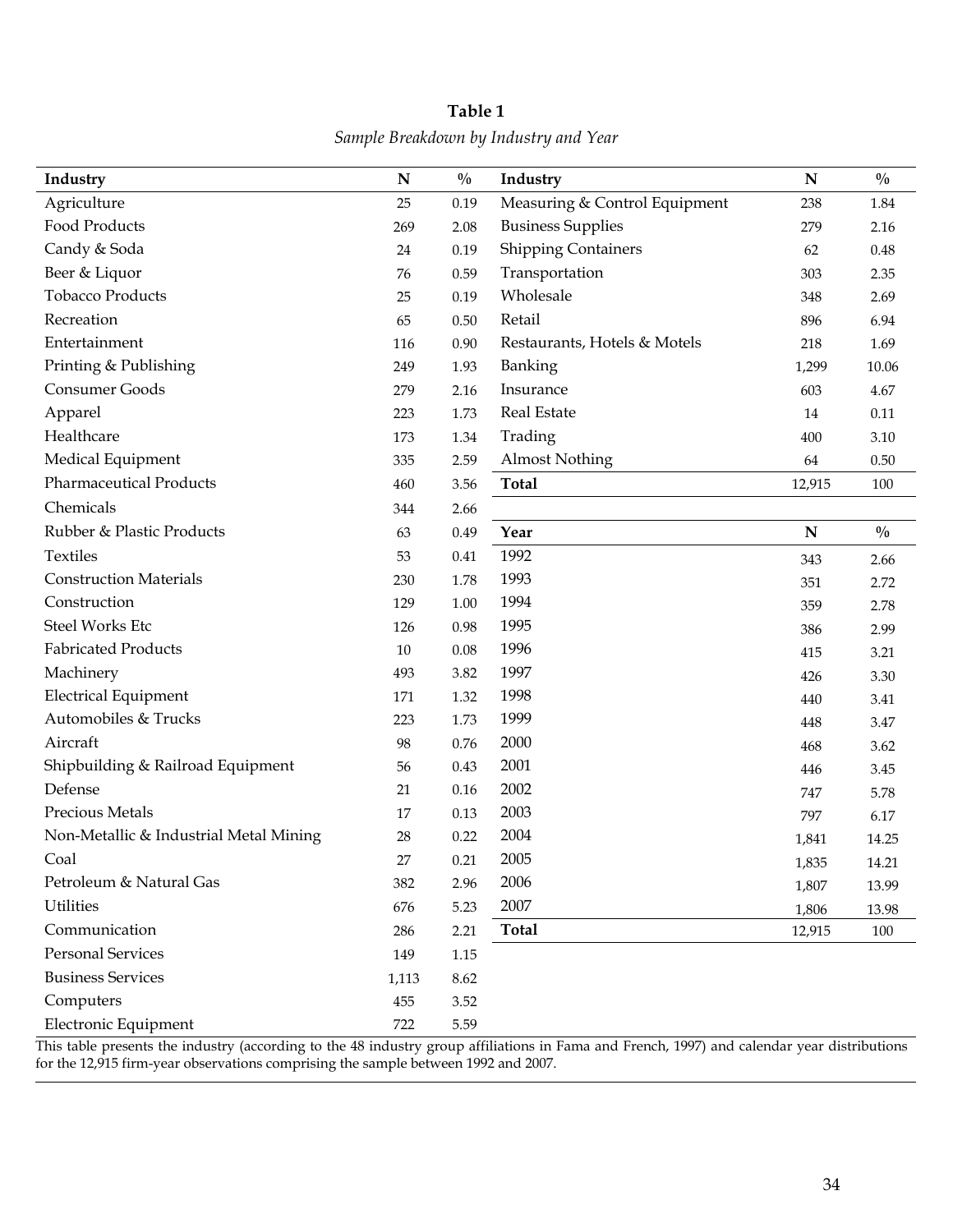|           | Panel A. Descriptive Statistics for Implied Equity Premium Estimates               |           |         |                |          |
|-----------|------------------------------------------------------------------------------------|-----------|---------|----------------|----------|
| Variable  | Mean                                                                               | Q1        | Median  | Q <sub>3</sub> | St. Dev. |
| $r_{CT}$  | 3.92                                                                               | 2.51      | 3.62    | 4.94           | 2.62     |
| $r_{GLS}$ | 3.76                                                                               | 2.29      | 3.70    | 5.09           | 3.18     |
| $r_{OI}$  | 5.61                                                                               | 4.04      | 5.14    | 6.55           | 2.79     |
| $r_{ES}$  | 5.71                                                                               | 3.50      | 4.92    | 7.00           | 3.78     |
| $r_{AVG}$ | 4.75                                                                               | 3.28      | 4.39    | 5.76           | 2.40     |
| 1992      | 4.44                                                                               | 2.70      | 4.00    | 5.56           | 2.49     |
| 1993      | 4.80                                                                               | 3.32      | 4.39    | 5.69           | 2.29     |
| 1994      | 3.88                                                                               | 2.52      | 3.46    | 4.66           | 2.25     |
| 1995      | 4.64                                                                               | 3.17      | 4.16    | 5.49           | 2.18     |
| 1996      | 3.51                                                                               | 2.16      | 3.05    | 4.44           | 2.12     |
| 1997      | 3.29                                                                               | 2.16      | 3.03    | 4.07           | 1.71     |
| 1998      | 3.86                                                                               | 2.64      | 3.62    | 4.71           | 1.92     |
| 1999      | 3.48                                                                               | 1.87      | 3.17    | 4.49           | 2.24     |
| 2000      | 4.75                                                                               | 2.52      | 4.33    | 6.20           | 3.45     |
| 2001      | 4.62                                                                               | 2.78      | 4.28    | 5.56           | 2.83     |
| 2002      | 5.07                                                                               | 3.52      | 4.71    | 6.00           | 2.41     |
| 2003      | 6.07                                                                               | 4.58      | 5.75    | 7.00           | 2.36     |
| 2004      | 4.95                                                                               | 3.61      | 4.58    | 5.94           | 2.11     |
| 2005      | 5.40                                                                               | 4.12      | 5.05    | 6.30           | 2.11     |
| 2006      | 4.93                                                                               | 3.56      | 4.46    | 5.68           | 2.45     |
| 2007      | 4.44                                                                               | 3.13      | 4.09    | 5.17           | 2.27     |
|           | Panel B. Pearson Correlation Coefficients between Implied Equity Premium Estimates |           |         |                |          |
|           | $r_{CT}$                                                                           | $r_{GLS}$ | $r_{O}$ | $r_{ES}$       |          |
| $r_{GLS}$ | 0.415                                                                              |           |         |                |          |
| $r_{O}$   | 0.453                                                                              | 0.318     |         |                |          |
| $r_{ES}$  | 0.367                                                                              | 0.319     | 0.908   |                |          |
| $r_{AVG}$ | 0.686                                                                              | 0.662     | 0.877   | 0.863          |          |

*Descriptive Statistics and Correlation Coefficients for Implied Equity Premium Estimates* 

This table presents the cost of equity premium estimates' distribution statistics and correlation coefficients for the 12,915 firm-year sample observations between 1992 and 2007. Panel A provides the mean, first quartile, median, third quartile, and standard deviation. Panel B shows Pearson pair-wise correlations. *rAVG* is the average implied cost of equity premium obtained from four models developed by Claus and Thomas (2001), Gebhardt, Lee, and Swaminathan (2001), Ohlson and Juettner-Nauroth (2005), and Easton (2004), which we denote  $r_{CT}$ ,  $r_{GLS}$ ,  $r_{OJ}$ , and  $r_{ES}$ , respectively. Appendix A provides details on the implementation of the four models. All correlation coefficients are significant at the 1% level.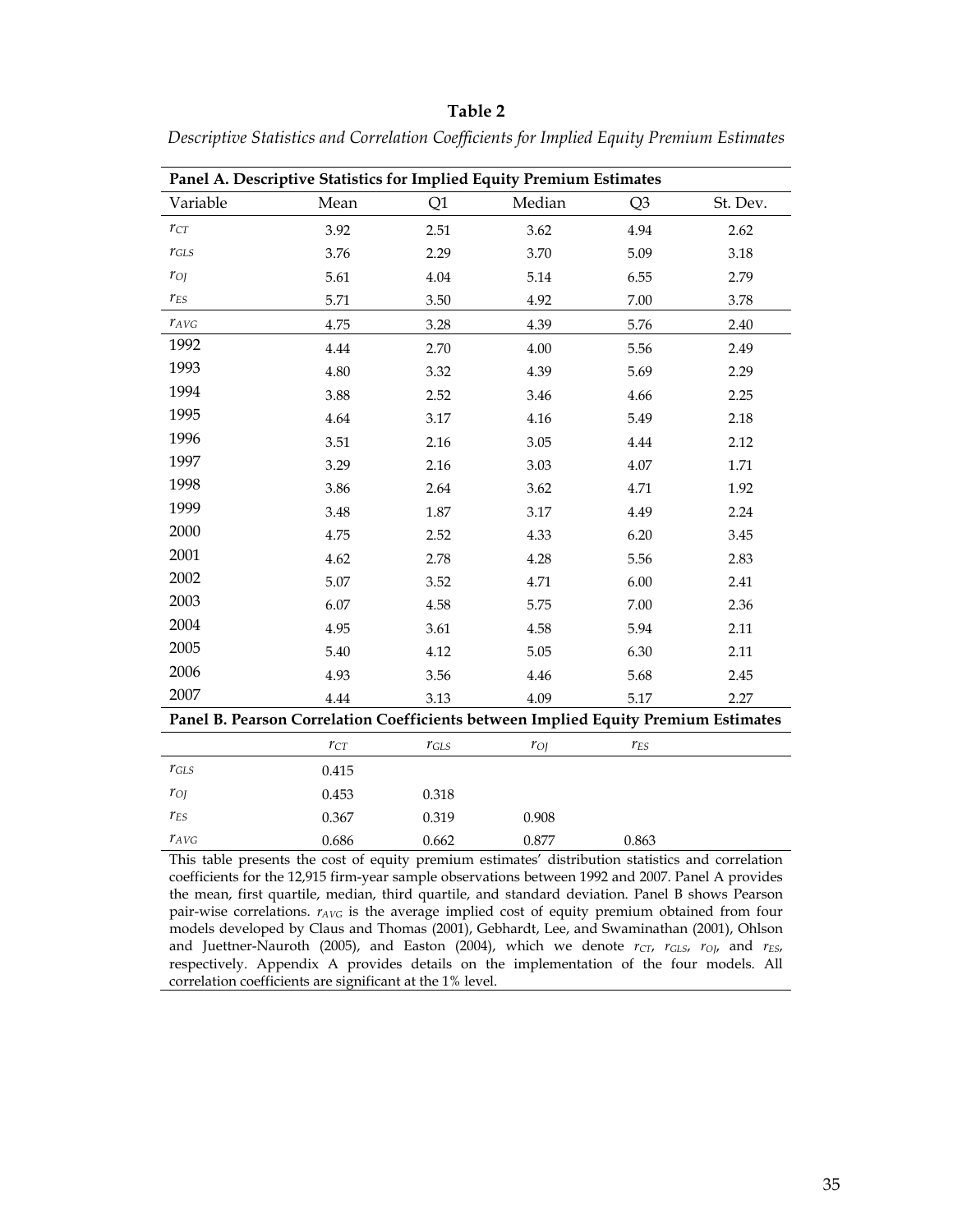|           | Panel A. Descriptive Statistics for the Corporate Social Responsibility Score |             |                  |                  |                |                  |          |
|-----------|-------------------------------------------------------------------------------|-------------|------------------|------------------|----------------|------------------|----------|
|           | Mean                                                                          | Min         | Q1               | Median           | Q <sub>3</sub> | Max              | St. Dev. |
| 1992      | 0.39                                                                          | $-7$        | $-1$             | $\boldsymbol{0}$ | $\overline{2}$ | $\mathbf 5$      | 1.99     |
| 1993      | 0.44                                                                          | $-7$        | $-1$             | 1                | 2              | 7                | 2.22     |
| 1994      | 0.35                                                                          | $-7$        | $-1$             | $\mathbf{0}$     | 2              | 7                | 2.43     |
| 1995      | 0.46                                                                          | $-7$        | $-1$             | $\boldsymbol{0}$ | 2              | $\,8\,$          | 2.54     |
| 1996      | 0.86                                                                          | $-7$        | $-1$             | 1                | 2              | 11               | 2.55     |
| 1997      | 0.93                                                                          | $\mbox{-}8$ | $-1$             | 1                | 2              | $\boldsymbol{9}$ | 2.34     |
| 1998      | 0.98                                                                          | $-6$        | $\boldsymbol{0}$ | 1                | 3              | 10               | 2.5      |
| 1999      | 0.96                                                                          | $-7$        | $\boldsymbol{0}$ | 1                | 3              | 9                | 2.51     |
| 2000      | 0.97                                                                          | $-7$        | $-1$             | 1                | 3              | 11               | 2.57     |
| 2001      | 0.94                                                                          | $-6$        | $-1$             | 1                | 2              | 11               | 2.56     |
| 2002      | 0.42                                                                          | $-9$        | $-1$             | $\boldsymbol{0}$ | 2              | $\boldsymbol{9}$ | 2.27     |
| 2003      | 0.33                                                                          | $-9$        | $-1$             | 0                | 1              | 9                | 2.25     |
| 2004      | $-0.08$                                                                       | $-9$        | $-1$             | 0                | 1              | 10               | 1.76     |
| 2005      | $-0.25$                                                                       | $\text{-}8$ | $-1$             | 0                | $\mathbf{1}$   | 11               | 1.92     |
| 2006      | $-0.17$                                                                       | $-8$        | $-1$             | $\boldsymbol{0}$ | $\mathbf{1}$   | 11               | 2.06     |
| 2007      | $-0.17$                                                                       | $\mbox{-}8$ | $\textbf{-1}$    | $\boldsymbol{0}$ | $\mathbf{1}$   | 15               | 2.23     |
| All years | 0.19                                                                          | $-9$        | $-1$             | $\boldsymbol{0}$ | $\mathbf{1}$   | 15               | 2.22     |
|           | Panel B. Frequency Distribution for Controversial Business Areas              |             |                  |                  |                |                  |          |
| Year      | CSR_CONTR                                                                     | $CSR\_ALC$  | CSR_GAM          | CSR_TOB          | CSR_FIR        | CSR_MIL          | CSR_NUC  |
| 1992      | 12.54%                                                                        | $0.58\%$    | 0.29%            | 0.29%            |                | 9.91%            | 2.04%    |
| 1993      | 11.68%                                                                        | 0.85%       | 0.28%            | 0.28%            |                | 8.83%            | 1.71%    |
| 1994      | 12.81%                                                                        | 0.84%       | 0.28%            | 0.56%            |                | 9.75%            | 1.67%    |
| 1995      | 11.14%                                                                        | 0.78%       | $1.04\%$         | 0.52%            |                | 8.03%            | 1.55%    |
| 1996      | 11.81%                                                                        | 0.72%       | 1.20%            | 0.72%            |                | 8.19%            | 1.93%    |
| 1997      | 11.97%                                                                        | 0.94%       | $1.41\%$         | 0.70%            |                | 7.04%            | 2.58%    |
| 1998      | 10.91%                                                                        | 1.14%       | 1.14%            | $0.68\%$         |                | 6.14%            | 2.50%    |
| 1999      | 10.49%                                                                        | 1.12%       | 0.89%            | $0.45\%$         | $0.00\%$       | 4.91%            | 3.57%    |
| 2000      | 10.68%                                                                        | 1.07%       | $0.85\%$         | $0.64\%$         | $0.00\%$       | 4.27%            | 4.06%    |
| 2001      | 12.33%                                                                        | 1.12%       | 1.35%            | 0.67%            | $0.00\%$       | 4.93%            | $4.48\%$ |
| 2002      | 9.64%                                                                         | $0.94\%$    | 1.20%            | $0.67\%$         | 0.27%          | 3.35%            | 3.48%    |
| 2003      | 8.91%                                                                         | $0.88\%$    | 1.25%            | 0.50%            | 0.25%          | 3.51%            | 2.89%    |
| 2004      | 7.93%                                                                         | 0.65%       | 1.36%            | 0.60%            | 0.22%          | 4.13%            | 1.41%    |
| 2005      | $8.07\%$                                                                      | $0.71\%$    | 1.53%            | 0.65%            | 0.27%          | 4.03%            | 1.36%    |
| 2006      | 8.36%                                                                         | 0.94%       | 1.60%            | 0.44%            | 0.17%          | 3.87%            | 1.83%    |
| 2007      | 7.86%                                                                         | $1.11\%$    | 1.33%            | 0.39%            | 0.17%          | 3.54%            | 1.72%    |
| All years | 9.31%                                                                         | $0.88\%$    | 1.25%            | 0.54%            | 0.19%          | 4.82%            | 2.12%    |

# **Table 3**  *Descriptive Statistics for Corporate Social Responsibility Data*

This table presents descriptive statistics for the CSR data for the 12,915 firm-year sample observations between 1992 and 2007. Panel A provides the mean, minimum, first quartile, median, third quartile, maximum, and standard deviation of the overall CSR score by year. Panel B shows the frequency distribution of the controversial business issues by year. Appendix B provides details on the construction of the CSR variables.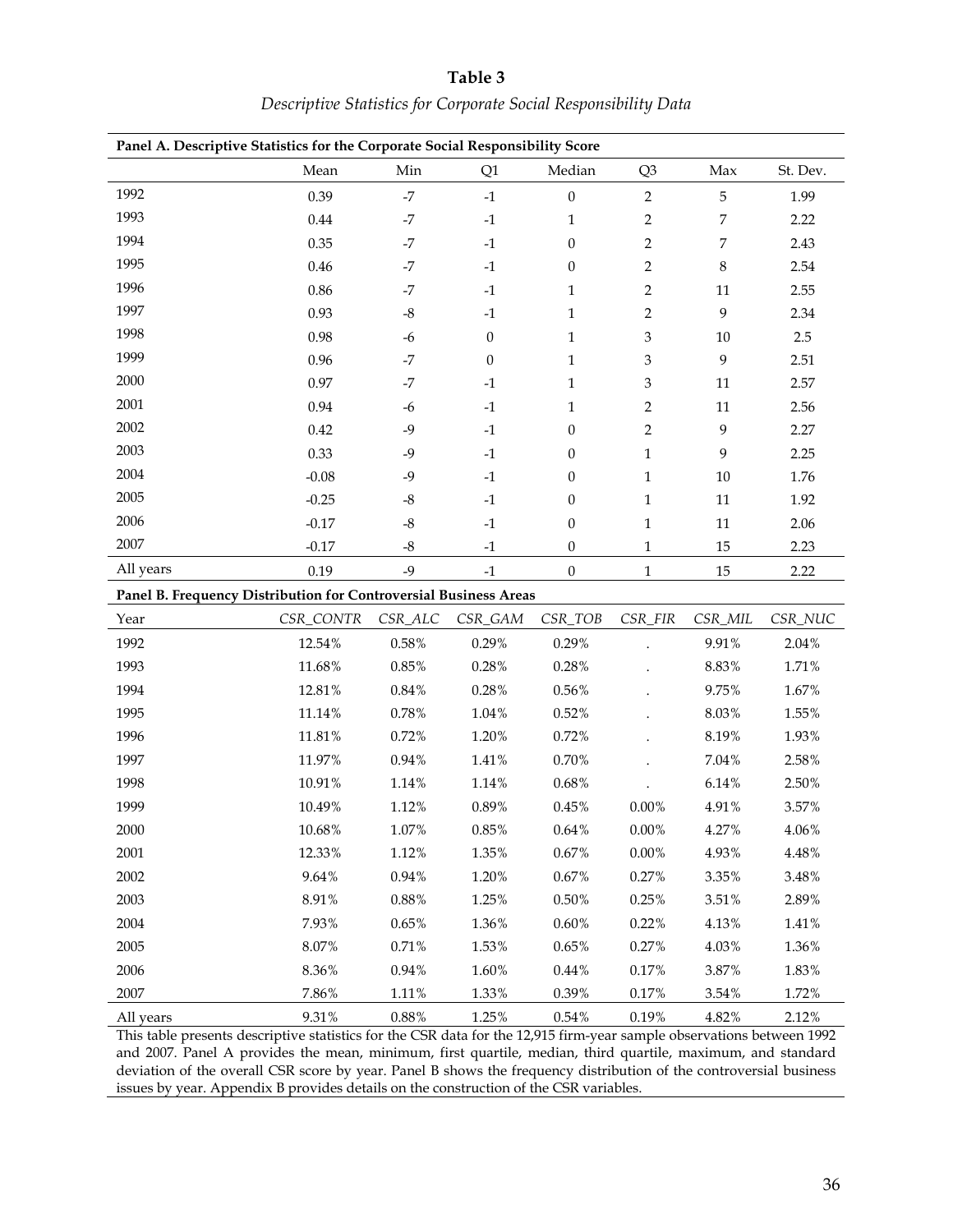| Panel A. Descriptive Statistics for Control Variables |       |         |       |        |                |       |          |
|-------------------------------------------------------|-------|---------|-------|--------|----------------|-------|----------|
|                                                       | Mean  | Min     | Q1    | Median | Q <sub>3</sub> | Max   | St. Dev. |
| <b>BETA</b>                                           | 1.05  | $-0.16$ | 0.52  | 0.91   | 1.37           | 3.82  | 0.76     |
| <b>SIZE</b>                                           | 7.85  | 3.37    | 6.65  | 7.73   | 8.95           | 14.45 | 1.70     |
| <b>BTM</b>                                            | 0.47  | 0.01    | 0.26  | 0.42   | 0.61           | 1.43  | 0.28     |
| <b>LEV</b>                                            | 0.47  | 0.00    | 0.05  | 0.20   | 0.52           | 5.81  | 0.83     |
| <b>LTG</b>                                            | 14.21 | 3.41    | 10.08 | 13.08  | 17.00          | 38.80 | 6.28     |
| <b>DISP</b>                                           | 0.06  | 0.00    | 0.01  | 0.03   | 0.06           | 0.94  | 0.12     |

# **Table 4**  *Descriptive Data for Regression Variables*

#### **Panel B. Pearson Correlation Coefficients between Regression Variables**

|             | $\mathcal{V}$ AVG | $CSR_S$ | BETA    | SIZE    | <b>BTM</b> | <b>LEV</b> | LTG  |
|-------------|-------------------|---------|---------|---------|------------|------------|------|
| $CSR_S$     | $-0.14$           |         |         |         |            |            |      |
| BETA        | 0.11              | $-0.01$ |         |         |            |            |      |
| SIZE        | $-0.03$           | 0.13    | $-0.23$ |         |            |            |      |
| <b>BTM</b>  | 0.29              | $-0.14$ | $-0.12$ | 0.15    |            |            |      |
| <b>LEV</b>  | 0.24              | 0.00    | $-0.10$ | 0.43    | 0.32       |            |      |
| <b>LTG</b>  | 0.04              | 0.00    | 0.41    | $-0.38$ | $-0.36$    | $-0.27$    |      |
| <b>DISP</b> | 0.29              | $-0.08$ | 0.21    | $-0.10$ | 0.15       | 0.07       | 0.09 |

This table presents descriptive statistics for the regression variables for the 12,915 firm-year sample observations between 1992 and 2007. Panel A provides the mean, minimum, first quartile, median, third quartile, maximum, and standard deviation of the control variables. Panel B shows Pearson pair-wise correlations between the regression variables. *r<sub>AVG</sub>* is the average implied cost of equity premium obtained from four models developed by Claus and Thomas (2001), Gebhardt, Lee, and Swaminathan (2001), Ohlson and Juettner-Nauroth (2005), and Easton (2004). Appendix A provides details on the implementation of the four models. Appendix C outlines definitions and data sources for the regression variables. Correlation coefficients in boldface are significant at the 1% level.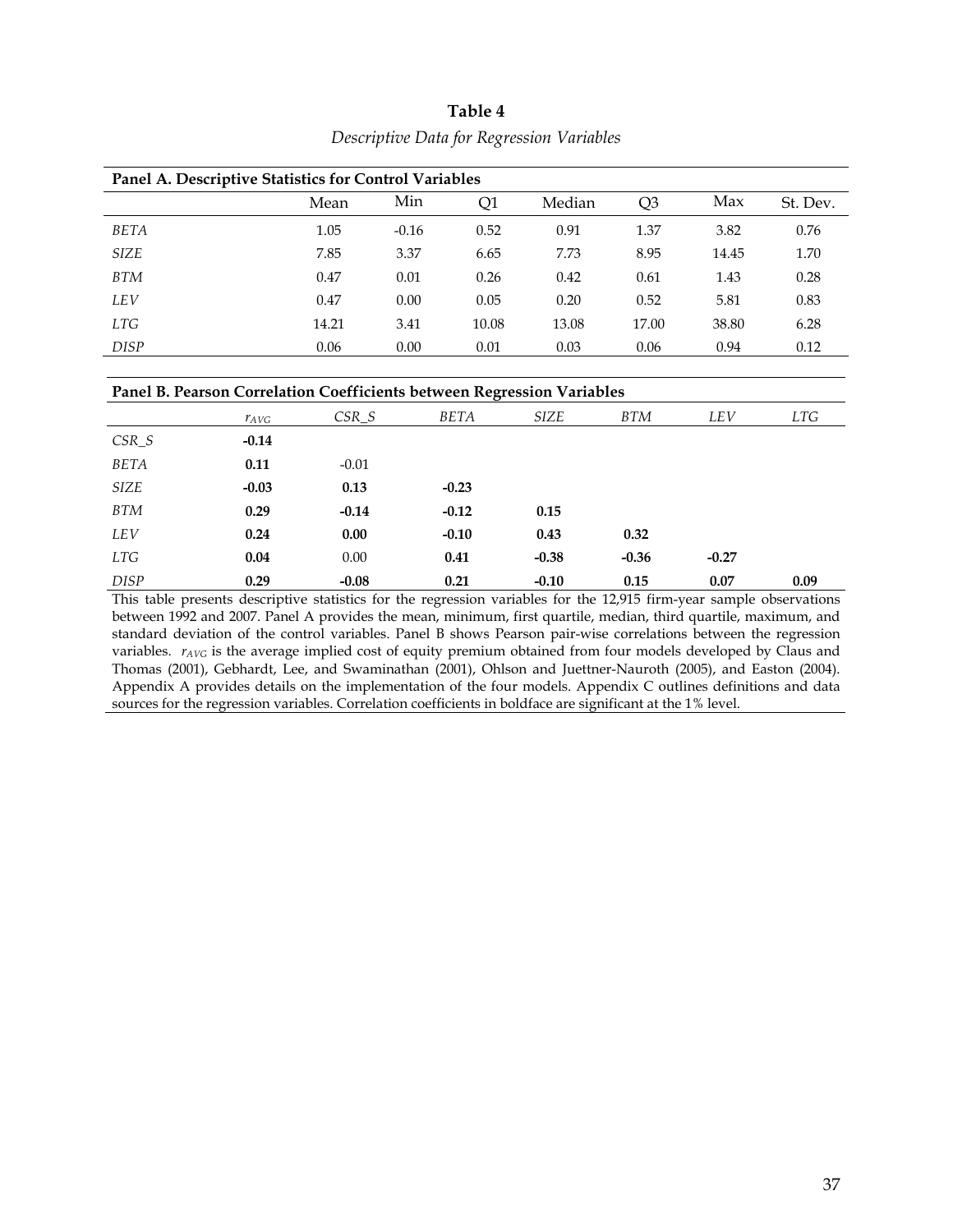| Panel A. Means     |                   |       |           |            |            |            |           |
|--------------------|-------------------|-------|-----------|------------|------------|------------|-----------|
|                    |                   | N     | $r_{CT}$  | $r_{GLS}$  | $r_{OI}$   | $r_{ES}$   | $r_{AVG}$ |
| $CSR_S\geq median$ | (1)               | 8,065 | 3.76      | 3.59       | 5.40       | 5.42       | 4.54      |
| $CSR S$ < median   | (2)               | 4,850 | 4.19      | 4.04       | 5.97       | 6.20       | 5.10      |
| Difference         | $(1)-(2)$         |       | $-0.43$   | $-0.45$    | $-0.57$    | $-0.78$    | $-0.56$   |
| T-Stat             |                   |       | $9.06***$ | $7.87***$  | $11.13***$ | $11.45***$ | 12.84***  |
| Panel B. Medians   |                   |       |           |            |            |            |           |
|                    |                   | N     | $r_{CT}$  | $r_{GLS}$  | $r_{OI}$   | $r_{ES}$   | $r_{AVG}$ |
| $CSR_S\geq median$ | $\left( 1\right)$ | 8,065 | 3.52      | 3.54       | 5.01       | 4.72       | 4.25      |
| $CSR S$ < median   | (2)               | 4,850 | 3.83      | 3.97       | 5.41       | 5.33       | 4.64      |
| Difference         | $(1)-(2)$         |       | $-0.31$   | $-0.43$    | $-0.4$     | $-0.61$    | $-0.39$   |
| Z-Stat             |                   |       | $9.63***$ | $11.16***$ | $11.73***$ | 12.55***   | 13.32***  |

**Table 5** 

| Univariate Tests |  |
|------------------|--|
|------------------|--|

This table presents mean (Panel A) and median (Panel B) comparison tests for individual and average cost of equity premium estimates across subsamples of high (above median) and low (below median) CSR score (*CSR\_S*). The total sample includes 12,915 firm-years between 1992 and 2007.  $r_{AVG}$  is the average implied cost of equity premium obtained from four models developed by Claus and Thomas (2001), Gebhardt, Lee, and Swaminathan (2001), Ohlson and Juettner-Nauroth (2005), and Easton (2004), which we denote  $r_{CT}$ ,  $r_{GLS}$ ,  $r_{OJ}$ , and  $r_{ES}$ , respectively. Appendix A provides details on the implementation of the four models. \*\*\* denotes statistical significance at the 1% level.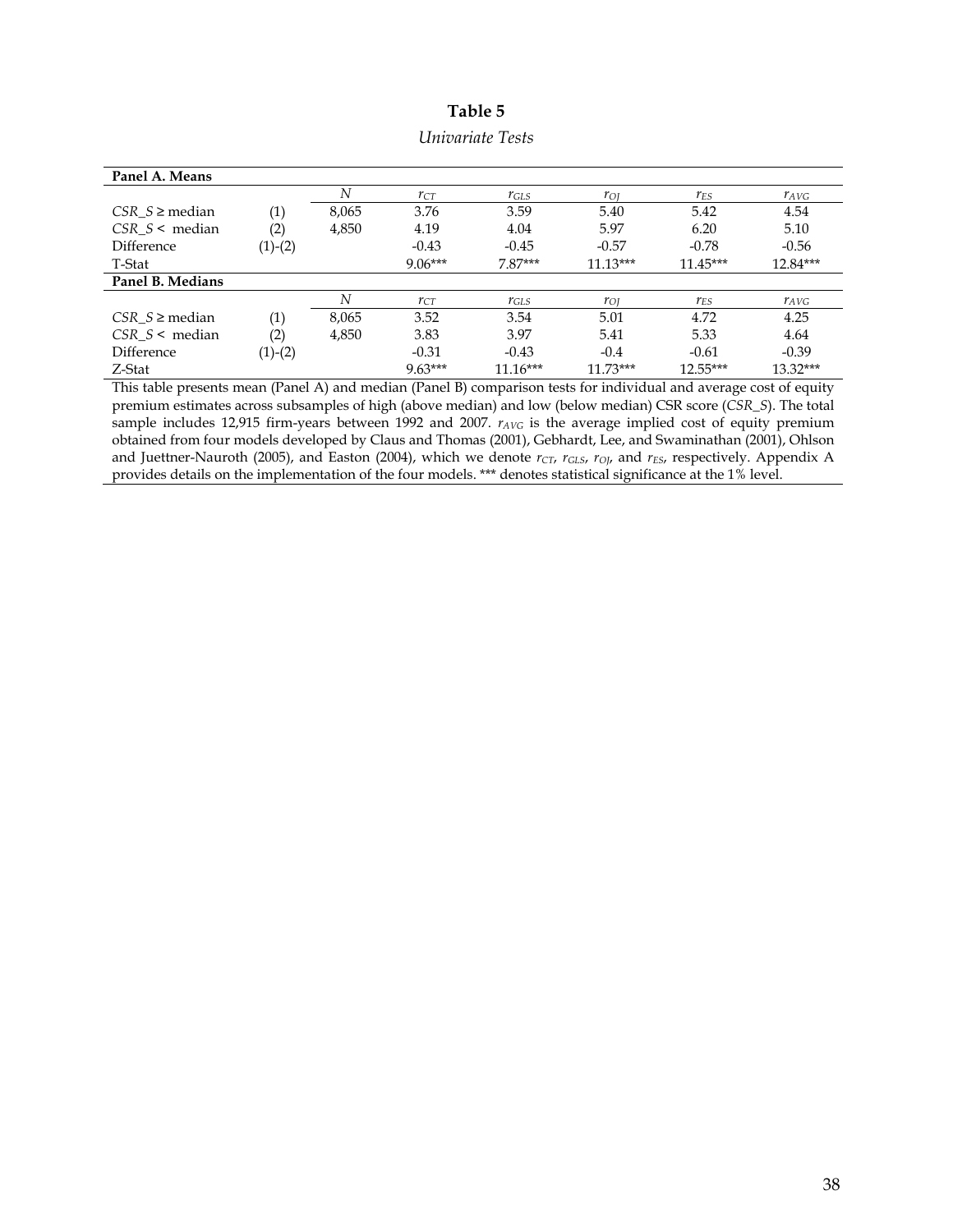|                                  | S<br>CSR.                 | S<br>CSR.                 | 1992-1995                | 1996-1999                 | 2000-2003                 | 2004-2007                 | S<br>COM <sub>.</sub><br>CSR. | S.<br>$\overline{DIV}$<br>CSR <sub>.</sub> | S<br>EMP<br>CSR.          | S<br>ENV<br>CSR.          | $\mathcal{L}$<br>NUH_<br>CSR. | $\omega$<br>CSR_PRO       |
|----------------------------------|---------------------------|---------------------------|--------------------------|---------------------------|---------------------------|---------------------------|-------------------------------|--------------------------------------------|---------------------------|---------------------------|-------------------------------|---------------------------|
|                                  | (1)                       | (2)                       | (3)                      | (4)                       | (5)                       | (6)                       | (7)                           | (8)                                        | (9)                       | (10)                      | (11)                          | (12)                      |
| $\overline{\text{CSR}}$          | $-0.092***$<br>$(-5.855)$ | $-0.045***$<br>$(-3.271)$ | $-0.036$<br>$(-0.883)$   | $-0.036$<br>$(-1.593)$    | $-0.073**$<br>$(-2.416)$  | $-0.039***$<br>$(-2.681)$ | $-0.027$<br>$(-0.581)$        | 0.002<br>(0.073)                           | $-0.077**$<br>$(-2.332)$  | $-0.157***$<br>$(-4.097)$ | 0.065<br>(0.700)              | $-0.170***$<br>$(-3.838)$ |
| BETA                             |                           | $0.156***$<br>(3.631)     | $0.953***$<br>(4.615)    | $0.363**$<br>(2.353)      | 0.141<br>(1.043)          | $0.122***$<br>(2.853)     | $0.159***$<br>(3.684)         | $0.158***$<br>(3.665)                      | $0.154***$<br>(3.587)     | $0.154***$<br>(3.590)     | $0.124***$<br>(2.858)         | $0.156***$<br>(3.623)     |
| <b>SIZE</b>                      |                           | $-0.110***$<br>$(-5.114)$ | $0.165**$<br>(2.045)     | $-0.220***$<br>$(-4.649)$ | $-0.209***$<br>$(-4.428)$ | $-0.128***$<br>$(-5.761)$ | $-0.115***$<br>$(-5.429)$     | $-0.118***$<br>$(-5.158)$                  | $-0.116***$<br>$(-5.412)$ | $-0.133***$<br>$(-6.095)$ | $-0.147***$<br>$(-7.012)$     | $-0.141***$<br>$(-6.341)$ |
| <b>BTM</b>                       |                           | 1.878***                  | 1.683***                 | 1.718***                  | $2.516***$                | 1.334***                  | $1.916***$                    | 1.919***                                   | 1.906***                  | 1.904***                  | 1.897***                      | 1.904***                  |
| <b>LEV</b>                       |                           | (12.154)<br>$0.686***$    | (4.631)<br>$0.447***$    | (5.067)<br>$0.348***$     | (8.330)<br>$0.555***$     | (7.269)<br>$0.805***$     | (12.386)<br>$0.688***$        | (12.393)<br>$0.688***$                     | (12.344)<br>$0.686***$    | (12.399)<br>$0.688***$    | (11.954)<br>$0.695***$        | (12.445)<br>$0.690***$    |
| LTG                              |                           | (11.070)<br>$0.040***$    | (3.837)<br>$-0.032$      | (3.826)<br>0.002          | (4.888)<br>$-0.020$       | (11.522)<br>$0.053***$    | (10.892)<br>$0.040***$        | (10.848)<br>$0.040***$                     | (10.888)<br>$0.040***$    | (10.921)<br>$0.040***$    | (10.420)<br>$0.042***$        | (10.920)<br>$0.041***$    |
| <b>DISP</b>                      |                           | (5.873)<br>4.039***       | $(-1.591)$<br>$6.224***$ | (0.120)<br>5.126***       | $(-1.522)$<br>$4.950***$  | (7.192)<br>3.119***       | (5.822)<br>$4.049***$         | (5.811)<br>$4.050***$                      | (5.863)<br>$4.044***$     | (5.898)<br>$4.016***$     | (6.209)<br>$3.821***$         | (5.972)<br>$4.040***$     |
| <b>INTERCEPT</b>                 | 3.803***                  | (11.360)<br>2.318***      | (5.009)<br>1.055         | (6.531)<br>3.646***       | (7.376)<br>$6.474***$     | (7.111)<br>2.101***       | (11.380)<br>2.435***          | (11.349)<br>2.469***                       | (11.369)<br>2.437***      | (11.290)<br>2.464***      | (10.661)<br>2.668***          | (11.321)<br>2.580***      |
|                                  | (8.596)<br>Yes            | (5.178)<br>Yes            | (1.056)                  | (5.003)<br>No             | (5.254)                   | (4.270)                   | (5.437)<br>Yes                | (5.474)<br>Yes                             | (5.427)<br>Yes            | (5.676)<br>Yes            | (5.384)<br>Yes                | (5.719)<br>Yes            |
| Year effects<br>Industry effects | Yes                       | Yes                       | No<br>Yes                | Yes                       | No<br>Yes                 | No<br>Yes                 | Yes                           | Yes                                        | Yes                       | Yes                       | Yes                           | Yes                       |
| N                                | 12,915                    | 12,915                    | 1,439                    | 1,729                     | 2,458                     | 7,289                     | 12,915                        | 12,915                                     | 12,915                    | 12,915                    | 11,476                        | 12,915                    |
| Adj. R <sup>2</sup>              | 0.164                     | 0.332                     | 0.477                    | 0.369                     | 0.360                     | 0.248                     | 0.331                         | 0.331                                      | 0.331                     | 0.333                     | 0.328                         | 0.332                     |

**Table 6** *Corporate Social Responsibility and the Cost of Equity Capital* 

This table reports results from regressing the cost of equity premium  $(r_{AVG})$  on CSR scores and controls over the period 1992-2007.  $r_{AVG}$  is the average implied cost of equity premium obtained from four models developed by Gebhardt, Lee, and Swaminathan (2001), Claus and Thomas (2001), Ohlson and Juettner-Nauroth (2005), and Easton (2004). Appendix A provides details on the implementation of the four models. Models 1 and 2 use the overall CSR score (*CSR\_S*) for the total sample period. Models 3 through 6 replicate Model 2 after dividing the total sample period into four sub-periods. Models 7 through 12 report in turn the results from regressions of the cost of equity premium on the individual components of *CSR\_S*, namely, community relations (*CSR\_COM\_S*), diversity (*CSR\_DIV\_S*), employee relations (*CSR\_EMP\_S*), environmental performance (*CSR\_ENV\_S*), human rights (*CSR\_HUM\_S*), and product characteristics (*CSR\_PRO\_S*). Appendix C outlines definitions and data sources for the regression variables. Unreported industry controls are based on the Fama and French (1997) industry classification. Robust *t*-statistics adjusted for clustering by firm are reported inside the parentheses and \*\*\*, \*\*, and \* denote statistical significance at the 1%, 5%, 10% levels, respectively.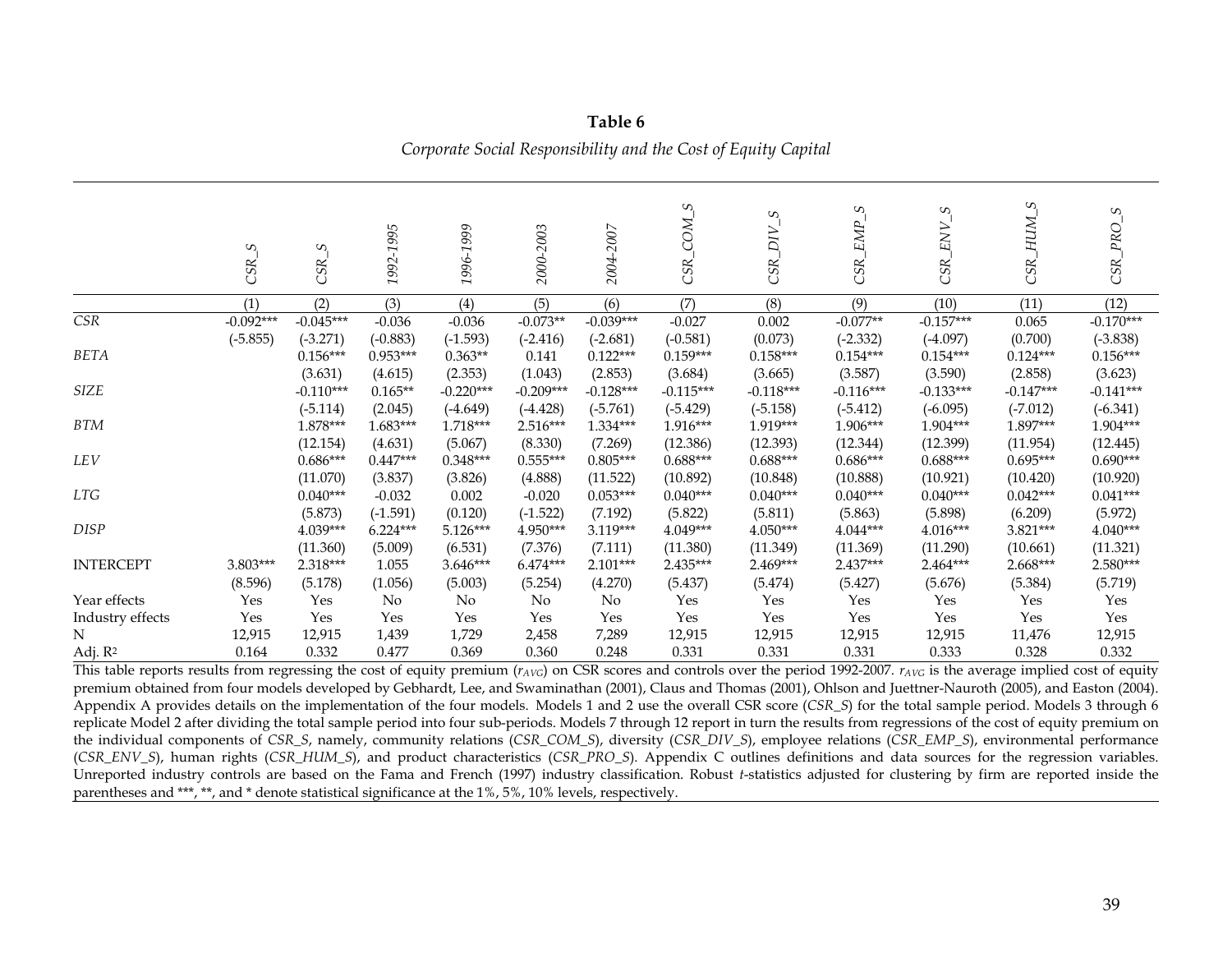|                     | CSR CONTR   | CSR_ALC     | CSR GAM     | CSR TOB     | CSR FIR     | CSR MIL     | CSR_NUC     |
|---------------------|-------------|-------------|-------------|-------------|-------------|-------------|-------------|
|                     | (1)         | (2)         | (3)         | (4)         | (5)         | (6)         | (7)         |
| <i>CSR</i>          | $0.173*$    | 0.157       | $-0.127$    | $1.180***$  | 0.210       | 0.165       | $0.249**$   |
|                     | (1.893)     | (0.657)     | $(-0.466)$  | (2.792)     | (0.338)     | (1.352)     | (2.004)     |
| <b>BETA</b>         | $0.165***$  | $0.159***$  | $0.158***$  | $0.158***$  | $0.144***$  | $0.164***$  | $0.158***$  |
|                     | (3.781)     | (3.679)     | (3.664)     | (3.676)     | (3.215)     | (3.751)     | (3.677)     |
| <b>SIZE</b>         | $-0.122***$ | $-0.117***$ | $-0.117***$ | $-0.120***$ | $-0.155***$ | $-0.119***$ | $-0.120***$ |
|                     | $(-5.620)$  | $(-5.488)$  | $(-5.426)$  | $(-5.589)$  | $(-7.397)$  | $(-5.572)$  | $(-5.532)$  |
| <b>BTM</b>          | $1.912***$  | 1.918***    | $1.917***$  | 1.908***    | $1.884***$  | $1.918***$  | $1.912***$  |
|                     | (12.406)    | (12.436)    | (12.430)    | (12.399)    | (11.468)    | (12.455)    | (12.360)    |
| <b>LEV</b>          | $0.688***$  | $0.688***$  | $0.688***$  | $0.689***$  | $0.741***$  | $0.688***$  | $0.690***$  |
|                     | (10.888)    | (10.852)    | (10.849)    | (10.869)    | (11.131)    | (10.861)    | (10.883)    |
| <b>LTG</b>          | $0.040***$  | $0.040***$  | $0.040***$  | $0.039***$  | $0.041***$  | $0.040***$  | $0.040***$  |
|                     | (5.799)     | (5.812)     | (5.814)     | (5.795)     | (6.067)     | (5.823)     | (5.796)     |
| <b>DISP</b>         | $4.058***$  | $4.051***$  | $4.050***$  | $4.037***$  | $3.615***$  | $4.055***$  | 4.053***    |
|                     | (11.393)    | (11.368)    | (11.365)    | (11.341)    | (9.563)     | (11.378)    | (11.372)    |
| <b>INTERCEPT</b>    | $2.500***$  | $2.463***$  | $2.460***$  | $2.489***$  | $2.611***$  | $2.475***$  | 2.489***    |
|                     | (5.585)     | (5.529)     | (5.517)     | (5.585)     | (4.991)     | (5.551)     | (5.557)     |
| Year effects        | Yes         | Yes         | Yes         | Yes         | Yes         | Yes         | Yes         |
| Industry effects    | Yes         | Yes         | Yes         | Yes         | Yes         | Yes         | Yes         |
| N                   | 12,915      | 12,915      | 12,915      | 12,915      | 10,195      | 12,915      | 12,915      |
| Adj. R <sup>2</sup> | 0.331       | 0.331       | 0.331       | 0.332       | 0.311       | 0.331       | 0.331       |

*Controversial Business Areas and the Cost of Equity Capital* 

This table reports results from regressing the cost of equity premium ( $r_{AVG}$ ) on indicators for controversial business areas and controls over the period 1992-2007. *rAVG* is the average implied cost of equity premium obtained from four models developed by Gebhardt, Lee, and Swaminathan (2001), Claus and Thomas (2001), Ohlson and Juettner-Nauroth (2005), and Easton (2004). Appendix A provides details on the implementation of the four models. The controversial business areas are alcohol (CSR\_ALC in Model 2), gambling (*CSR\_GAM* in Model 3), tobacco (*CSR\_TOB* in Model 4), firearms (*CSR\_FIR* in Model 5), the military (*CSR\_MIL* in Model 6), and nuclear power (*CSR\_NUC* in Model 7). In Model 1 *CSR\_CONTR* is a dummy variable taking the value of 1 for firms involved in any of the six controversial business areas. Appendix C outlines definitions and data sources for the regression variables. Unreported industry controls are based on the Fama and French (1997) industry classification. Robust *t*-statistics adjusted for clustering by firm are reported inside the parentheses and \*\*\*, \*\*, and \* denote statistical significance at the 1%, 5%, 10% levels, respectively.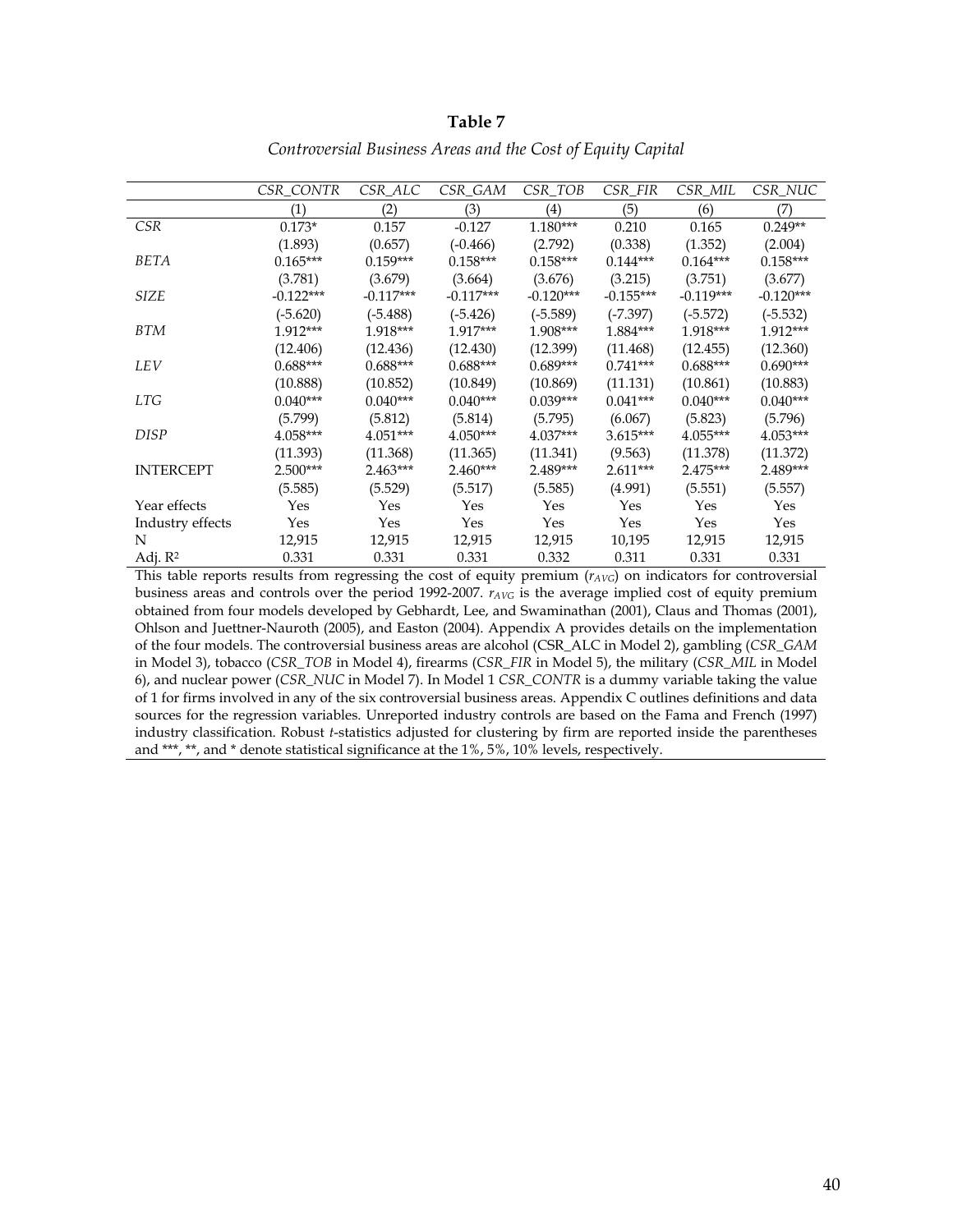|                     |             |             | Individual Cost of Equity Estimates |             |             | Alternative Cost of Equity Estimates |             |             |
|---------------------|-------------|-------------|-------------------------------------|-------------|-------------|--------------------------------------|-------------|-------------|
|                     | $r_{CT}$    | $r_{GLS}$   | $r_{OI}$                            | $r_{ES}$    | $r_{FHG}$   | $r_{PEG2}$                           | $r_{PEG5}$  | EPR         |
|                     | (1)         | (2)         | (3)                                 | (4)         | (5)         | (6)                                  | (7)         | (8)         |
| $CSR_S$             | $-0.059***$ | $-0.027$    | $-0.040***$                         | $-0.052***$ | $-0.063***$ | $-0.050***$                          | $-0.044***$ | $-0.048***$ |
|                     | $(-3.873)$  | $(-1.393)$  | $(-2.775)$                          | $(-2.720)$  | $(-4.610)$  | $(-2.773)$                           | $(-3.471)$  | $(-4.267)$  |
| BETA                | 0.018       | $0.319***$  | 0.013                               | $0.274***$  | $-0.064$    | $0.451***$                           | 0.017       | $-0.006$    |
|                     | (0.360)     | (4.654)     | (0.282)                             | (4.547)     | $(-1.451)$  | (7.816)                              | (0.345)     | $(-0.155)$  |
| <b>SIZE</b>         | $-0.031$    | $-0.152***$ | $-0.091***$                         | $-0.165***$ | $-0.002$    | $-0.182***$                          | $-0.067***$ | $0.034*$    |
|                     | $(-1.236)$  | $(-5.438)$  | $(-3.515)$                          | $(-5.380)$  | $(-0.067)$  | $(-6.609)$                           | $(-2.877)$  | (1.765)     |
| <b>BTM</b>          | $0.517***$  | 3.188***    | $1.481***$                          | $2.326***$  | $1.220***$  | $2.270***$                           | $1.204***$  | $0.922***$  |
|                     | (2.845)     | (12.778)    | (8.666)                             | (10.960)    | (7.756)     | (11.859)                             | (8.717)     | (7.716)     |
| LEV                 | $0.762***$  | $0.640***$  | $0.613***$                          | $0.730***$  | $0.765***$  | $0.622***$                           | $0.531***$  | $0.615***$  |
|                     | (12.566)    | (9.704)     | (8.105)                             | (7.671)     | (11.190)    | (8.833)                              | (12.387)    | (14.472)    |
| <b>LTG</b>          | $0.058***$  | $-0.015$    | $0.084***$                          | $0.033***$  | $0.052***$  | $0.077***$                           | $0.340***$  | $-0.086***$ |
|                     | (7.548)     | $(-1.579)$  | (10.718)                            | (3.491)     | (6.289)     | (9.202)                              | (32.578)    | $(-17.446)$ |
| <b>DISP</b>         | $-1.250***$ | $-0.138$    | $5.943***$                          | 11.601***   | $-1.321***$ | $11.172***$                          | $-1.587***$ | $-6.259***$ |
|                     | $(-3.207)$  | $(-0.430)$  | (13.167)                            | (19.511)    | $(-3.168)$  | (22.101)                             | $(-5.607)$  | $(-34.542)$ |
| <b>INTERCEPT</b>    | $2.019***$  | $2.057***$  | $2.557***$                          | $2.639***$  | 0.119       | $1.909***$                           | 0.179       | 5.350***    |
|                     | (3.839)     | (3.121)     | (5.670)                             | (4.738)     | (0.269)     | (3.772)                              | (0.397)     | (19.633)    |
| Year effects        | Yes         | Yes         | Yes                                 | Yes         | Yes         | Yes                                  | Yes         | Yes         |
| Industry effects    | Yes         | Yes         | Yes                                 | Yes         | Yes         | Yes                                  | Yes         | Yes         |
| N                   | 12,915      | 12,915      | 12,915                              | 12,915      | 12,914      | 12,881                               | 12,699      | 12,915      |
| Adj. R <sup>2</sup> | 0.167       | 0.257       | 0.275                               | 0.359       | 0.264       | 0.428                                | 0.516       | 0.457       |

*Corporate Social Responsibility and Individual and Alternative Cost of Equity Capital Estimates* 

This table presents results from regressing individual cost of equity premium estimates (Models 1-4) and alternative cost of equity premium estimates (Models 5-8) on the overall CSR score (*CSR\_S*) and controls over the period 1992-2007. We estimate the cost of equity capital from applications developed by Claus and Thomas (2001) in Model 1, Gebhardt, Lee, and Swaminathan (2001) in Model 2, Ohlson and Juettner-Nauroth (2005) in Model 3, Easton (2004) in Model 4, the finite horizon Gordon model in Model 5, the risk premium implied by the Price-Earnings-Growth (PEG) ratio based on one- and two-year-ahead earnings forecasts in Model 6 and four- and fiveyear-ahead earnings forecasts in Model 7, and the earnings-to-price ratio in Model 8. Appendix A provides details on the implementation of the four models. Appendix C outlines definitions and data sources for the regression variables. Unreported industry controls are based on the Fama and French (1997) industry classification. Robust *<sup>t</sup>*statistics adjusted for clustering by firm are reported inside the parentheses and \*\*\*, \*\*, and \* denote statistical significance at the 1%, 5%, 10% levels, respectively.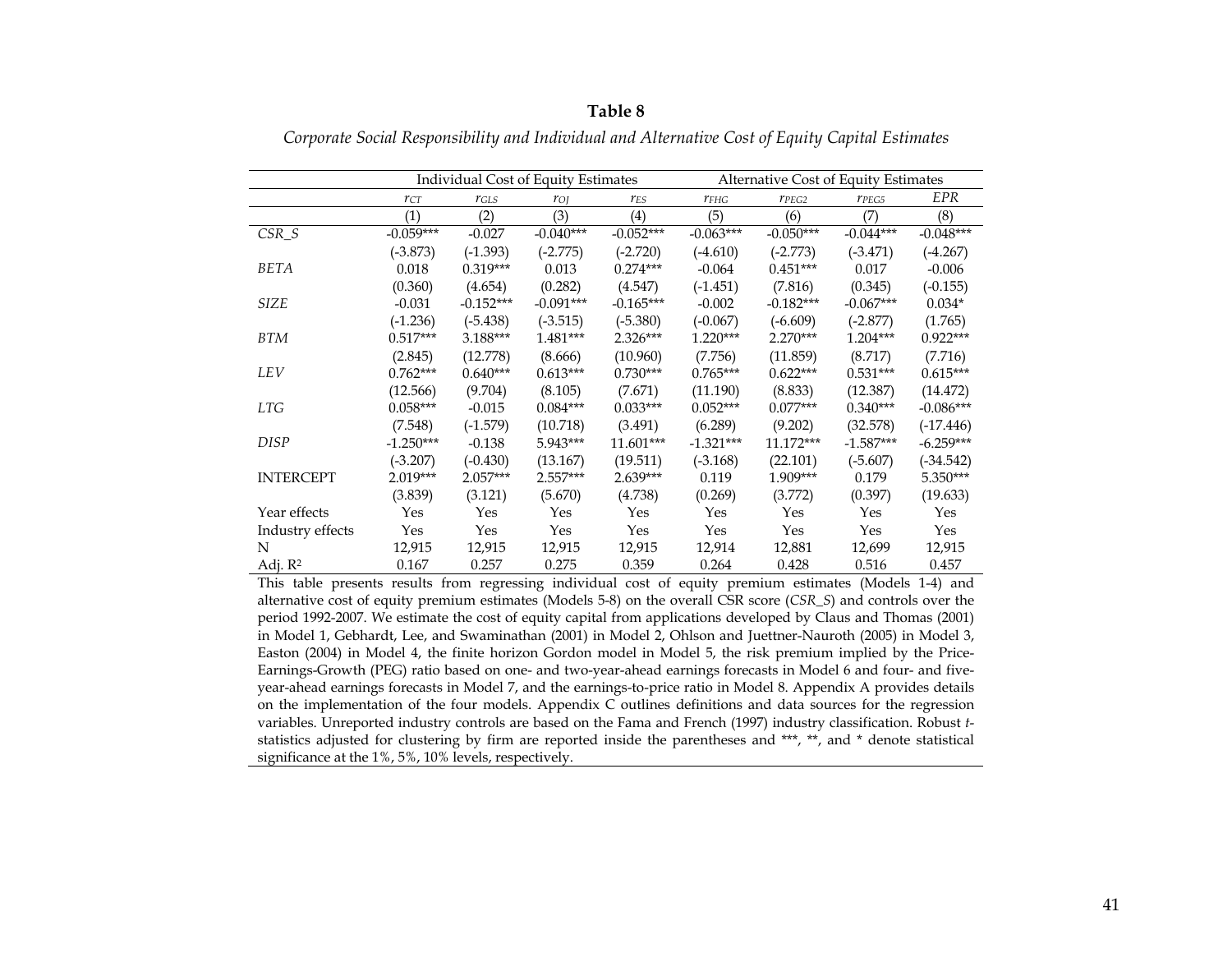|  |  |  | Robustness to Analyst Forecast Optimism |
|--|--|--|-----------------------------------------|
|  |  |  |                                         |

|                  |             |             |             | Forecast optimism bias less than <i>ith</i> percentile |             |             |             | Long-term growth forecast less than jth percentile |            |
|------------------|-------------|-------------|-------------|--------------------------------------------------------|-------------|-------------|-------------|----------------------------------------------------|------------|
|                  |             | $j = 95%$   | $j = 90\%$  | $j = 75%$                                              | $j = 50\%$  | $j = 95%$   | $j = 90\%$  | $j = 75%$                                          | $j = 50\%$ |
|                  |             | (0.031)     | (0.017)     | (0.004)                                                | (0.000)     | (26.22)     | (22)        | (17)                                               | (13.09)    |
|                  | (1)         | (2)         | (3)         | (4)                                                    | (5)         | (6)         | (7)         | (8)                                                | (9)        |
| $CSR_S$          | $-0.045***$ | $-0.040***$ | $-0.036***$ | $-0.037***$                                            | $-0.036**$  | $-0.043***$ | $-0.043***$ | $-0.040***$                                        | $-0.030*$  |
|                  | $(-3.383)$  | $(-3.163)$  | $(-2.850)$  | $(-2.916)$                                             | $(-2.275)$  | $(-3.197)$  | $(-3.169)$  | $(-2.827)$                                         | $(-1.787)$ |
| <b>BETA</b>      | $0.162***$  | $0.124***$  | $0.134***$  | $0.122***$                                             | $0.105*$    | $0.193***$  | $0.205***$  | $0.212***$                                         | $0.251***$ |
|                  | (3.783)     | (2.969)     | (3.156)     | (2.632)                                                | (1.907)     | (4.378)     | (4.389)     | (3.669)                                            | (2.951)    |
| SIZE             | $-0.084***$ | $-0.089***$ | $-0.075***$ | $-0.066***$                                            | $-0.082***$ | $-0.115***$ | $-0.106***$ | $-0.098***$                                        | $-0.059**$ |
|                  | $(-4.026)$  | $(-4.368)$  | $(-3.720)$  | $(-3.140)$                                             | $(-3.324)$  | $(-5.468)$  | $(-4.946)$  | $(-4.230)$                                         | $(-2.133)$ |
| <b>BTM</b>       | $1.743***$  | 1.858***    | 1.796***    | $1.740***$                                             | 1.686***    | $1.833***$  | $1.794***$  | $1.704***$                                         | $1.360***$ |
|                  | (11.458)    | (12.436)    | (11.853)    | (10.969)                                               | (9.089)     | (11.553)    | (10.964)    | (9.778)                                            | (6.412)    |
| LEV              | $0.586***$  | $0.607***$  | $0.592***$  | $0.567***$                                             | $0.542***$  | $0.667***$  | $0.653***$  | $0.632***$                                         | $0.592***$ |
|                  | (10.847)    | (10.972)    | (10.502)    | (9.851)                                                | (8.640)     | (10.922)    | (10.581)    | (10.232)                                           | (8.655)    |
| <b>LTG</b>       | $0.041***$  | $0.043***$  | $0.042***$  | $0.038***$                                             | $0.032***$  | $0.027***$  | $0.025***$  | $0.024*$                                           | 0.026      |
|                  | (6.004)     | (6.326)     | (5.965)     | (5.083)                                                | (4.049)     | (3.434)     | (2.736)     | (1.879)                                            | (1.282)    |
| <b>DISP</b>      | 3.285***    | $3.302***$  | $3.226***$  | 3.391***                                               | 3.403***    | $4.461***$  | $4.629***$  | $5.058***$                                         | $6.006***$ |
|                  | (10.127)    | (9.300)     | (8.518)     | (7.960)                                                | (8.328)     | (11.425)    | (11.051)    | (10.704)                                           | (10.470)   |
| <b>FBIAS</b>     | 30.666***   |             |             |                                                        |             |             |             |                                                    |            |
|                  | (15.189)    |             |             |                                                        |             |             |             |                                                    |            |
| <b>INTERCEPT</b> | $2.263***$  | $2.300***$  | $2.257***$  | 1.995***                                               | $1.829***$  | 2.498***    | $2.385***$  | $2.309***$                                         | 1.078      |
|                  | (5.849)     | (6.656)     | (6.529)     | (5.751)                                                | (4.768)     | (5.385)     | (5.006)     | (4.344)                                            | (1.403)    |
| Year effects     | Yes         | Yes         | Yes         | Yes                                                    | Yes         | Yes         | Yes         | Yes                                                | Yes        |
| Industry effects | Yes         | Yes         | Yes         | Yes                                                    | Yes         | Yes         | Yes         | Yes                                                | Yes        |
| N                | 12,290      | 11,676      | 11,061      | 9,217                                                  | 5,890       | 12,270      | 11,603      | 9,670                                              | 6,461      |
| Adj. $R^2$       | 0.376       | 0.326       | 0.324       | 0.335                                                  | 0.326       | 0.344       | 0.351       | 0.368                                              | 0.379      |

This table examines the robustness of the results in Table 6, Model 2 to analyst forecast optimism. The dependent variable *rAVG* is the average implied cost of equity premium obtained from four models developed by Gebhardt, Lee, and Swaminathan (2001), Claus and Thomas (2001), Ohlson and Juettner-Nauroth (2005), and Easton (2004). Appendix A provides details on the implementation of the four models. Model 1 controls for forecast optimism bias (*FBIAS*). Models 2 to 5 exclude observations in the top 5%, 10%, 25%, and 50% of the *FBIAS* distribution, respectively. Models 6 to 9 exclude observations in the top 5%, 10%, 25%, and 50% of the long-term growth forecast distribution (*LTG*), respectively. Appendix C outlines definitions and data sources for the regression variables. Unreported industry controls are based on the Fama and French (1997) industry classification. Robust *t*-statistics adjusted for clustering by firm are reported inside the parentheses and \*\*\*, \*\*, and \* denote statistical significance at the 1%, 5%, 10% levels, respectively.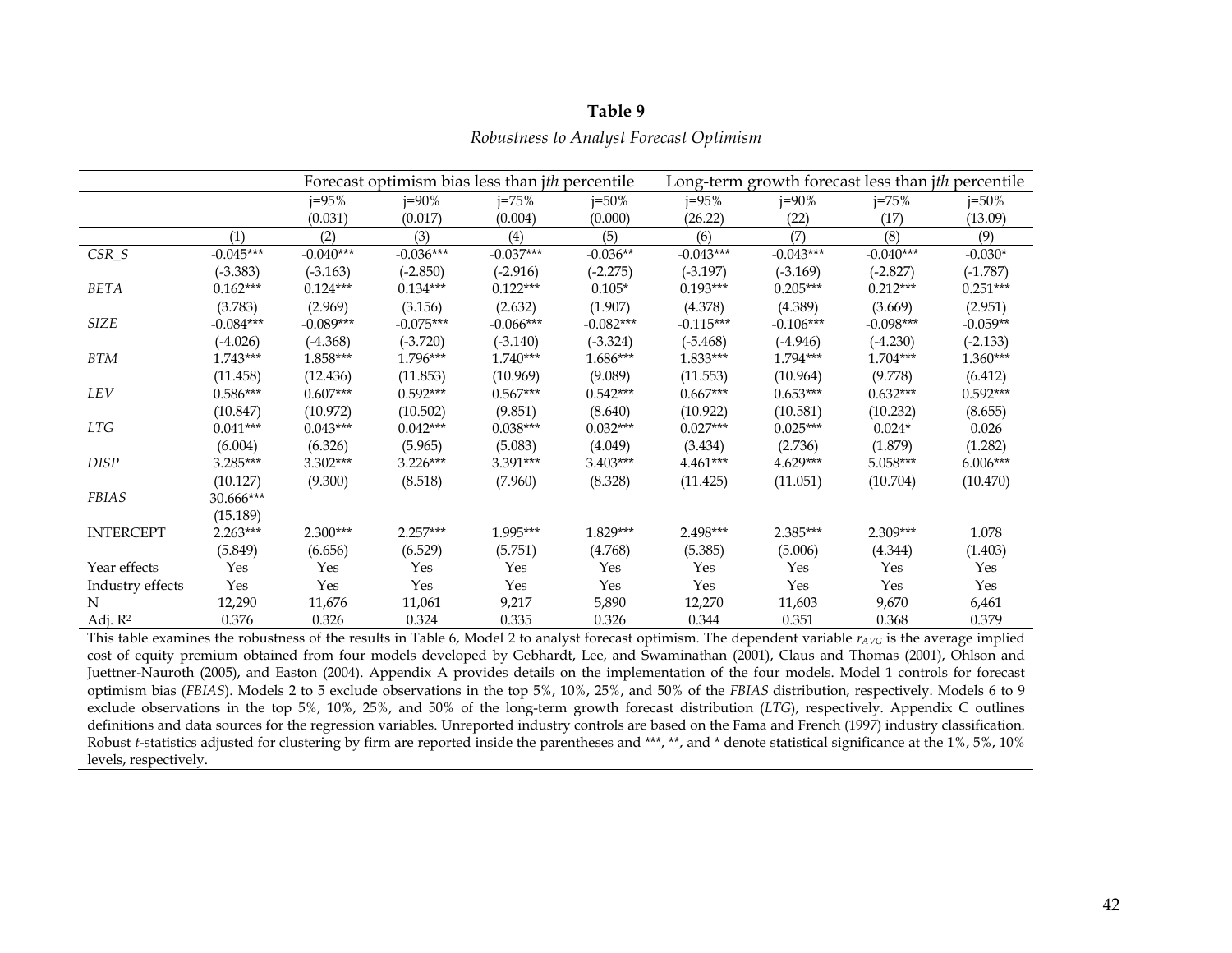|                     | (1)         | (2)         | (3)         | $\left( 4\right)$ |
|---------------------|-------------|-------------|-------------|-------------------|
| $CSR_S$             | $-0.042***$ | $-0.045***$ | $-0.046***$ | $-0.048***$       |
|                     | $(-2.987)$  | $(-3.299)$  | $(-3.306)$  | $(-3.507)$        |
| <b>BETA</b>         | 0.015       | $0.131***$  | $0.133***$  | $0.152***$        |
|                     | (0.347)     | (3.092)     | (3.077)     | (3.494)           |
| <b>SIZE</b>         | $-0.082***$ | $-0.103***$ | $-0.097***$ | $-0.102***$       |
|                     | $(-3.789)$  | $(-4.823)$  | $(-4.471)$  | $(-4.696)$        |
| <b>BTM</b>          | $2.223***$  | 1.968***    | 1.947***    | 1.705***          |
|                     | (13.905)    | (12.632)    | (12.410)    | (10.881)          |
| LEV                 | $0.750***$  | $0.721***$  | $0.736***$  | $0.711***$        |
|                     | (11.765)    | (11.224)    | (11.368)    | (11.236)          |
| <b>LTG</b>          | $0.055***$  | $0.045***$  | $0.047***$  | $0.049***$        |
|                     | (7.857)     | (6.632)     | (6.872)     | (7.141)           |
| <b>DISP</b>         | 2.963***    | $3.840***$  | $3.687***$  | 3.616***          |
|                     | (9.049)     | (10.869)    | (10.394)    | (10.100)          |
| MOM <sub>3</sub>    |             | $-3.051***$ |             |                   |
|                     |             | $(-19.486)$ |             |                   |
| MOM <sub>6</sub>    |             |             | $-2.281***$ |                   |
|                     |             |             | $(-20.414)$ |                   |
| <b>MOM12</b>        |             |             |             | $-1.177***$       |
|                     |             |             |             | $(-16.005)$       |
| <b>INTERCEPT</b>    | $2.201***$  | 2.493***    | $2.414***$  | 2.399***          |
|                     | (5.432)     | (5.523)     | (5.348)     | (5.363)           |
| Year effects        | Yes         | Yes         | Yes         | Yes               |
| Industry effects    | Yes         | Yes         | Yes         | Yes               |
| N                   | 12,879      | 12,900      | 12,900      | 12,900            |
| Adj. R <sup>2</sup> | 0.363       | 0.363       | 0.367       | 0.355             |

*Robustness to Analyst Forecast Sluggishness* 

This table examines the robustness of the results in Table 6, Model 2 to analyst forecast sluggishness. The dependent variable  $r_{AVG}$  is the average implied cost of equity premium obtained from four models developed by Gebhardt, Lee, and Swaminathan (2001), Claus and Thomas (2001), Ohlson and Juettner-Nauroth (2005), and Easton (2004). Appendix A provides details on the implementation of the four models. Model 1 re-estimates the implied cost of equity using January-end prices instead of June-end prices. Models 2 through 4 control for price momentum computed as the compounded returns over the past 3, 6, and 12 months, respectively. Appendix C outlines definitions and data sources for the regression variables. Unreported industry controls are based on the Fama and French (1997) industry classification. Robust *t*statistics adjusted for clustering by firm are reported inside the parentheses and \*\*\*, \*\*, and \* denote statistical significance at the 1%, 5%, 10% levels, respectively.